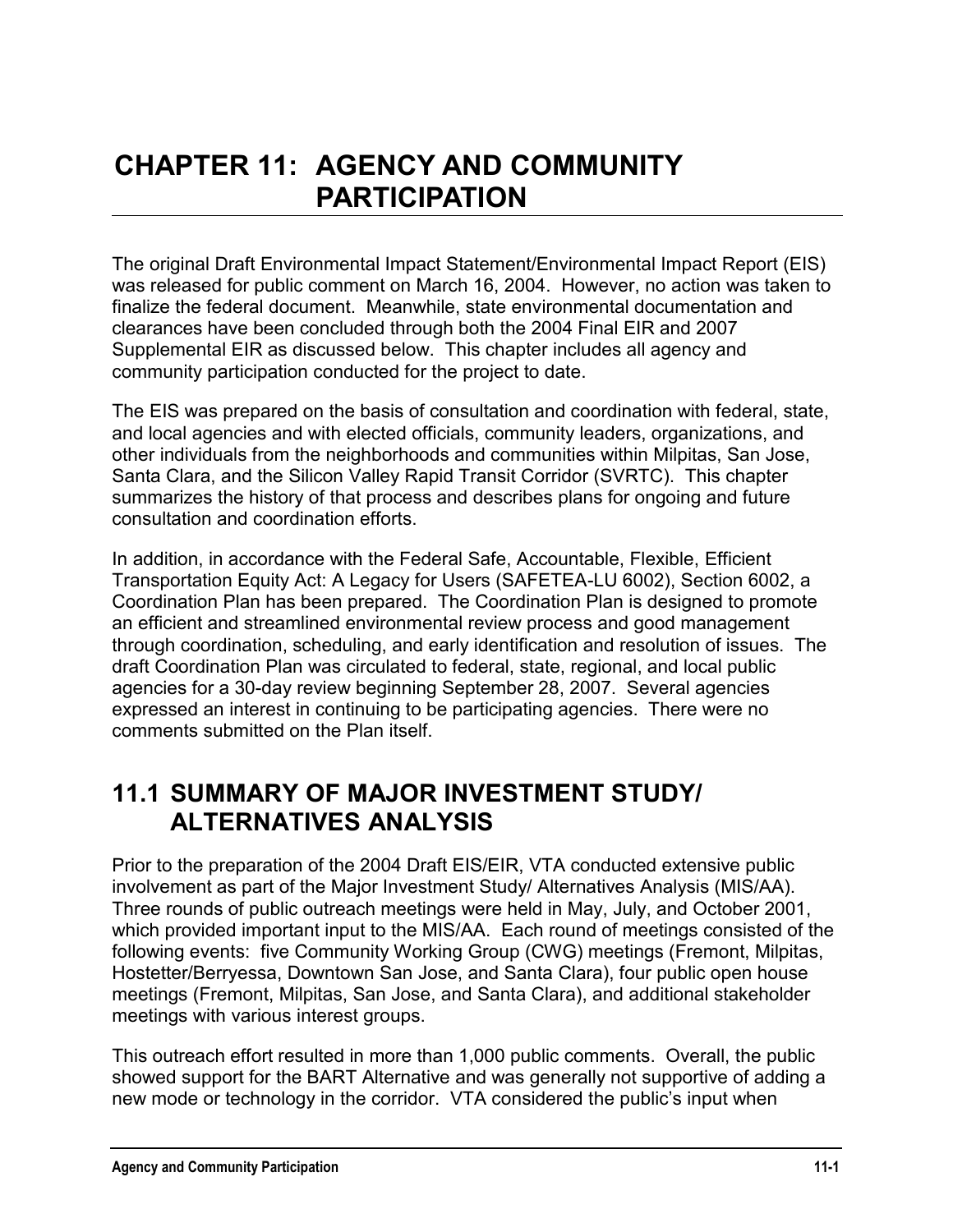recommending the BART Alternative as the Preferred Investment Strategy/Recommended Project.

# **11.2 SUMMARY OF SCOPING**

## **11.2.1 REVISED DRAFT AND FINAL EIS**

### **Notification**

The scoping process for the Revised Draft EIS began with formal agency notification. On September 21, 2007, the Notice of Intent (NOI) was printed in the Federal Registrar. The formal comment period was from September 21 to October 29, 2007. Three scoping meetings were held in October 2007 for the Draft EIS and asked the public to provide input on the proposed project's purpose and need, alternatives, environmental and community impacts to be evaluated, and evaluation methodologies. VTA also notified potentially interested organizations and individuals about the Draft EIS and the public scoping meetings. The public meetings were announced through a public notice mailer, display advertisements, a media release and the VTA Web site. The public notice mailer was produced in four languages (English, Spanish, Chinese, and Vietnamese) and was mailed to the study mailing list of approximately 5,508 interested businesses and residents. The display advertisements ran in the following periodicals: San Jose Mercury News (published on September 28, 2007), The Milpitas Post (published on September 27, 2007), El Observador (published on September 28, 2007), Thoi Bao (published on September 28, 2007), Santa Clara Weekly (published on October 3, 2007), and the Fremont Argus (published on October 1, 2007). The media release was distributed to approximately 65 radio and newspaper outlets via email and fax.

On March 13, 2009 the availability of the Draft EIS was published in the Federal Register. Approximately 550 CDs were mailed to the distribution list identified in Chapter 12 of the Draft EIS. In addition, a Notice of Availability (NOA) was mailed to over 30,000 businesses and individuals along the alignment and additional names on the mailing list identifying that the Draft EIS was available online and for review at VTA, Fremont Main Library- 2400 Stevenson Boulevard, Fremont, Milpitas Library- 160 North Main Street, Milpitas, Dr. Martin Luther King, Jr. Main Library- 150 East San Fernando Street, San Jose, and Central Park Library- 2635 Homestead Road, Santa Clara.

Notices were also published in the following newspapers; San Jose Mercury: March 18, 2009, El Observador: March 20, 2009 (translated into Spanish), Thoi Bao: March 21, 2009 (translated into Vietnamese), San Jose Mercury: March 30, 2009, Milpitas Post: April 2, 2009, Fremont Argus: April 6, 2009 and Santa Clara Weekly: April 8, 2009.

### **Scoping Meetings**

Three formal scoping meetings were conducted by VTA to gather input and comments prior to the development of the Draft EIS. VTA held the meetings at 6:30 PM on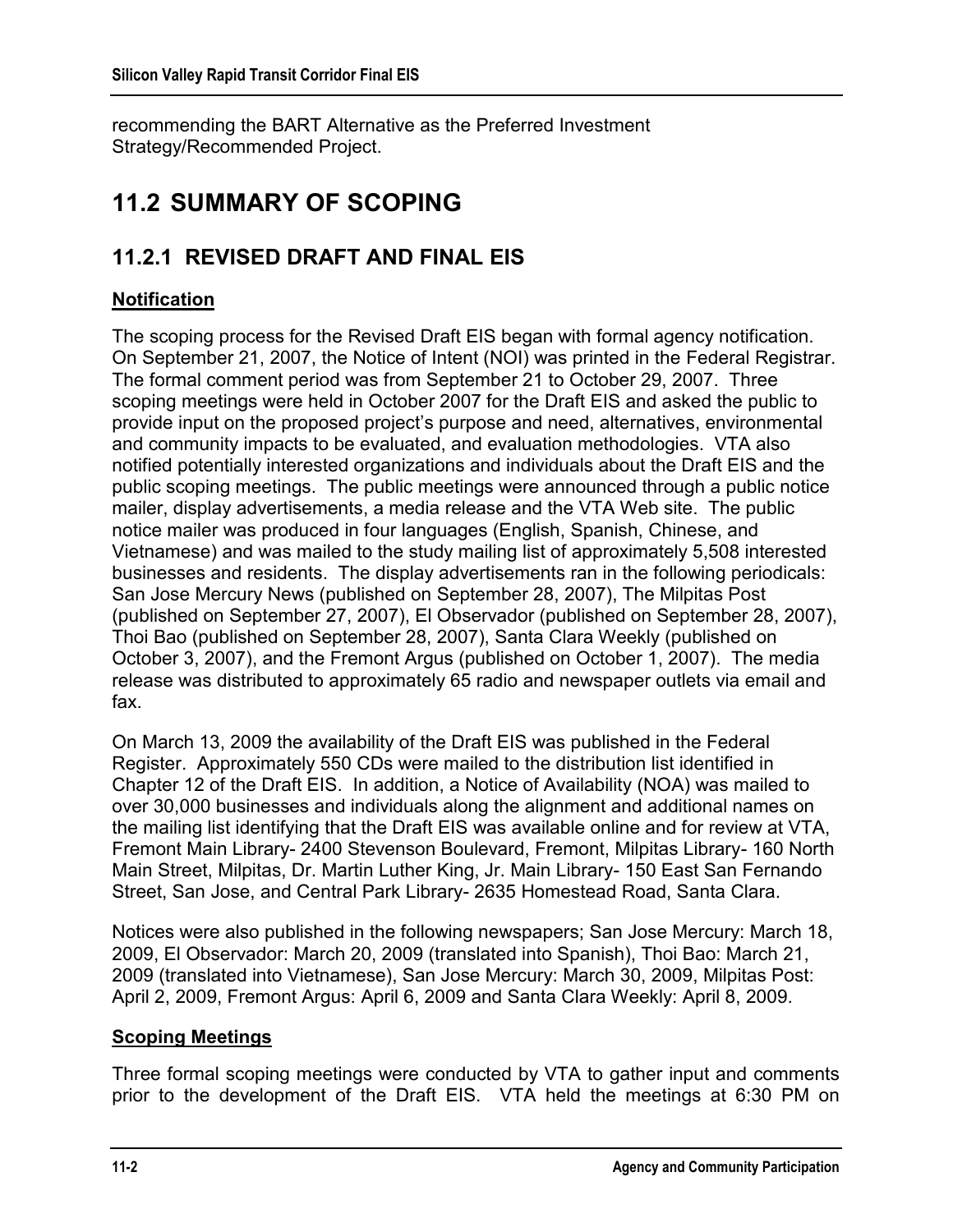October 9, 11, and 18, 2007 in Milpitas, San Jose, and Santa Clara, respectively. The three scoping meetings drew approximately 86 public attendees and 13 speakers. Two comment cards were collected at the meetings.

The public scoping meetings included a PowerPoint presentation followed by formal public comment on the new proposed project's purpose and need, alternatives, environmental and community impacts to be evaluated, and evaluation methodologies. Written comments were accepted at the meetings and by VTA until the comment deadline. The formal comment period was from September 21 to October 29, 2007.

CWG meetings were conducted prior to the public scoping meetings on October 9, 11 and 18, 2007. The CWGs include representatives such as leaders of neighborhood and business associations, community organizations, advocacy groups and planning commissioners.

### **11.2.2 2007 SUPPLEMENTAL EIR**

### **Notification**

On July 21, 2006, VTA distributed a Notice of Preparation (NOP) to advise interested agencies and the public that a Draft SEIR will be prepared and that four public scoping meetings would be held in August 2006. VTA distributed the NOP to a list of 124 agencies, elected officials, and interested parties in the study area. VTA also notified potentially interested organizations and individuals about the Draft SEIR and the schedule of public scoping meetings. The public meetings were announced through a public notice mailer, display advertisements, a media release, and posting on the VTA web site. The public notice mailer was produced in four languages (English, Spanish, Chinese, and Vietnamese) and was mailed to approximately 30,400 interested organizations, businesses, and residents. The display advertisements ran in the following periodicals: San Jose Mercury News (published on July 27, 2006 and August 11, 2006); The Milpitas Post (published on July 27, 2006); El Observador (published on August 4, 2006); Thoi Boa (published on August 4, 2006); Santa Clara Weekly (published on August 2, 16, and 23, 2006); and Rose Garden Resident (published on August 17 and 24, 2006). The media release was distributed electronically to approximately 45 news sources.

### **Scoping Meetings**

Each meeting included a PowerPoint presentation outlining the Project design changes, followed by a formal public comment period for interested parties to provide input on study areas to evaluate in the Draft SEIR.

At the meetings, verbal comments were transcribed by a court reporter, and written comments were submitted for VTA's consideration. In total, approximately 84 people attended the meetings, and 30 speaker cards and 9 comment cards were collected. Interested parties were also given the opportunity to submit written comments via email or mail during the formal comment period from July 21, 2006 to September 7, 2006.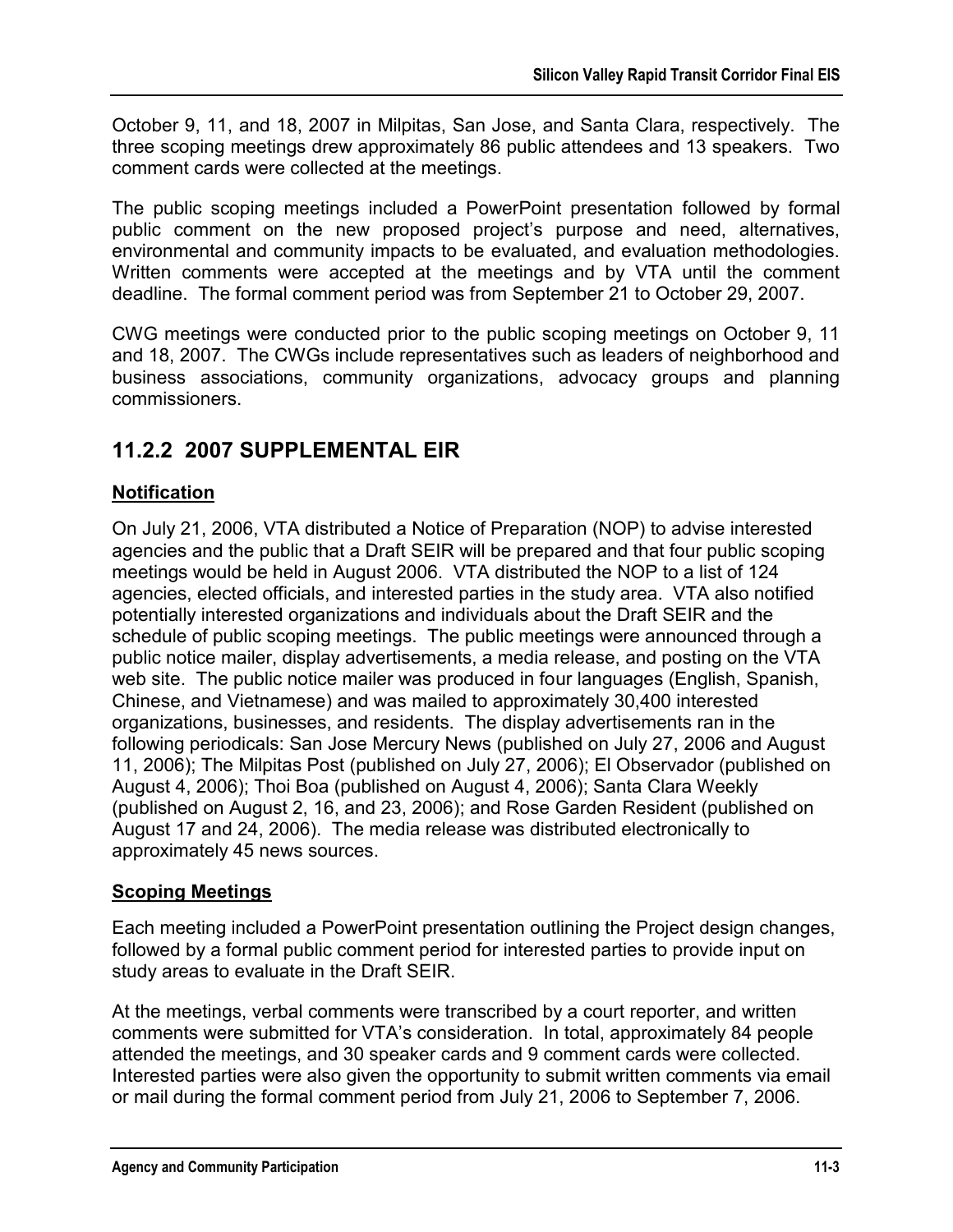Thirty-five written comment letters and emails were received from agencies, stakeholders, interested groups, and the public. The comments addressed a range of issues, including environmental impacts, station and alignment options, and Project alternate design preferences. The formal comment period ended August 25, 2006.

In addition, four informal CWG meetings were also conducted prior to the public scoping meetings on August 8, 14, 15, and 21, 2006. The CWG's include representatives such as leaders of neighborhood and business associations, community organizations, advocacy groups and planning commissioners. CWG members were informed that in order to submit formal scoping comments, they could make a formal comment at the public scoping meetings or submit written comments. Approximately 47 people attended the four CWG meetings.

### **11.2.3 2004 DRAFT EIS/EIR AND FINAL EIR**

### **Notification**

The scoping process for the SVRT project began with formal agency notification. On January 29, 2002, VTA distributed a NOP to advise interested agencies and the public that an EIR would be prepared. VTA distributed the NOP to approximately 93 agencies, elected officials, and interested parties in the study area. On February 6, 2002, Federal Transit Administration (FTA) published a NOI in the Federal Register to advise interested agencies and the public that an EIS would be prepared. The formal comment period lasted from February 6 to March 29, 2002. Agency comment letters in response to the NOP or NOI are included in the Environmental Scoping Report, May 2002.

VTA also notified interested organizations and individuals about the study and the public scoping meetings. The public meetings were announced through a general notification mailer produced in four languages (English, Spanish, Chinese, and Vietnamese) that were directly mailed to approximately 90,000 interested organizations, businesses, and residents.

### **Scoping Meetings**

VTA conducted four formal and five informal scoping meetings to gather input and comments prior to undertaking the technical studies and developing the Draft EIS/EIR. A formal agency scoping meeting was held on February 13, 2002; public scoping meetings occurred on February 7, 11, and 13, 2002; the Technical Advisory Committee (TAC) met on February 12, 2002; Santa Clara CWG on March 7, 2002; Milpitas CWG on March 11, 2002; Hostetter/Alum Rock CWG on March 13, 2002; and Downtown San Jose CWG on March 14, 2002. Approximately 220 people in all attended the nine meetings. Copies of the presentation slides and other materials from the scoping meetings, written and verbal scoping comments, attendance sheets, and meeting summaries are included in the Environmental Scoping Report, May 2002.

A revised NOP was circulated January 23, 2003 to advise local agencies and others of the need for additional BART core system parking to support the BART Alternative. No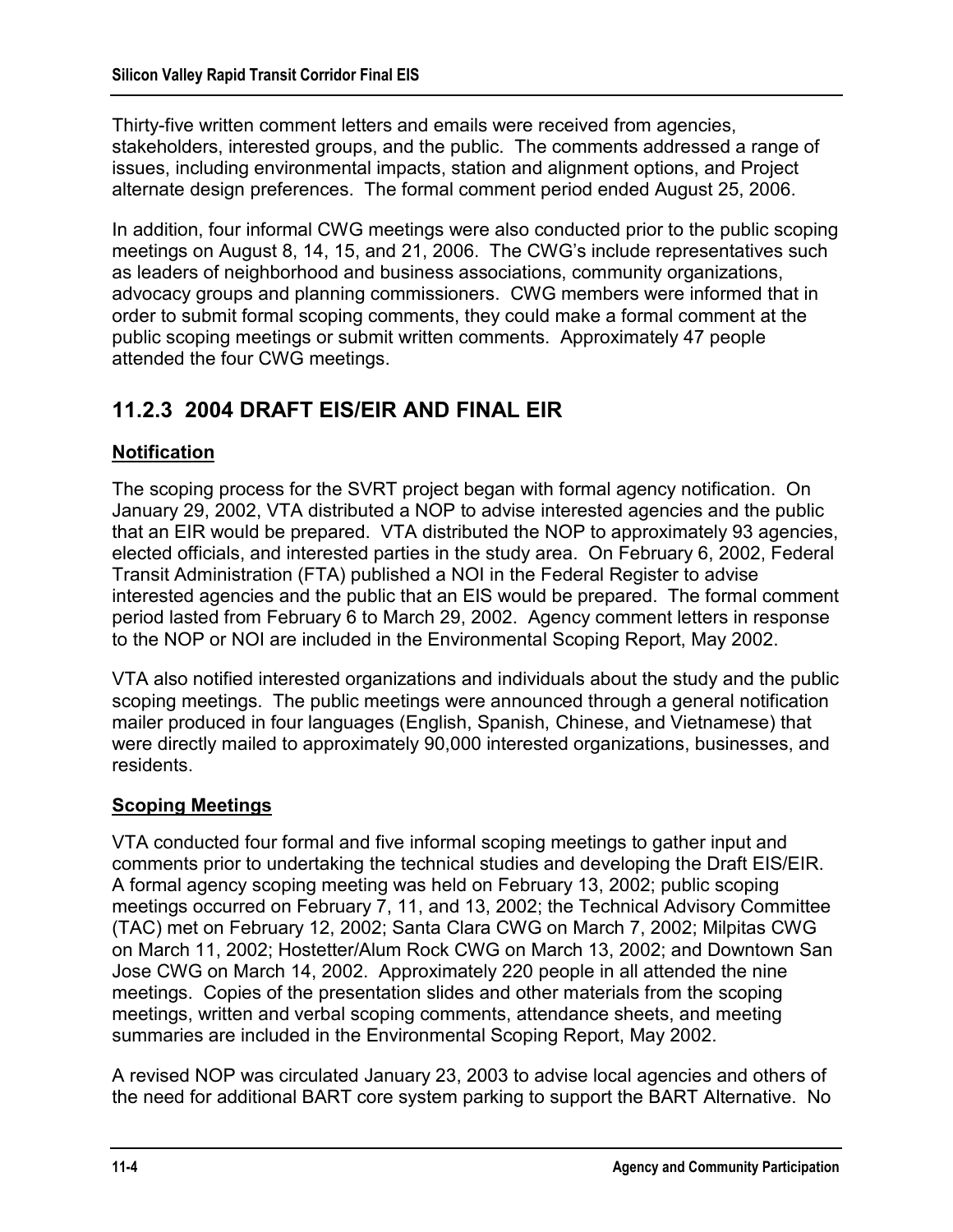additional meetings were held, but the new NOP solicited comments on this aspect of the environmental analysis. Written comments on the revised NOP were received from the San Francisco RWQCB, BAAQMD, County of Santa Clara, ACCMA, AC Transit, City of Concord, and City of Lafayette. Copies of these agency response letters are included in the Supplemental Environmental Scoping Report, March 2003.

# **11.3 SUMMARY OF PUBLIC AGENCY COORDINATION**

VTA regularly consults with other public agencies through agency committees and through the formal process of securing approvals and permits. This section describes the function and organization of VTA agency committees and provides a record of formal consultations relating to the SVRT project.

### **11.3.1 AGENCY COMMITTEES**

### **SVRT/WSX Policy Advisory Board**

The Policy Advisory Board (PAB) provides important policy guidance and decisionmaking throughout the project development. PAB meetings provide an important forum for discussing corridor-wide issues that extend beyond city and county boundaries. The Silicon Valley Rapid Transit Corridor and BART's Warm Springs Extension policy advisory boards were recently combined in order to advise more effectively on key policy decisions for both projects. The SVRT/WSX PAB consists of the following representatives:

| Ken Yeager, Chairperson, MTC/Santa<br><b>Clara County/Cities</b>                     | <b>Bob Franklin, BART</b>                             |
|--------------------------------------------------------------------------------------|-------------------------------------------------------|
| Tom Blalock, Vice Chairperson, Alameda<br><b>County Congestion Management Agency</b> | Patricia M. Mahan, City of Santa Clara<br>(Alternate) |
| <b>Bill Harrison, Alameda County</b><br><b>Transportation Improvement Authority</b>  |                                                       |
| Joe Kornder, City of Santa Clara                                                     | Anu Natarajan, City of Fremont (Alternate)            |
| Sam Liccardo, VTA                                                                    | Madison Nguyen, City of San Jose                      |
|                                                                                      | John McPartland, BART                                 |
| Scott Haggerty, MTC/County of<br>Alameda/Cities                                      | Nancy Pyle, VTA                                       |
| Bob Livengood, City of Milpitas                                                      | Bob Wasserman, City of Fremont                        |
|                                                                                      |                                                       |

### **VTA/BART Coordination**

VTA and BART staffs meet on a regular basis to review detailed aspects of the SVRT project, coordinate issues requiring BART review or input, and address any questions or issues relating to BART operations or requirements.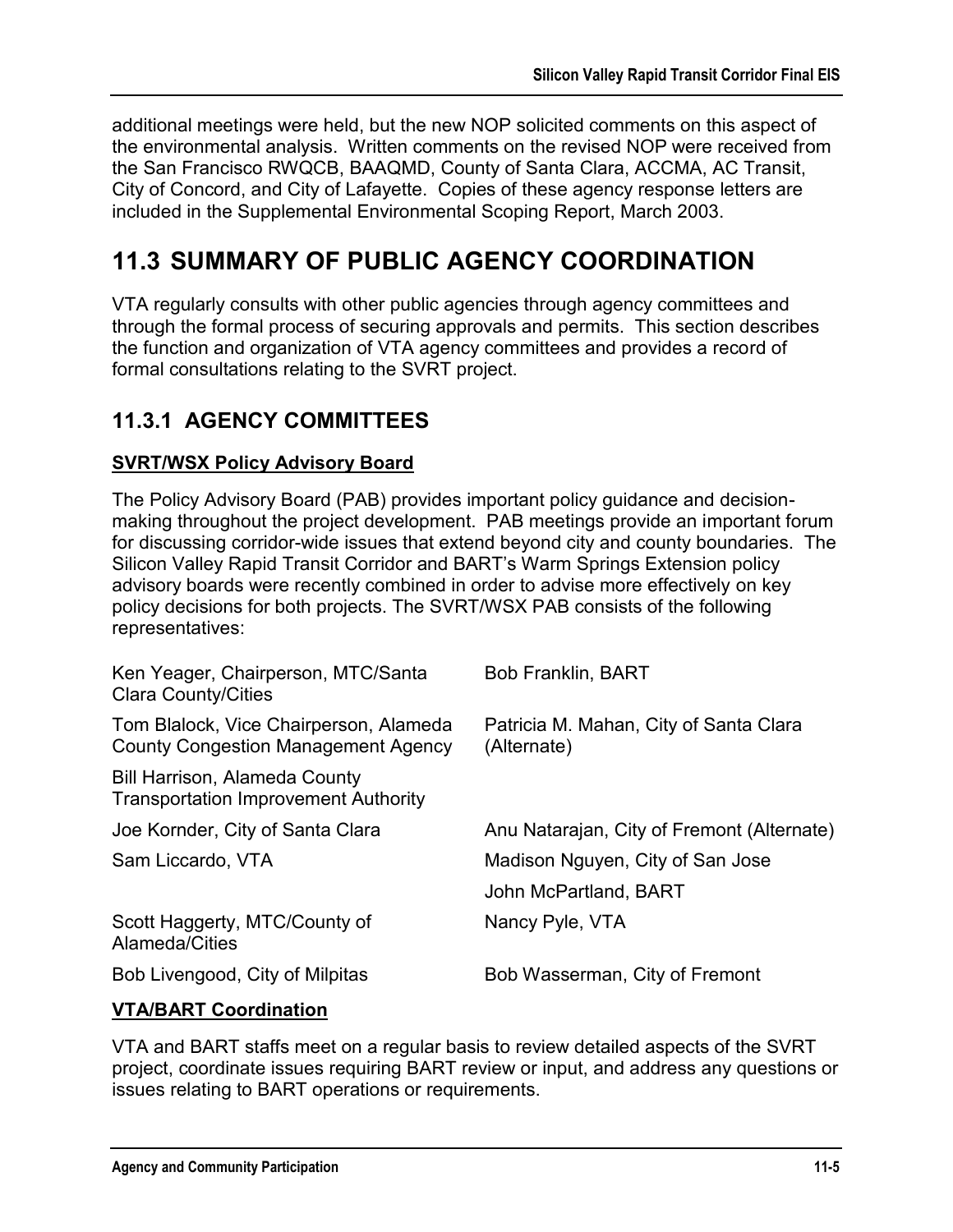### **VTA-City Partnership Meetings**

Known as Project Development Team (PDT) meetings until July 2006, VTA-City Partnership meetings have been conducted throughout the Draft EIS, EIR and Supplemental EIR processes to address local issues specific to the various geographic areas along the corridor. Meeting participants include key city staff and key VTA representatives from the Environmental, Planning, Public Affairs and Engineering departments. The purpose of these meetings is to ensure ongoing communication and coordination with VTA and the unique issues to cities along the corridor.

### **External Technical Advisory Committee (ETAC)**

The ETAC provides agency coordination and technical input in the development of the environmental document. The ETAC consists of staff representatives from various agencies including: FTA; VTA; Alameda County Transportation Authority (ACTA)/ACTIA, BART, ACE; Caltrans; the cities of Fremont, Milpitas, San Jose, and Santa Clara; Metropolitan Transportation Commission (MTC); and others. ETAC meetings have been scheduled quarterly or as needed throughout the study. Current ETAC members are the following, in alphabetical order by agency:

| Tony Divito, AC Transit                                             | Jenny Nusbaum, City of San Jose      |
|---------------------------------------------------------------------|--------------------------------------|
| Nathan Landau, AC Transit                                           | Laurel Prevetti, City of San Jose    |
| Stacey Mortensen, ACE                                               | Ray Salvano, City of San Jose        |
| <b>Brian Schmidt, ACE</b>                                           | Henry Servin, City of San Jose       |
| Dawn Argula, Alameda County Board<br>of Supervisors                 | Ben Tripousis, City of San Jose      |
| Dennis Fay, ACCMA                                                   | Rajeev Batra, City of Santa Clara    |
| Jean Hart, ACCMA                                                    | Sayed Fakhry, City of Santa Clara    |
| Diane Stark, ACCMA                                                  | Debby Fernandez, City of Santa Clara |
| Beth Walukas, ACCMA                                                 | Dennis Ng, City of Santa Clara       |
| Art Dao, ACTA/ACTIA                                                 | Kevin Riley, City of Santa Clara     |
| Rebecca Kohlstrand, EnviroTrans<br>Solutions, ACTA/ACTIA Consultant | Ray Sukys, FTA                       |
| Christine Monsen, ACTA/ACTIA                                        | Jerome Wiggins, FTA                  |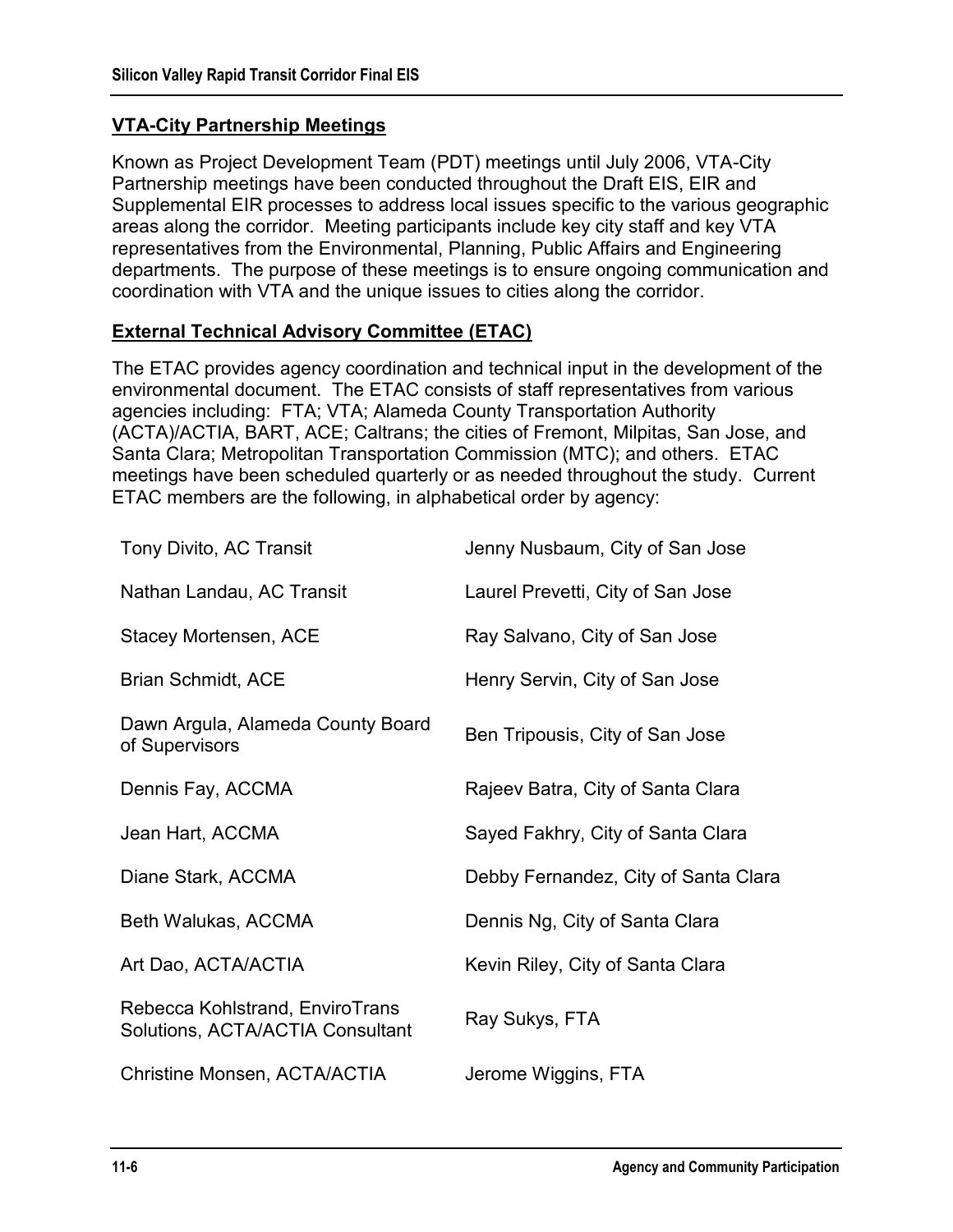| Vinod Chopra, BART                      | Alix Bockelman, MTC                                             |
|-----------------------------------------|-----------------------------------------------------------------|
| Kathy Mayo, BART                        | Steven Heminger, MTC                                            |
| <b>Malcolm Quint, BART</b>              | Doug Johnson, MTC                                               |
| Jim Bass, Caltrans                      | Therese McMillan, MTC                                           |
| Gene Gonzalo, Caltrans, District 4      | Anne Richman, MTC                                               |
| Wade Greene, Caltrans, District 4       | <b>Stacy Cocke, San Mateo County</b><br><b>Transit District</b> |
| Emily Landin-Lowe, Caltrans, District 4 | Anthony Quicho, San Mateo County<br><b>Transit District</b>     |
| Nick Saleh, Caltrans, District 4        | Larry Stueck, San Mateo County<br><b>Transit District</b>       |
| Molly Graham, CirclePoint               | Steven Bui, SCVWD                                               |
| Martin Boyle, City of Fremont           | George Fowler, SCVWD                                            |
| Kunle Odumade, City of Fremont          | Marc Klemencic, SCVWD                                           |
| Jim Pierson, City of Fremont            | Jose Ortiz, SCVWD                                               |
| Greg Armendariz, City of Milpitas       | Sue Tippets, SCVWD                                              |
| James Lindsay, City of Milpitas         | <b>Bill Tuttle, SCVWD</b>                                       |
| Janice Spuller, City of Milpitas        | Samuel Yung, SCVWD                                              |
| Joe Oliva, City of Milpitas             | Bill Tuttle, SJ Water Company                                   |
| Jaime Rodriguez, City of Milpitas       | Brandi Childress, VTA                                           |
| Julie Waldron, City of Milpitas         | John Donahue, VTA                                               |
| Tom Williams, City of Milpitas          | Tom Fitzwater, VTA                                              |
| Timm Borden, City of San Jose           | Carolyn Gonot, VTA                                              |
| Kelly Doyle, City of San Jose           | Scott Haywood, VTA                                              |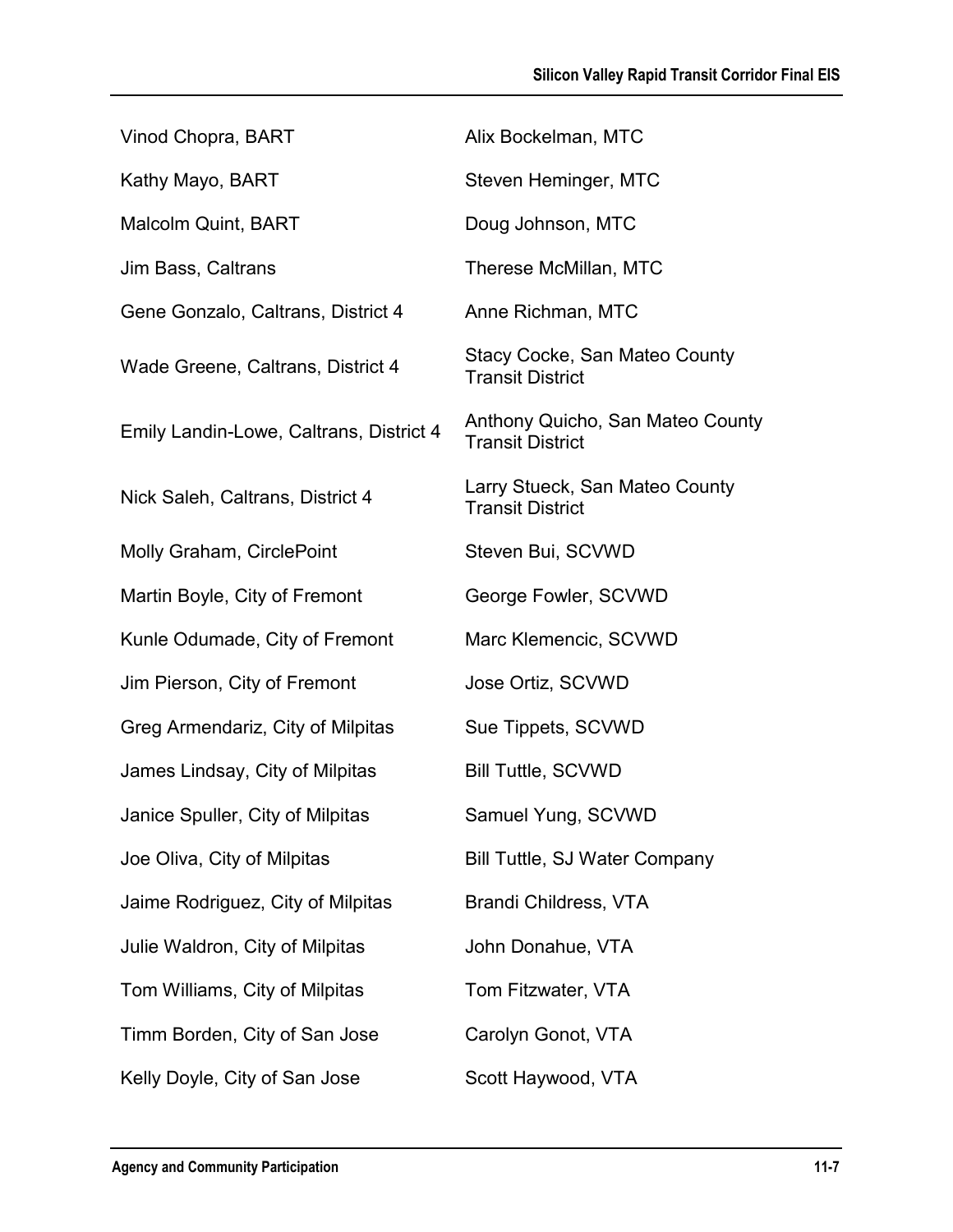| Bill Ekern, City of San Jose      | Leyla Hedayat, VTA   |
|-----------------------------------|----------------------|
| Joe Horwedel, City of San Jose    | Kevin Kurimoto, VTA  |
| Heloisa Jones, City of San Jose   | Laila Mahroom, VTA   |
| Stan Ketchum, City of San Jose    | Brent Pearse, VTA    |
| Dennis Korabiak, City of San Jose | Dennis Ratcliff, VTA |
| Hans Larsen, City of San Jose     | Oxo Slayer, VTA      |
| Fred Moezzi, City of San Jose     | Gordon Smith, VTA    |

### **ETAC Meetings are listed below:**  *Revised Draft and Final EIS*

| August 21, 2007     | <b>ETAC Meeting</b> |
|---------------------|---------------------|
| October 9, 2007     | <b>ETAC Meeting</b> |
| April 8, 2008       | <b>ETAC Meeting</b> |
| December 9,<br>2008 | <b>ETAC Meeting</b> |
| March 24, 2009      | <b>ETAC Meeting</b> |

#### *2007 Supplemental EIR - July 21, 2006 - June 7, 2007*

| January 11, 2005 | <b>ETAC Meeting</b> |
|------------------|---------------------|
| October 11, 2005 | <b>ETAC Meeting</b> |
| April 11, 2006   | <b>ETAC Meeting</b> |
| July 11, 2006    | <b>ETAC Meeting</b> |
| August 8, 2006   | <b>ETAC Meeting</b> |
| October 10, 2006 | <b>ETAC Meeting</b> |
| January 9, 2007  | <b>ETAC Meeting</b> |
| January 30, 2007 | <b>ETAC Meeting</b> |
| April 17, 2007   | <b>ETAC Meeting</b> |
|                  |                     |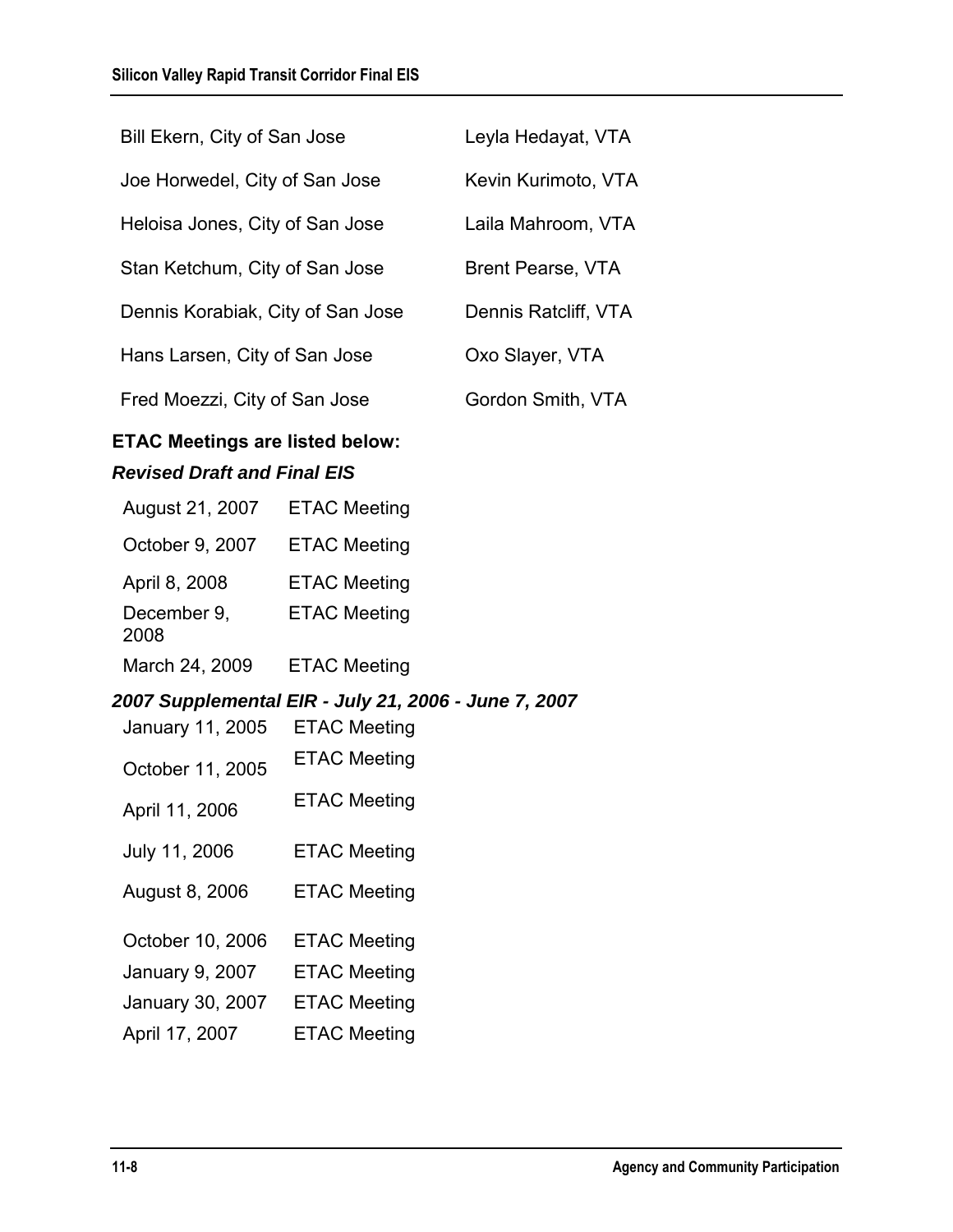#### *2004 Draft EIR - January 29, 2002 - December 9, 2004*

| April 2001        | <b>ETAC Meeting</b>         |
|-------------------|-----------------------------|
| February 12, 2002 | <b>ETAC Scoping Meeting</b> |
| October 8, 2002   | <b>ETAC Meeting</b>         |
| January 14, 2003  | <b>ETAC Meeting</b>         |
| April 8, 2003     | <b>ETAC Meeting</b>         |
| July 8, 2003      | <b>ETAC Meeting</b>         |
| January 13, 3004  | <b>ETAC Meeting</b>         |
| April 13, 2004    | <b>ETAC Meeting</b>         |
| July 13, 2004     | <b>ETAC Meeting</b>         |

### **11.3.2 AGENCY CONSULTATIONS RELATED TO NEPA AND OTHER ENVIRONMENTAL LAWS**

#### **Consultations with Resource Agencies Related to Endangered Species Acts**

Consultation with the US Fish and Wildlife Services (USFWS) and National and Oceanic and Atmospheric Administration (NOAA) Fisheries under Section 7 of the federal Endangered Species Act (ESA) and with the California Department of Fish and Game (CDFG) under the California Endangered Species Act (CESA) is required if the project will have impacts to special status biological species. On March 13, 2002, prior to conducting the field surveys, team biologists and VTA representatives met with CDFG staff to discuss the project and identify natural resource environmental concerns. A subsequent coordination meeting was held on March 27, 2002 with Army Corps of Engineers (ACOE) staff. Brief tours of the major waterways in the corridor were conducted for both agencies prior to the formal fieldwork. In February 2002, USFWS, NOAA Fisheries, and CDFG were contacted to request a listing of rare, threatened, endangered, and candidate species that may occur in the project vicinity. Copies of the USFWS, NOAA Fisheries, and CDFG replies to this request are included in Appendix H, Agency Letters. Notes of agency meetings and personal contacts are included in the Biological and Wetland Resources Technical Report (BWRTR).

The BWRTR and Draft EIR were distributed to USFWS, NOAA Fisheries, ACOE, and CDFG for review. Consultation with USFWS, NOAA Fisheries, and CDFG was carried out in accordance with the terms and requirements of the ESA and CESA and their enabling regulations to address anticipated impacts to California red-legged frog, California tiger Salamander, steelhead, and Chinook salmon, and to develop minimization and compensatory measures to fully address these impacts. USFWS and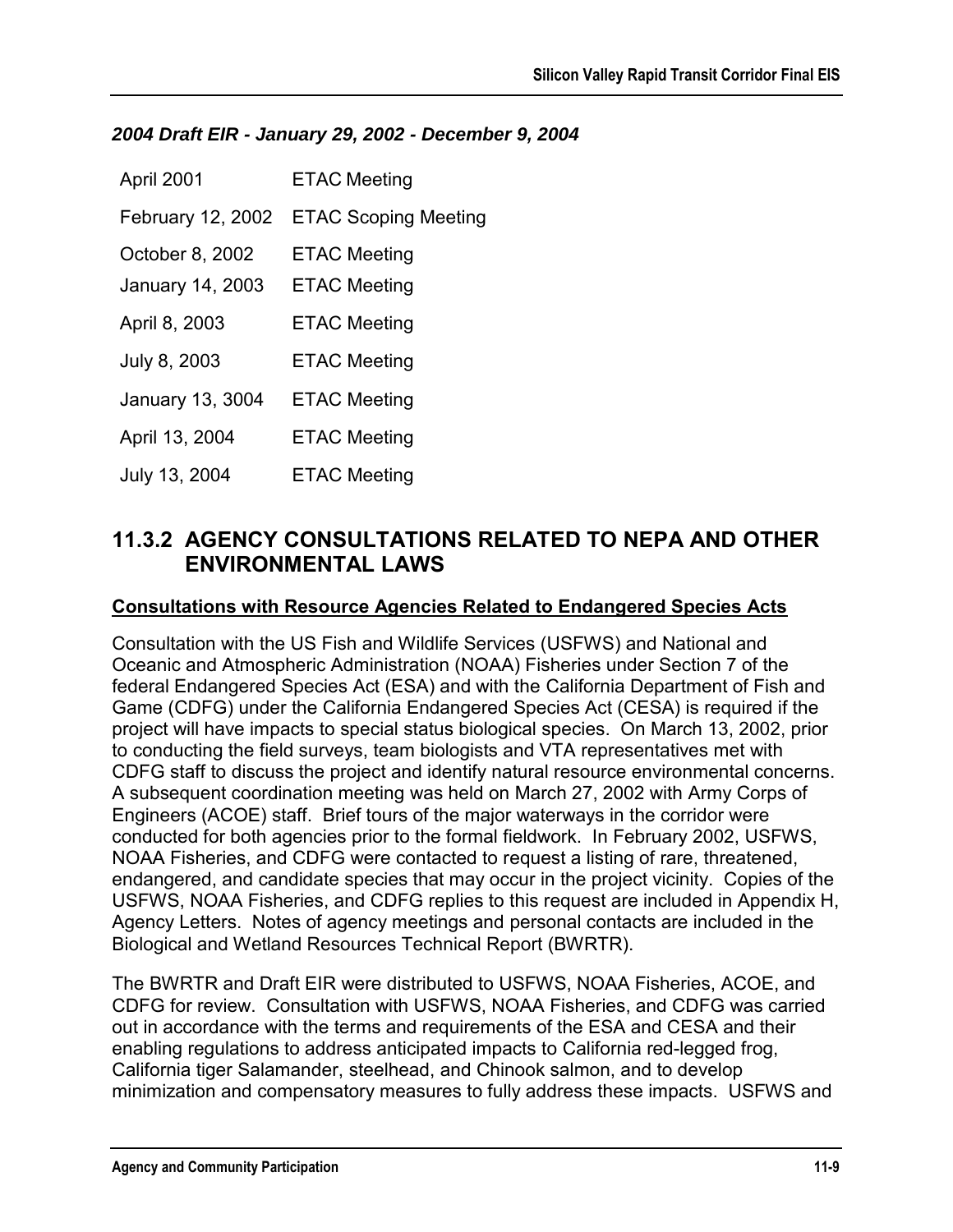NOAA Fisheries reviewed the BWRTR, Biological Assessment and this environmental document to identify the measures to reduce harm or compensate for impacts to the species and stipulate the measures to be carried out and special conditions to be observed in constructing and operating the project.

In April 2007, the USFWS, NOAA Fisheries, and CDFG were contacted to request updated listings of rare, threatened, endangered, and candidate species that may occur in the study area for use in the Supplemental EIR. These agency letters and responses, including species lists, are included in Appendix H, Agency Letters.

In December 2007, the USFWS, NOAA Fisheries, and CDFG were notified of the intent to prepare a revised EIS. USFWS sent in scoping comments related to rare, threatened, endangered, and candidate species that may occur in the Study. NOAA Fisheries current species listing were reviewed to ensure there were no changes in species listings since April 2007. The CDFG's California Natural Diversity Database (CNDDB) was also accessed to ensure that information on State rare, threatened, endangered, and candidate species was up to date for use in the revised Draft EIS. These agency responses and database outputs, including species lists, are included in Appendix H, Agency Letters.

In 2009, a *Biological Assessment for the Silicon Valley Rapid Transit Corridor Project* was prepared for the California tiger salamander and California red-legged frog. USFWS issued a Letter of Concurrence on the assessment on January 29, 2010. The letter states that the project is not likely to adversely affect the California red-legged frog or California tiger salamander, as measures are included to avoid take of these species and compensate for any permanent loss of riparian habitat. The LOC is included in Appendix H.

Also in 2009, a *Biological Assessment and Essential Fish Habitat Assessment for the Silicon Valley Rapid Transit Corridor Project* (ICF/Jones & Stokes 2009) was prepared for the Central California Coast steelhead and Chinook salmon, respectively. NOAA Fisheries issued a Letter of Concurrence on these assessments on February 12, 2010. The letter states that the project is not likely to adversely affect the Central California Coast steelhead and designated critical habitat at Upper Penitencia Creek. The LOC is included in Appendix H.

Issuance of these LOCs concludes consultation requirements under the federal ESA. Subsequent to this issuance, CDFG will be requested to issue its determination that the conclusions, minimization measures, and other terms and conditions are consistent with the provisions and requirements of the CESA. Receipt of CDFG's consistency determination will conclude consultations under CESA.

### **Consultation Pursuant to Section 106 of the National Historic Preservation Act**

In December 2001 and May 2002, the Native American Heritage Commission (Commission) was consulted to review the Sacred Lands file for an area encompassing the SVRTC. The Commission reported no known Sacred Lands within the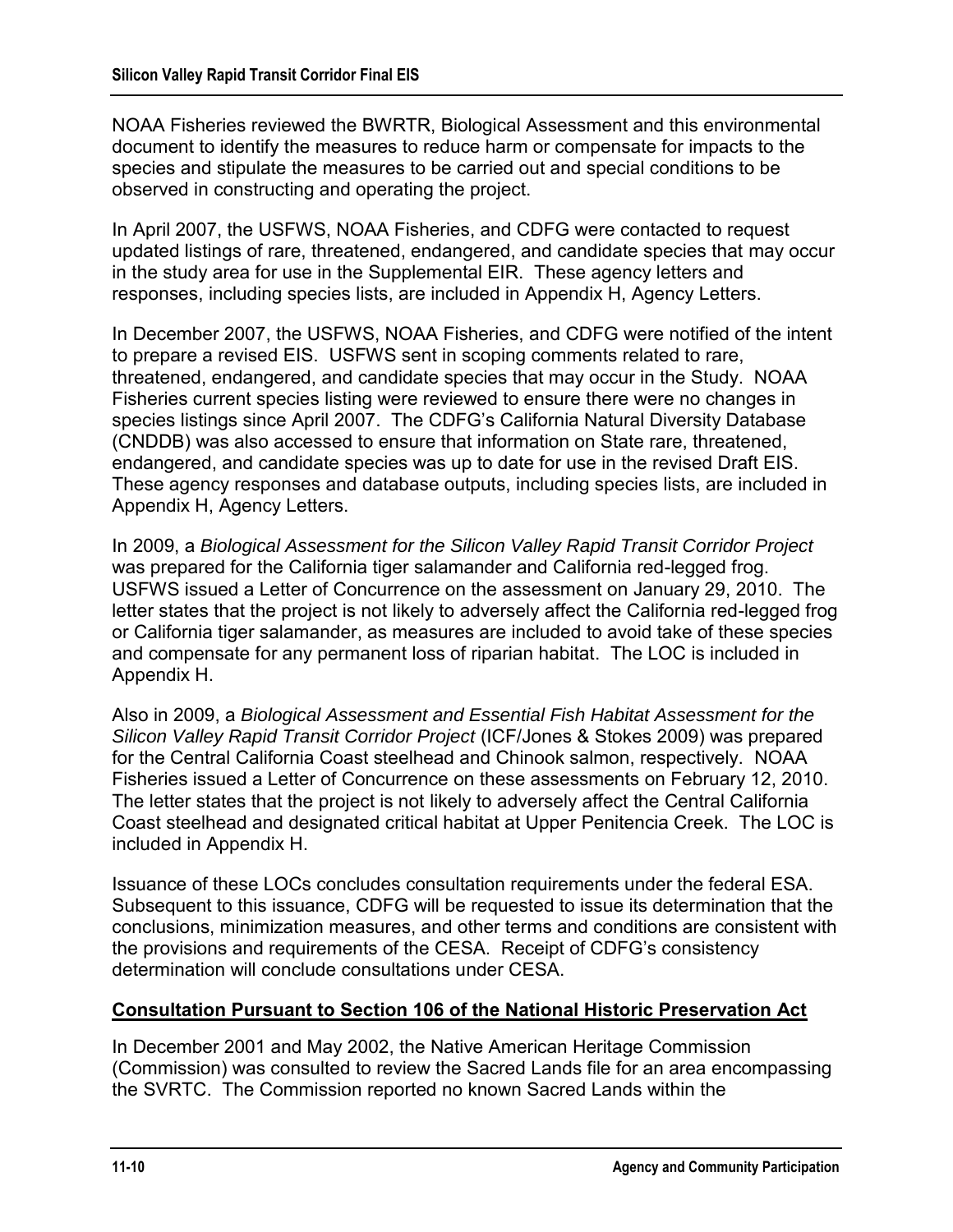archaeological area of potential effect (APE) and provided a list of 12 Native American contacts that may have knowledge of cultural resources in the SVRTC. A letter was sent and follow-up telephone calls were made asking each contact to share any relevant concerns, information, or recommendations regarding cultural resources. Responses from Native American contacts are included in the Archaeological Survey Short Report (ASSR).

In September 2004, all individuals on the contacts list were sent an invitation to attend a workshop to discuss development of a Cultural Resources Treatment Plan (CRTP) for the project and express additional concerns, share information, and make recommendations concerning the management of cultural resources that might be affected by the project. Follow-up phone call invitations were made to all contacts. Two workshops were held in October and December 2004 and were attended by six members of the Native American community. Minutes of each workshop were circulated to all attendees and interested contacts. The minutes and additional information about these workshops are included in the ASSR.

In September 2007, an update of the Native American contact information for Alameda and Santa Clara counties was obtained from the Commission. In February 2008, an update letter was sent to the Native American contacts which included current project information, updated information on known cultural resources in and near the SVRTC, and a reminder that a CRTP will be developed. Follow-up phone calls were made and emails sent to discuss the updates with the contacts. A summary of these consultation activities is also included in the ASSR.

Letters were also sent to 25 local historical agencies and organizations requesting information regarding known or potential historic resources in the project vicinity. These agencies and organizations included the following:

| Santa Clara County Planning Office                              | San Jose Historic Landmarks<br>Commission                        |
|-----------------------------------------------------------------|------------------------------------------------------------------|
| Alameda County Planning Department                              | San Jose Redevelopment Agency, East                              |
| City of San Jose Planning Department                            | Santa Clara Street Revitalization<br>Committee                   |
| City of San Jose Historic Preservation<br>Officer               | Los Fundadores-Santa Clara                                       |
| City of Milpitas Planning Department                            | <b>Victorian Preservation Association</b>                        |
| <b>Alameda County Historical Society</b>                        | City of Santa Clara                                              |
| Santa Clara County Historical Heritage<br>Commission            | City of Santa Clara Historical and<br>Landmarks Commission       |
| Heritage Council of Santa Clara County                          | Santa Clara County Historical and<br><b>Genealogical Society</b> |
| <b>Milpitas Cultural Resources Preservation</b><br><b>Board</b> | South Bay Historical Railroad Society                            |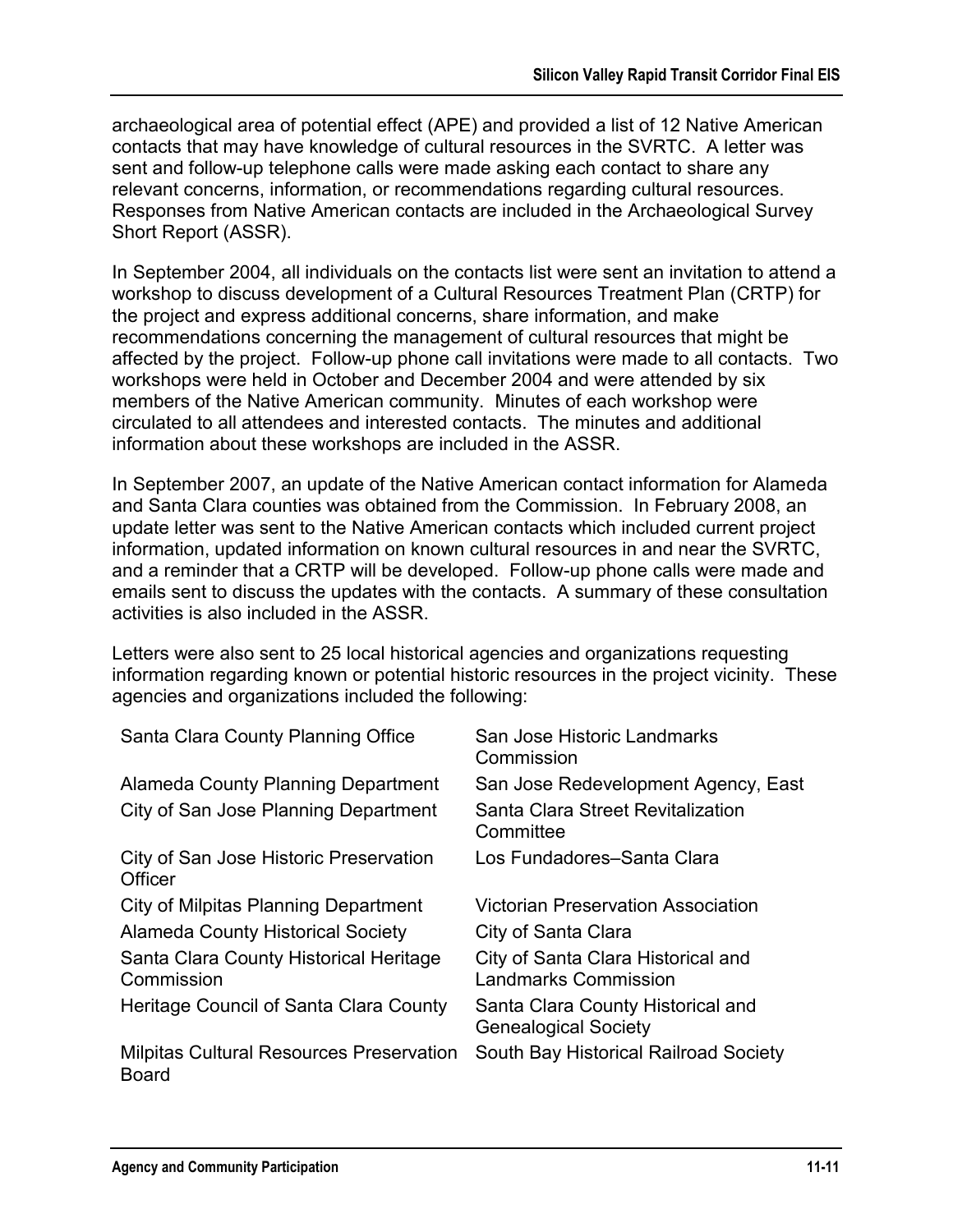| <b>Milpitas Historical Society</b>                       | California Trolley and Railroad<br>Corporation                 |
|----------------------------------------------------------|----------------------------------------------------------------|
| <b>Historical Preservation Society of Santa</b><br>Clara | <b>National Railroad Historical Society</b>                    |
| History San Jose and Historical<br>Association           | <b>Central Coast Chapter</b>                                   |
| Preservation Action Council of San Jose                  | <b>Caltrain/Peninsula Corridor Joint Powers</b><br>Board (JPB) |

Responses were received from Los Fundadores–Santa Clara and the City of Milpitas. Follow-up meetings were held with the City of San Jose Historic Preservation Officer, Preservation Action Council of San Jose, San Jose Historic Landmarks Commission, City of Santa Clara Historical and Landmarks Commission, South Bay Historical Railroad Society, and JPB. Comment letters related to the 2004 EIR and 2007 Supplemental EIR were received from City of San Jose Planning Department, City of San Jose Historic Preservation Officer, Preservation Action Council of San Jose, San Jose Historic Landmarks Commission, City of Santa Clara Historical and Landmarks Commission, and South Bay Historical Railroad Society. Coordination with the historical agencies and organizations is ongoing.

FTA and VTA are coordinating with the State Historic Preservation Officer (SHPO) regarding the inventory of cultural resources within the SVRTC, the eligibility of these resources for listing on the National Register of Historic Places (NRHP), and the impacts of the SVRTC alternatives to such eligible resources. The ASSR and Historic Resources Evaluation Report (HRER) were submitted to SHPO on March 19, 2003. SHPO concurred with the identification efforts and determinations of eligibility completed to date in letters dated June 9, 2003, July 9, 2003, and September 20, 2005. These letters are included in Appendix H, Agency Letters. To account for changes to the project design, a revised ASSR and addendum HRER were prepared and submitted to SHPO on June 25, 2008. With the subsequent identification of the BEP Alternative as the Recommended Project, a letter report summarizing the effects of the BEP Alternative on historic resources was submitted to SHPO on January 18, 2010. Meetings with the SHPO were held on October 30, 2003, January 26, 2009, and December 17, 2009.

On March 25, 2010, SHPO concurred with the identification efforts, determinations of eligibility, and impacts of the BEP Alternative on historic resources by executing a Programmatic Agreement with FTA and VTA. The Programmatic Agreement (PA) and supporting Cultural Resources Treatment Plan (CRTP) were developed in consultation with the Native American community, historical organizations, appropriate city and county historic preservation bodies, SHPO, and American Council on Historic Places (ACHP). The PA and CRTP identify the process for completing the identification and evaluation of cultural resources within the SVRTC and defines the process for addressing impacts and avoiding, minimizing, or mitigating adverse effects. The Final PA is included in Appendix F. Coordination with SHPO is ongoing and will continue through the implementation of the CRTP.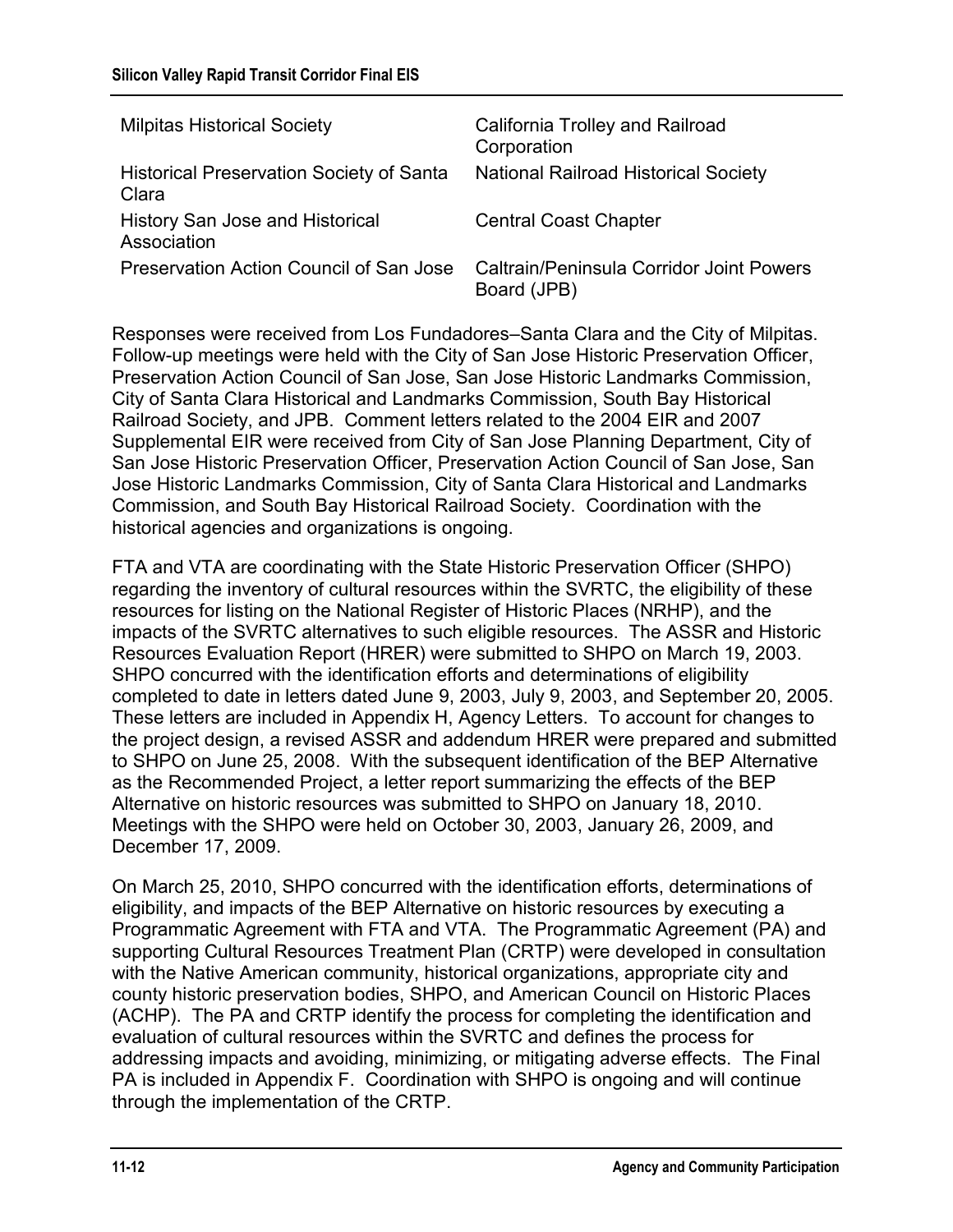## **11.3.3 PERMITS AND APPROVALS**

Table 11-1 summarizes the permits and approvals required for the project evaluated in the Draft EIS.

| <b>Agency</b>                                                                     | <b>BEP Alternative</b>                                                                                                                                                                                                                                                                             | <b>SVRTP Alternative</b>                                                                                                                                                                                                                                                                           |
|-----------------------------------------------------------------------------------|----------------------------------------------------------------------------------------------------------------------------------------------------------------------------------------------------------------------------------------------------------------------------------------------------|----------------------------------------------------------------------------------------------------------------------------------------------------------------------------------------------------------------------------------------------------------------------------------------------------|
| U.S. Fish and Wildlife<br>Service                                                 | Consultation for effects to federally<br>protected wildlife and critical habitat.<br>Consultation for effects to federally<br>protected plant species. Approve<br>compensation related to effects to<br>federally protected species.                                                               | Consultation for effects to federally<br>protected wildlife and critical habitat.<br>Consultation for effects to federally<br>protected plant species. Approve<br>compensation related to effects to<br>federally protected species.                                                               |
| National Oceanic and<br>Atmospheric<br><b>Administration Fisheries</b><br>Service | Consultation for effects to federally<br>protected anadromous fish (steelhead<br>and Chinook salmon) and critical<br>habitat. Approve compensation<br>related to effects to federally protected<br>species.                                                                                        | Consultation for effects to federally<br>protected anadromous fish (steelhead<br>and Chinook salmon) and critical<br>habitat. Approve compensation<br>related to effects to federally protected<br>species.                                                                                        |
| U.S. Army Corps of<br>Engineers                                                   | Approve individual Section 404 permit<br>for effects to jurisdictional wetlands<br>and other waters of the U.S. Approve<br>mitigation related to effects to these<br>resources.                                                                                                                    | Approve individual Section 404 permit<br>for effects to jurisdictional wetlands<br>and other waters of the U.S. Approve<br>mitigation related to effects to these<br>resources.                                                                                                                    |
| <b>Federal Railroad</b><br>Administration                                         | Coordination regarding common<br>corridor and crossing Caltrain/UPRR<br>ROW.                                                                                                                                                                                                                       | Coordination regarding common<br>corridor and crossing Caltrain/UPRR<br>ROW.                                                                                                                                                                                                                       |
| Federal Highway<br>Administration                                                 | Approve plans for ramp modifications<br>at US 101 and BART crossings of<br>SR 237.                                                                                                                                                                                                                 | Approve plans for ramp modifications<br>at US 101 and BART crossings of<br>SR 237, SR 87, SR 82, US 101, and I-<br>880                                                                                                                                                                             |
| California Department of<br><b>Fish and Game</b>                                  | Consultation for effects to state<br>protected fish and wildlife and their<br>habitats. Consultation for effects to<br>state protected plant species.<br>Approve mitigation related to effects to<br>state protected species. Execute<br>Streambed Alteration Agreement for<br>work within creeks. | Consultation for effects to state<br>protected fish and wildlife and their<br>habitats. Consultation for effects to<br>state protected plant species.<br>Approve mitigation related to effects to<br>state protected species. Execute<br>Streambed Alteration Agreement for<br>work within creeks. |
| California Department of<br>Transportation                                        | Approve plans for ramp modifications<br>at US 101 and BART crossings of<br>SR 237. Encroachment permit for any<br>work or traffic control within the State<br>right-of-way.                                                                                                                        | Approve plans for ramp modifications<br>at US 101 and BART crossings of<br>SR 237, SR 87, SR 82, US 101, and I-<br>880. Encroachment permit for any<br>work or traffic control within the State<br>right-of-way.                                                                                   |

**Table 11-1: Required Permits and Approvals**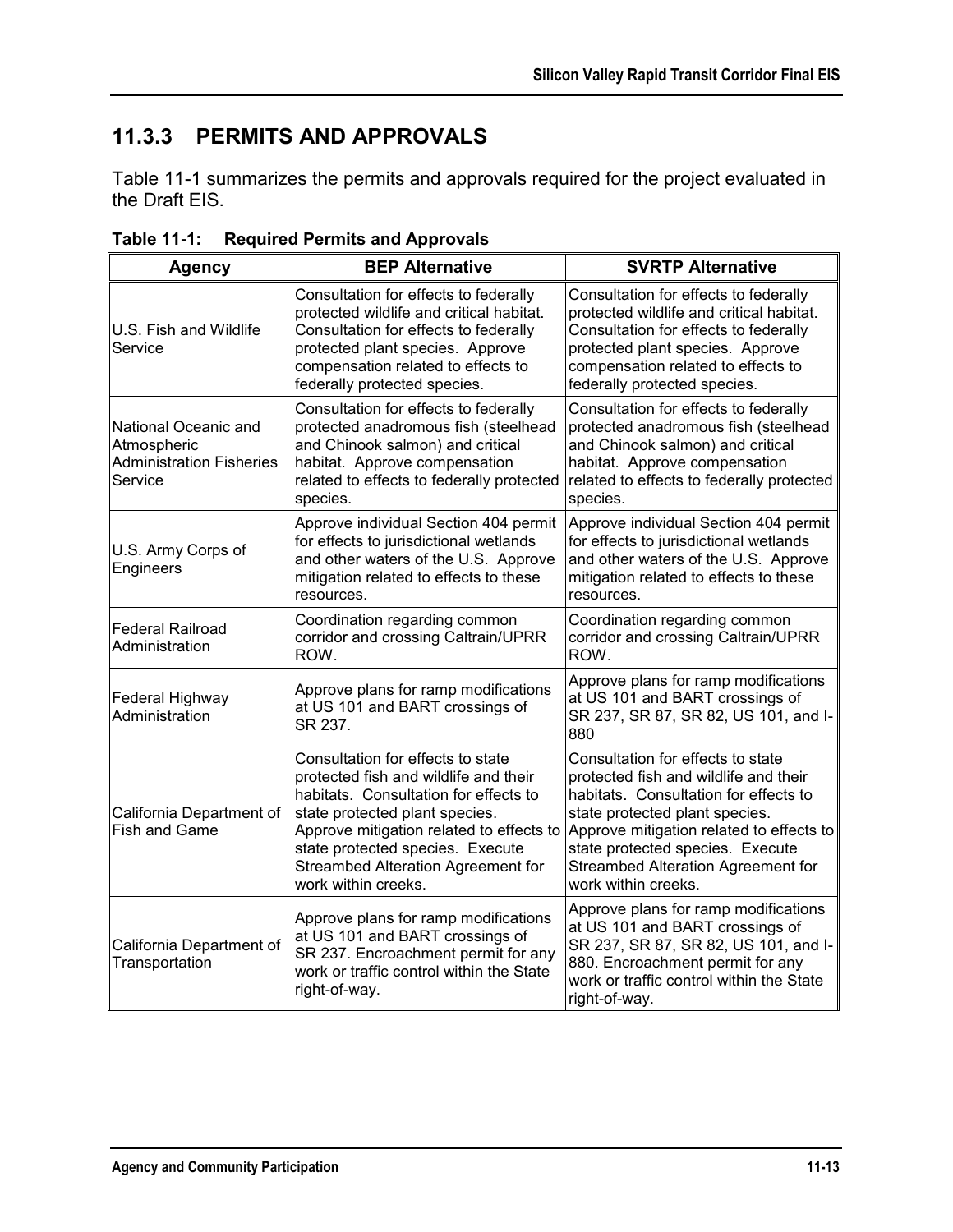| <b>Agency</b>                                           | <b>BEP Alternative</b>                                                                                                                                                                                                                                                                                                                                                           | <b>SVRTP Alternative</b>                                                                                                                                                                                                                                                                                                                                                         |
|---------------------------------------------------------|----------------------------------------------------------------------------------------------------------------------------------------------------------------------------------------------------------------------------------------------------------------------------------------------------------------------------------------------------------------------------------|----------------------------------------------------------------------------------------------------------------------------------------------------------------------------------------------------------------------------------------------------------------------------------------------------------------------------------------------------------------------------------|
| <b>State Office of Historic</b><br>Preservation         | Approval and execution of PA and<br>CRTP describing procedures for<br>protection and mitigation of impacts to<br>cultural resources pursuant to Section<br>106 of the National Historic<br>Preservation Act and 36 CFR Part 800                                                                                                                                                  | Approval and execution of PA and<br>CRTP describing procedures for<br>protection and mitigation of impacts to<br>historic and cultural resources<br>pursuant to Section 106 of the<br>National Historic Preservation Act and<br>36 CFR Part 800.                                                                                                                                 |
| <b>California Public Utilities</b><br>Commission        | Coordination regarding common<br>corridor.                                                                                                                                                                                                                                                                                                                                       | Coordination regarding common<br>corridor.                                                                                                                                                                                                                                                                                                                                       |
| San Francisco Bay Area<br><b>Rapid Transit District</b> | Approve project per VTA/BART<br><b>Comprehensive Agreement</b>                                                                                                                                                                                                                                                                                                                   | Approve project per VTA/BART<br><b>Comprehensive Agreement</b>                                                                                                                                                                                                                                                                                                                   |
| <b>Regional Water Quality</b><br><b>Control Board</b>   | Approve Section 401 Water Quality<br>Certification, including Waste<br>Discharge Requirements, if any.<br>Approve mitigation related to effects to<br>waters of the state. Approve Section<br>402 General Construction Activity<br>NPDES Permit (includes developing<br>and implementing a SWPPP) for<br>construction phase impacts and<br>project-specific compliance measures. | Approve Section 401 Water Quality<br>Certification, including Waste<br>Discharge Requirements, if any.<br>Approve mitigation related to effects to<br>waters of the state. Approve Section<br>402 General Construction Activity<br>NPDES Permit (includes developing<br>and implementing a SWPPP) for<br>construction phase impacts and<br>project-specific compliance measures. |
| Santa Clara County                                      | No permitting requirements identified.                                                                                                                                                                                                                                                                                                                                           | No permitting requirements identified.                                                                                                                                                                                                                                                                                                                                           |
| Santa Clara Valley Water<br><b>District</b>             | Issue encroachment permit if<br>construction comes within specified<br>limits of the top of bank of any Santa<br>Clara County stream. Issue well<br>permits for geotechnical and chemical<br>investigations or groundwater<br>monitoring. Issue permits for<br>monitoring and dewatering well<br>installations and destructions per<br>District Ordinance 90-1.                  | Issue encroachment permit if<br>construction comes within specified<br>limits of the top of bank of any Santa<br>Clara County stream. Issue well<br>permits for geotechnical and chemical<br>investigations or groundwater<br>monitoring. Issue permits for<br>monitoring and dewatering well<br>installations and destructions per<br>District Ordinance 90-1.                  |
| <b>Alameda County Water</b><br>District                 | Issue encroachment permit if<br>modifying culverts or drainage<br>channels. Issue well permits for<br>geotechnical and chemical<br>investigations or groundwater<br>monitoring. Issue permits for<br>dewatering well installations and<br>destructions.                                                                                                                          | Issue encroachment permit if<br>modifying culverts or drainage<br>channels. Issue well permits for<br>geotechnical and chemical<br>investigations or groundwater<br>monitoring. Issue permits for<br>dewatering well installations and<br>destructions.                                                                                                                          |
| City of Fremont                                         | Encroachment permit for construction<br>in city ROW.                                                                                                                                                                                                                                                                                                                             | Encroachment permit for construction<br>in city ROW.                                                                                                                                                                                                                                                                                                                             |
| City of Milpitas                                        | Encroachment permit for construction<br>in city ROW.                                                                                                                                                                                                                                                                                                                             | Encroachment permit for construction<br>in city ROW.                                                                                                                                                                                                                                                                                                                             |
| City of San Jose                                        | Encroachment permit for construction<br>in city ROW.                                                                                                                                                                                                                                                                                                                             | Encroachment permit for construction<br>in city ROW.                                                                                                                                                                                                                                                                                                                             |
| City of Santa Clara                                     | N/A                                                                                                                                                                                                                                                                                                                                                                              | Street opening permit requirement for<br>construction in the city ROW.                                                                                                                                                                                                                                                                                                           |

Note: N/A = Not Applicable.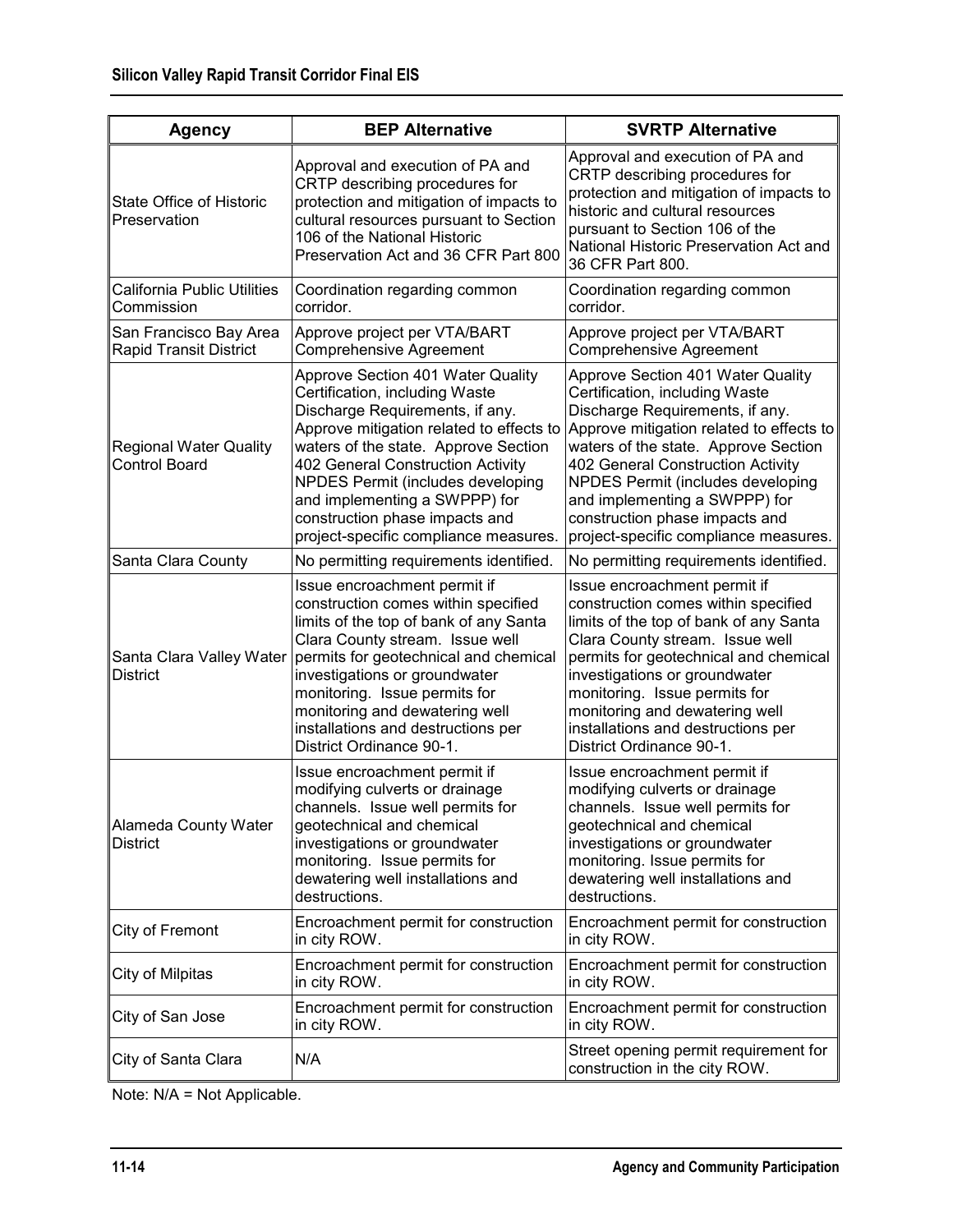## **11.3.4 AGENCIES CONSULTED DURING THE ENVIRONMENTAL PROCESS**

Public agencies consulted during the environmental process are the following:

### **Federal Agencies and Representatives**

Advisory Council on Historic Preservation U.S. Army Corps of Engineers

Council of Environmental Quality U.S. Department of Commerce

Federal Emergency Management Administration

Federal Railroad Administration U.S. Department of the Interior

National Oceanic and Atmospheric Administration Fisheries Service

National Transportation Safety Board U.S. Fish and Wildlife Service

### **State Agencies and Representatives**

Air Resources Board Native Plant Society

Department of Transportation (Caltrans), District 4

Department of Fish and Game Public Utilities Commission

Department of Housing and Community Development

Department of Parks and Recreation State Lands Commission

Department of Water Resources State Resources Agency

Native American Heritage Commission Water Quality Control Board

- 
- Bureau of Indian Affairs **U.S. Department of Agriculture** 
	-
	- U.S. Department of Energy

Federal Highway Administration U.S. Department of Housing and Urban **Development** 

- 
- U.S. Department of Transportation
- U.S. Environmental Protection Agency
- 
- Surface Transportation Board U.S. Senators and Representatives

Office of Historic Preservation (State Historic Preservation Officer)

Caltrans Division of Rail Office of Planning and Research

State Clearinghouse

Energy Commission State Senators and Assembly Members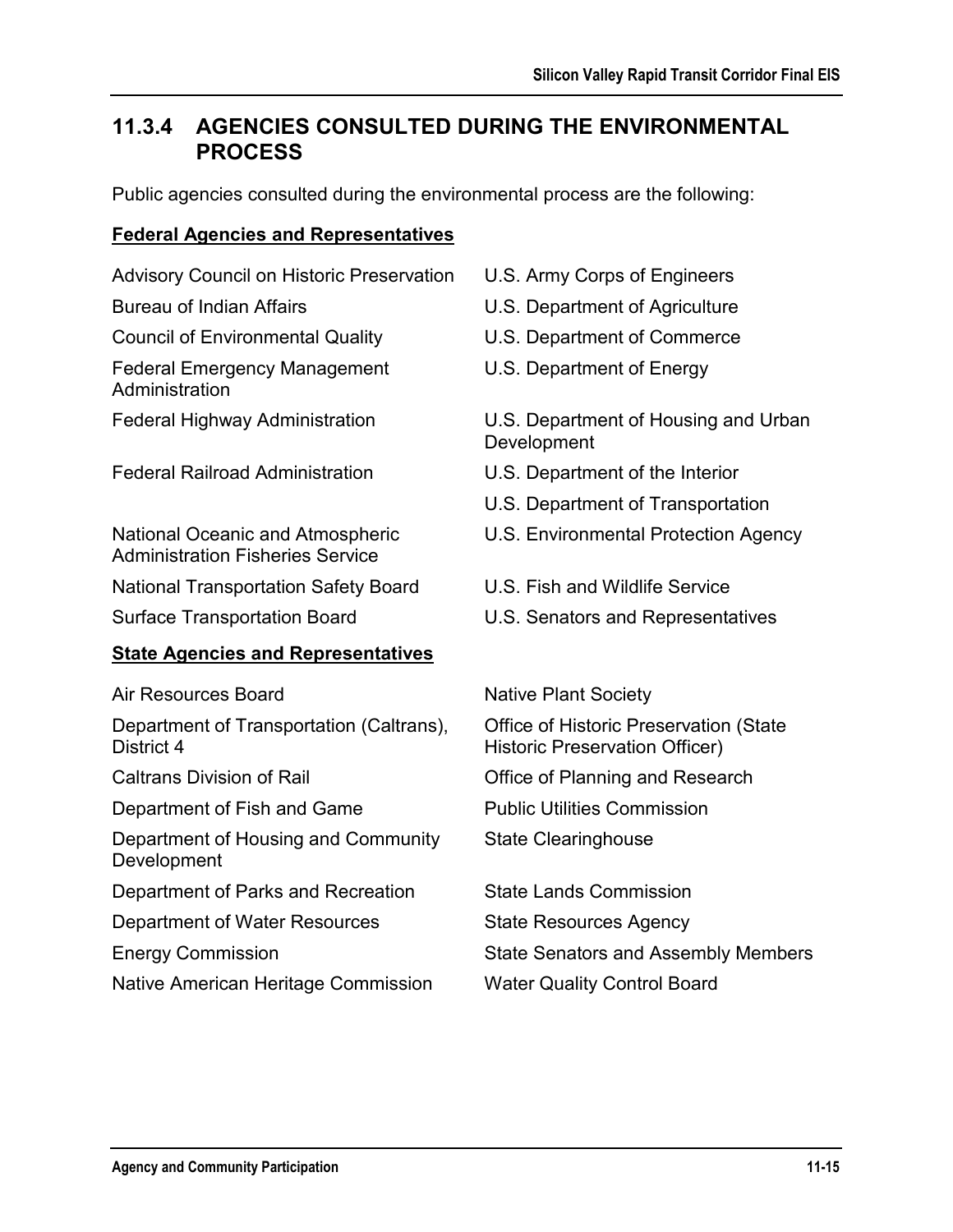#### **Local and Regional Agencies**

| <b>Alameda County</b>                                                  | <b>Milpitas Cultural Resources Preservation</b><br><b>Board</b>     |
|------------------------------------------------------------------------|---------------------------------------------------------------------|
| <b>Alameda County Congestion Management</b><br>Agency                  | <b>Milpitas Historical Society</b>                                  |
| <b>Alameda County Transportation Authority</b>                         | Peninsula Corridor Joint Powers Board                               |
| <b>Alameda County Transportation</b><br><b>Improvement Agency</b>      | Preservation Action Council of San Jose                             |
| Alameda County Flood Control and Water<br><b>Conservation District</b> | <b>Regional Water Quality Control Board</b>                         |
| <b>Altamont Commuter Express</b>                                       | San Francisco Bay Area Rapid Transit<br><b>District</b>             |
| Bay Area Air Quality Management District                               | San Francisco Bay Conservation and<br><b>Development Commission</b> |
| California Trolley and Railroad Corporation                            | San Jose Redevelopment Agency                                       |
| City of Fremont                                                        | San Jose Historic Landmarks Commission                              |
| City of Milpitas                                                       | Santa Clara County                                                  |
| City of San Jose                                                       | Santa Clara County Historical Heritage<br>Commission                |
| City of Santa Clara                                                    | City of Santa Clara Historical and<br><b>Landmarks Commission</b>   |
| Covenant Holder, South Bay Historical<br><b>Railroad Society</b>       | Santa Clara Valley Water District                                   |
| Heritage Council of Santa Clara County                                 | Sonoma State University Information<br>Center                       |
| <b>Historical Preservation Society of Santa</b><br>Clara               | South Bay Historical Railroad Society                               |
| <b>Metropolitan Transportation Commission</b>                          | <b>Transportation Agency for Monterey</b><br>County                 |

# **11.4 SUMMARY OF PUBLIC OUTREACH**

The public involvement program employs a variety of means, including individual and group contacts, targeted information meetings, workshops, fact sheets and newsletters, circulation of draft documents, and formal public meetings to incorporate the broad community outreach goals of VTA. The activities are: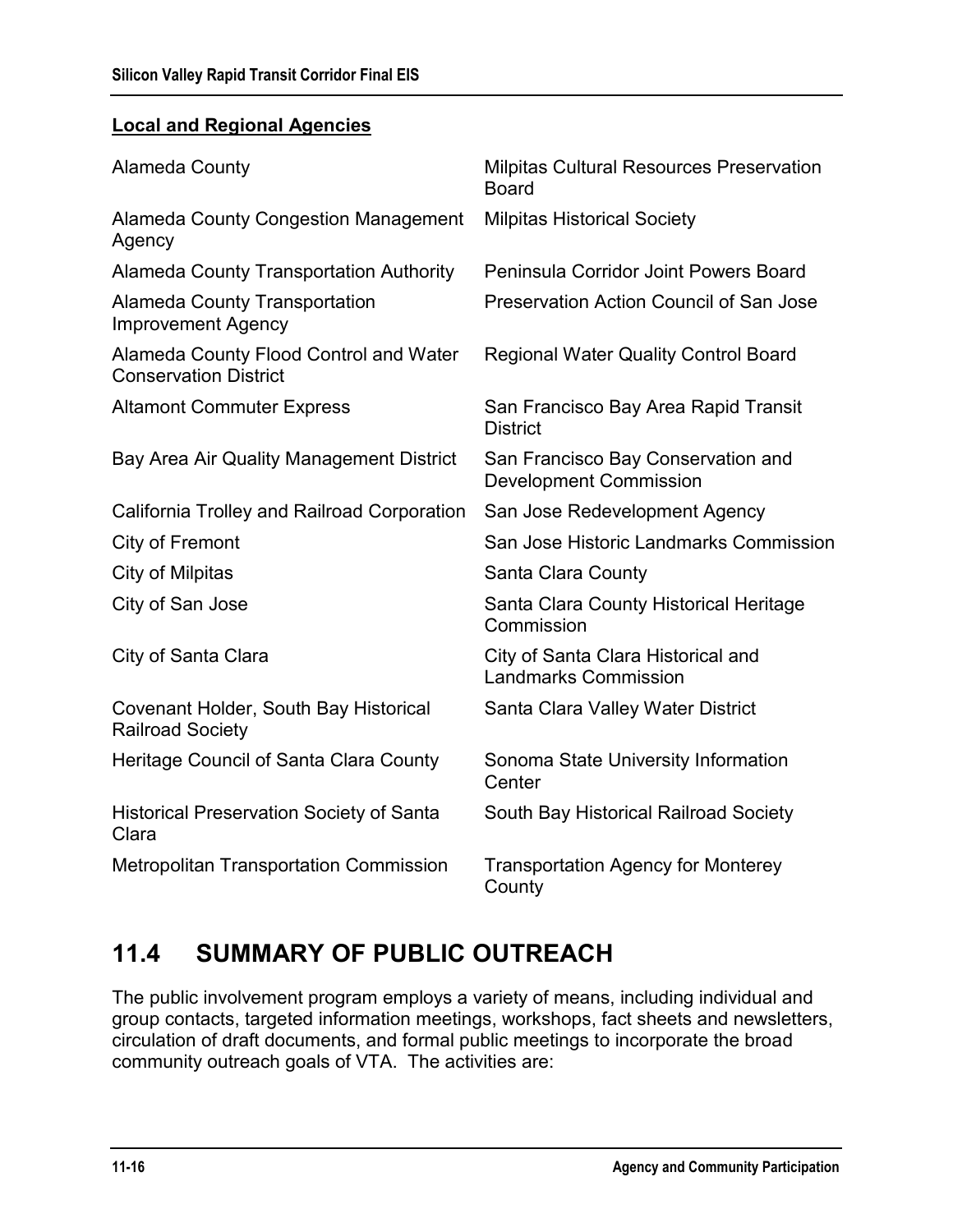- Include all the diverse communities, promoting public awareness through each phase of the project.
- Address community needs, issues and concerns.
- Provide timely and accurate project information.
- Enhance communication with schools, businesses, and other groups in the community.
- Build understanding and support for transportation and congestion management programs and projects.
- Revise outreach efforts to meet project and community needs.

This section describes the organizational structures, meetings, and media through which VTA conducts the outreach and public involvement program for the SVRTC.

### **11.4.1 COMMUNITY WORKING GROUPS**

VTA established four CWGs for the SVRTC when the environmental process was originally initiated. The purpose of the CWGs is to communicate project information to key members of the community and facilitate community input and participation. CWGs were established for the City of Milpitas, the San Jose Hostetter/Alum Rock neighborhood, the Downtown San Jose area, and the City of Santa Clara. A fifth CWG was established to introduce and educate the public, and more specifically City of San Jose's District 3 community, on the tunnel design options and ventilation facility locations at Coyote Creek.

Group members include the leaders of neighborhood and business associations, community organizations, advocacy groups, major property owners, and planning commissioners. Meetings held during the time frame of each document are listed below.

### **Revised Draft EIS**

#### **July 25, 2007 – July 28, 2008**

| Stakeholder meeting with opinion/community leaders,<br>requested participation for a CWG for Coyote Creek |
|-----------------------------------------------------------------------------------------------------------|
| <b>Coyote Creek Community Working Group</b>                                                               |
| <b>Coyote Creek Community Working Group</b>                                                               |
| Milpitas CWG Meeting-Draft EIS Scoping                                                                    |
|                                                                                                           |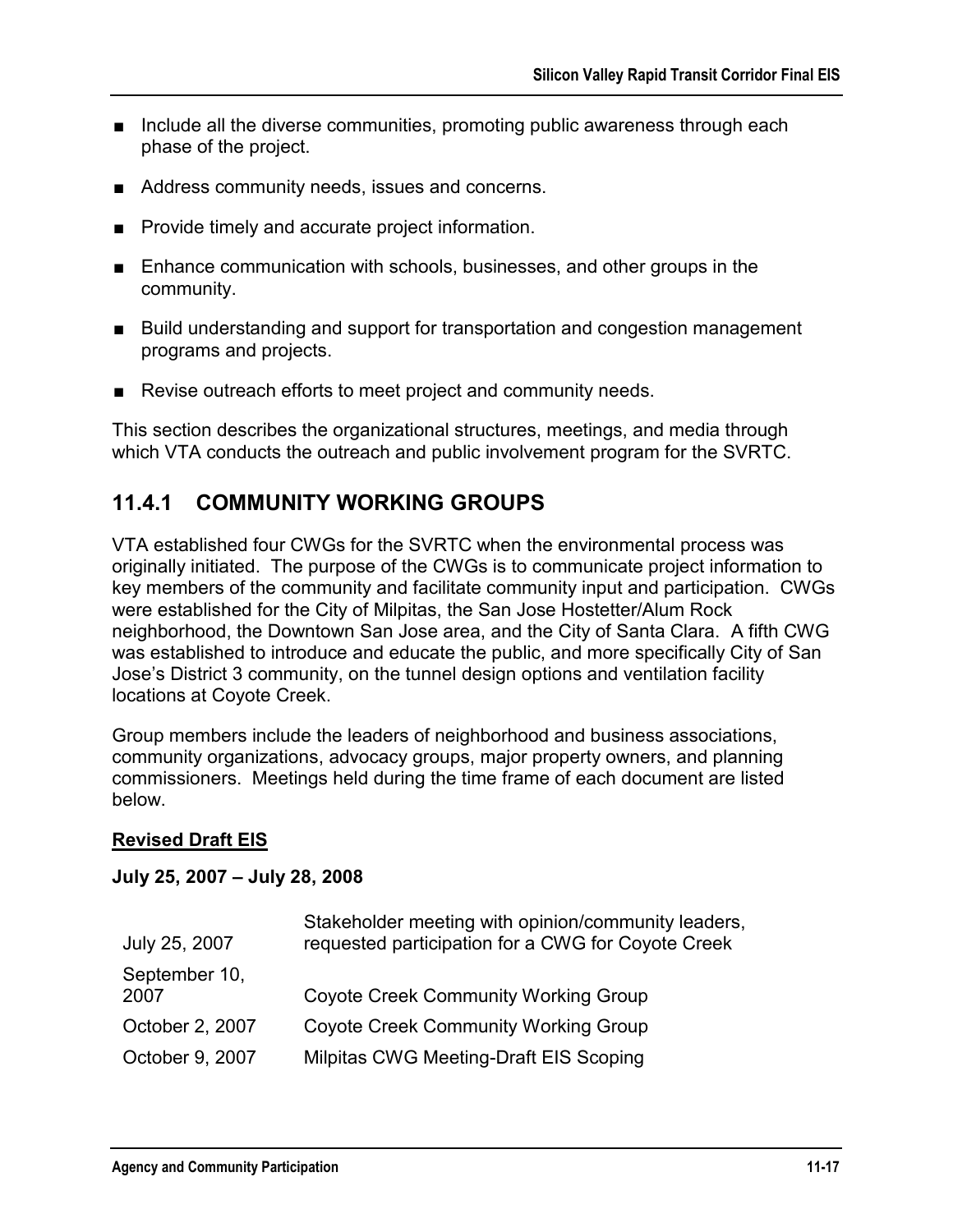| October 11, 2007 | Combined Hostetter-Alum Rock/San Jose CWG Meeting-Draft<br><b>EIS Scoping</b> |
|------------------|-------------------------------------------------------------------------------|
| October 18, 2007 | Santa Clara CWG Meeting-Draft EIS Scoping                                     |
| January 29, 2008 | <b>Coyote Creek Community Working Group</b>                                   |
| April 24, 2008   | <b>Coyote Creek Community Working Group</b>                                   |
| May 19, 2008     | <b>Coyote Creek Community Working Group</b>                                   |
| July 28, 2008    | <b>Coyote Creek Community Working Group</b>                                   |

### **2007 Supplemental EIR**

### **July 21, 2006- June 7, 2007**

| January 31, 2005        | Milpitas CWG Meeting (Project Update)                   |
|-------------------------|---------------------------------------------------------|
| February 2, 2005        | San Jose Open House (Project Update)                    |
| <b>February 2, 2005</b> | Downtown San Jose CWG Meeting (Project Update)          |
| February 2, 2005        | Santa Clara CWG Meeting (Project Update)                |
| February 10, 2005       | Hostetter/Alum Rock CWG Meeting (Project Update)        |
| April 20, 2005          | Downtown San Jose CWG Meeting - Station Consolidation   |
| April 25, 2005          | Milpitas CWG Meeting: Montague/Capitol Aerial Alignment |
| August 8, 2006          | Milpitas CWG Scoping Meeting on Draft SEIR              |
| August 14, 2006         | Santa Clara CWG Scoping Meeting on Draft SEIR           |
| August 15, 2006         | Alum Rock/Hostetter CWG Scoping Meeting on Draft SEIR   |
| August 21, 2006         | San Jose CWG Scoping Meeting on Draft SEIR              |
| December 12, 2006       | Milpitas CWG Meeting - Station Area Plan                |
| February 13, 2007       | San Jose CWG Meeting-DSEIR Public Hearings              |
| February 15, 2007       | Santa Clara CWG Meeting-DSEIR Public Hearings           |
| February 26, 2007       | Milpitas CWG Meeting-DSEIR Public Hearings              |
| February 28, 2007       | Hostetter/Alum Rock CWG Meeting-DSEIR Public Hearings   |
| March 14, 2007          | Hostetter/Alum Rock CWG Meeting - Station Area Planning |
| March 27, 2007          | Santa Clara CWG Meeting                                 |
| April 10, 2007          | <b>Milpitas CWG Meeting</b>                             |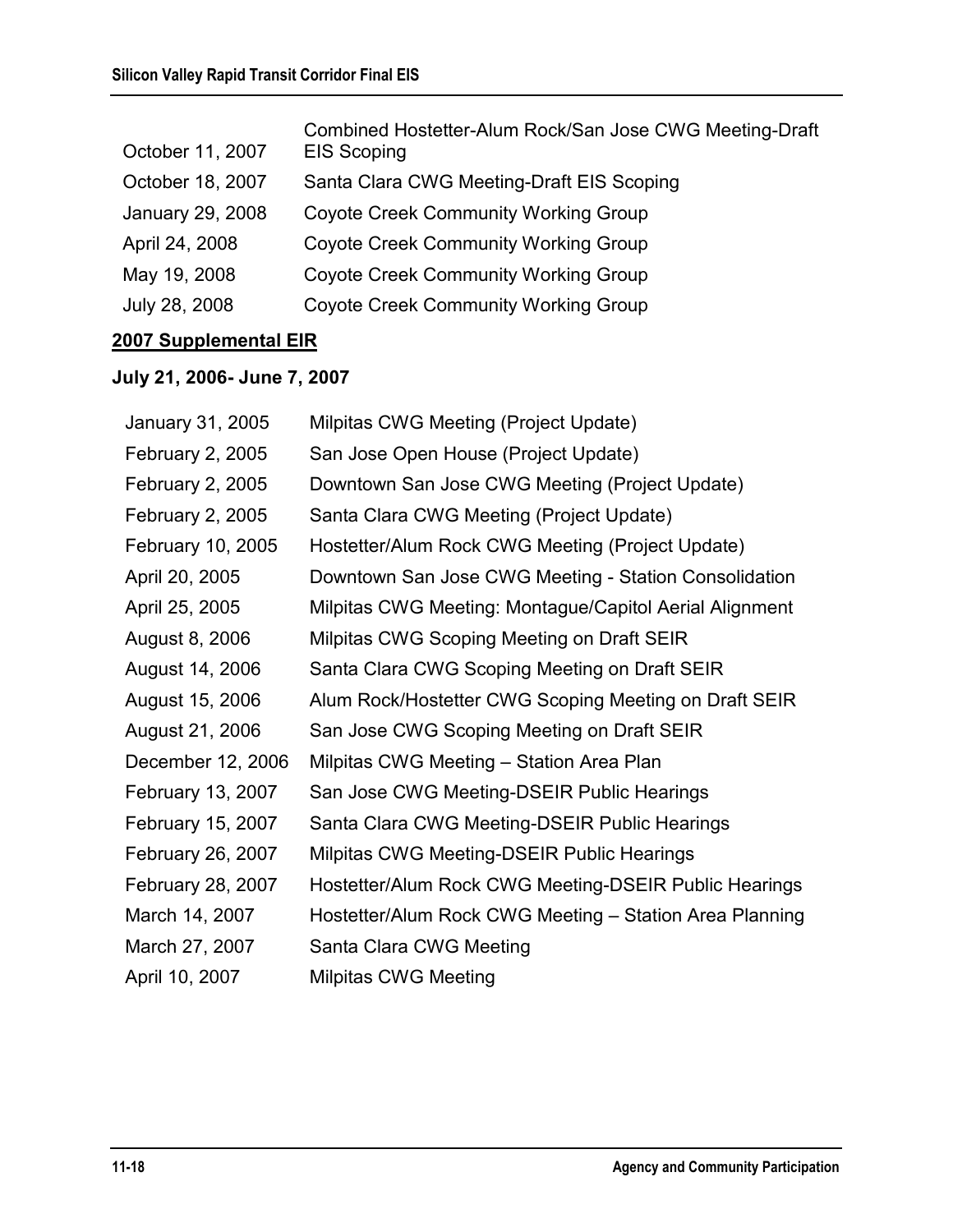### **2004 Draft EIS/EIR and Final EIR**

### **January 29, 2002- December 9, 2004**

| March 7, 2002         | Santa Clara CWG meeting                                                                                   |
|-----------------------|-----------------------------------------------------------------------------------------------------------|
| March 11, 2002        | Milpitas CWG meeting                                                                                      |
| March 13, 2002        | Hostetter/Alum Rock CWG meeting                                                                           |
| March 14, 2002        | Downtown San Jose CWG meeting                                                                             |
| April 11, 2002        | Special CWG/public meeting on the proposed airport<br>connection between<br>Santa Clara/San Jose and SJIA |
| April 15, 2002        | Milpitas CWG/public workshop #1, Milpitas Station and Urban<br>Design                                     |
| April 17, 2002        | Hostetter/Alum Rock CWG/public workshop #1, East San<br><b>Jose Station and</b><br>Urban Design           |
| April 18, 2002        | Downtown San Jose CWG/public workshop #1, Downtown<br>San Jose<br><b>Station and Urban Design</b>         |
| May 13, 2002          | Santa Clara CWG/public meeting                                                                            |
| May 15, 2002          | Hostetter/Alum Rock, Downtown San Jose CWGs                                                               |
| May 16, 2002          | Milpitas CWG/public meeting                                                                               |
| June 20, 2002         | Milpitas CWG/public workshop #2, Milpitas Station and Urban<br>Design                                     |
| June 24, 2002         | Santa Clara CWG/public workshop # 2, Santa Clara Station<br>and Urban<br>Design                           |
| June 26, 2002         | Hostetter/Alum Rock CWG and public workshop #2, East San<br><b>Jose Station</b><br>and Urban Design       |
| June 27, 2002         | Downtown San Jose CWG/public workshop #2, Downtown<br>San Jose<br><b>Station and Urban Design</b>         |
| September 23,<br>2002 | Milpitas CWG/public workshop #3, Milpitas Station and Urban<br>Design                                     |
| September 30,<br>2002 | Santa Clara CWG/public workshop #3, Santa Clara Station<br>and Urban Design                               |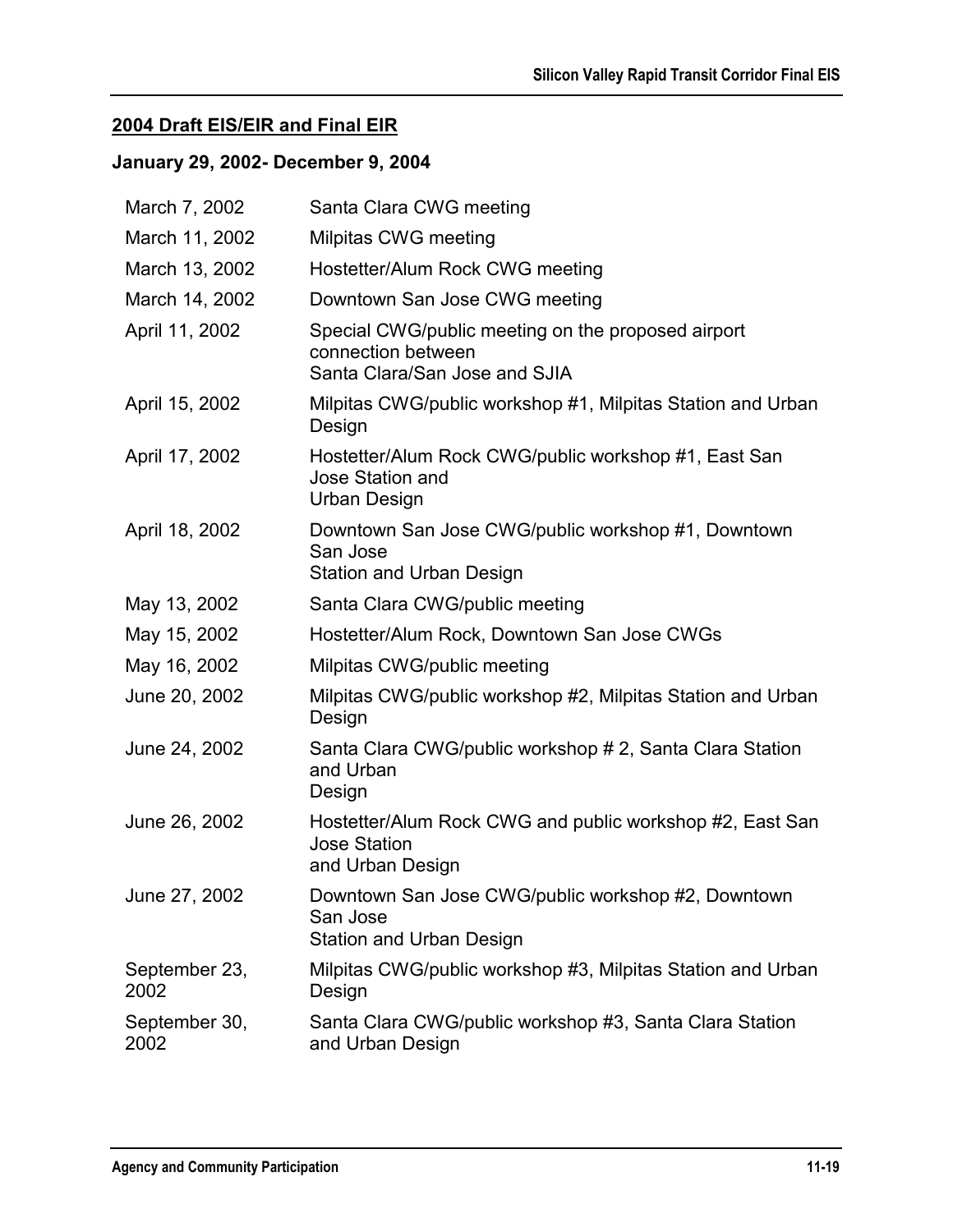| October 1, 2002       | Hostetter/Alum Rock CWG/public workshop #3, East San<br><b>Jose Station</b><br>and Urban Design |
|-----------------------|-------------------------------------------------------------------------------------------------|
| October 2, 2002       | Downtown San Jose CWG/public workshop #3, Downtown<br>San Jose Station<br>and Urban Design      |
| December 1, 2002      | Published an announcement of meetings and open houses in<br>the San Jose<br><b>Mercury News</b> |
| December 4, 2002      | Milpitas CWG/public meeting                                                                     |
| December 5, 2002      | Hostetter/Alum Rock and Downtown San Jose CWGs, Public<br>open house                            |
| December 9, 2002      | Santa Clara CWG/public meeting                                                                  |
| May 12, 2003          | Milpitas CWG meeting                                                                            |
| May 14, 2003          | Hostetter/Alum Rock CWG meeting                                                                 |
| May 15, 2003          | Downtown San Jose CWG meeting                                                                   |
| May 19, 2003          | Santa Clara CWG meeting                                                                         |
| September 8, 2003     | Milpitas CWG meeting                                                                            |
| September 10,<br>2003 | Downtown San Jose CWG meeting                                                                   |
| September 11,<br>2003 | Santa Clara CWG meeting                                                                         |
| September 15,<br>2003 | Hostetter/Alum Rock CWG meeting                                                                 |
| March 29, 2004        | Milpitas CWG meeting (Draft EIS/EIR Overview)                                                   |
| April 5, 2004         | Santa Clara CWG meeting (Draft EIS/EIR Overview)                                                |
| April 7, 2004         | Downtown San Jose CWG meeting (Draft EIS/EIR Overview)                                          |
| April 8, 2004         | Hostetter/Alum Rock CWG meeting (Draft EIS/EIR Overview)                                        |

Member affiliates serving on the CWG during the Draft EIS process are listed below:

### **Milpitas CWG Affiliates**

| City of Milpitas Bicycle Transportation<br><b>Advisory Committee</b> | Pioneer Mobile Home Park                          |
|----------------------------------------------------------------------|---------------------------------------------------|
| <b>Colliers International</b>                                        | <b>Planning Commission</b>                        |
| <b>Cornish &amp; Carey Commercial Real</b><br>Estate                 | Professional Constructors, Inc./ The<br>Crossings |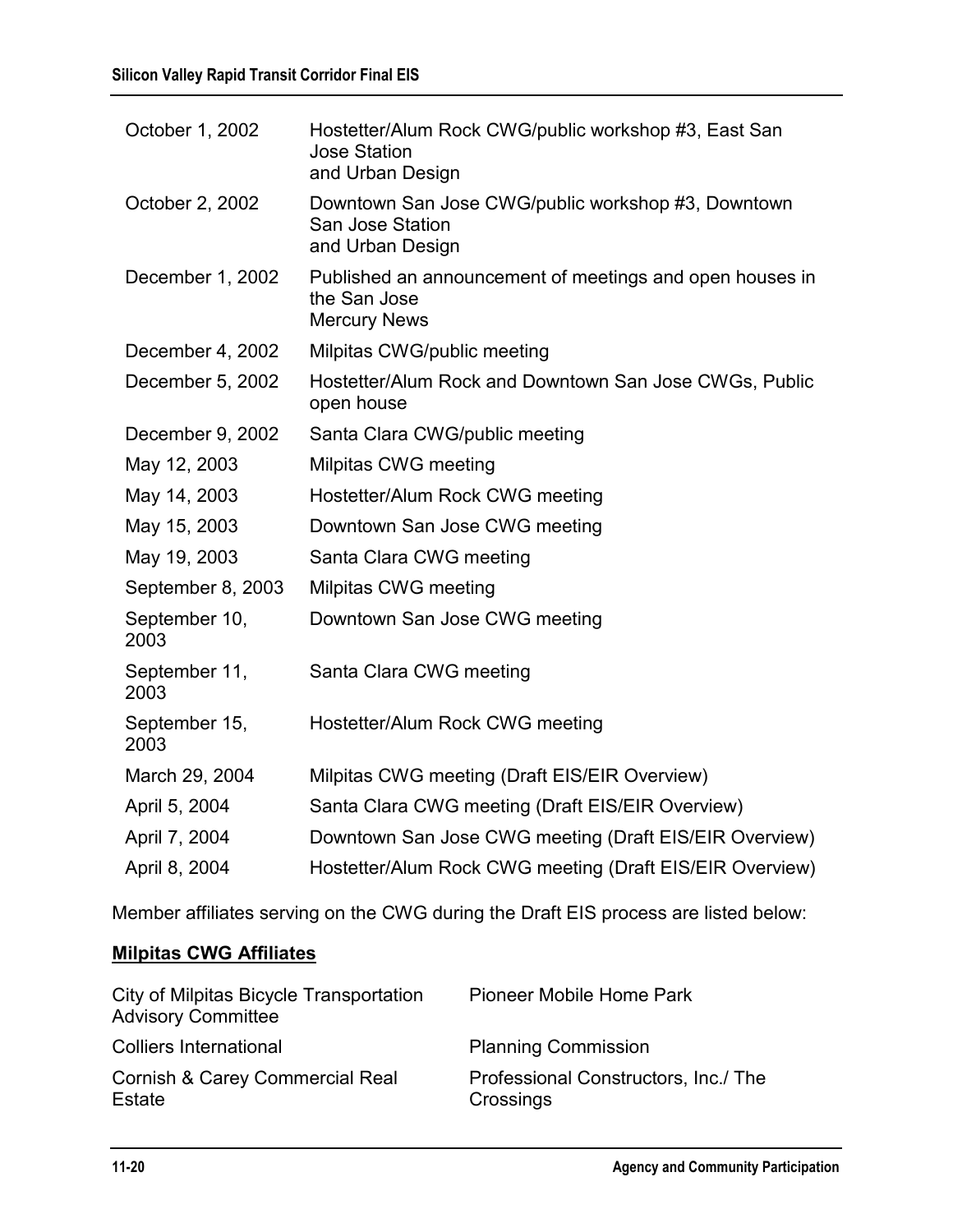| <b>Custom Drywell</b>                     | <b>Property Owners</b>                   |
|-------------------------------------------|------------------------------------------|
| Friendly Village Mobile Home Park         | <b>RGC Court Homes</b>                   |
| <b>Great Mall</b>                         | <b>Residents</b>                         |
| <b>Heald College</b>                      | <b>Sister Cities Commission</b>          |
| Marriott International, Inc.              | Solectron                                |
| <b>Milpitas Chamber of Commerce</b>       | Summerfield Homeowners Association       |
| <b>Milpitas Downtown Association</b>      | <b>Sunnyhills Homeowners Association</b> |
| <b>Milpitas Unified School District</b>   | <b>Telecommunications Commission</b>     |
| <b>Hostetter/Alum Rock CWG Affiliates</b> |                                          |
|                                           |                                          |

| Adobe Systems Incorporated, Mailstop W11      | Olinder Neighborhood Food Program |
|-----------------------------------------------|-----------------------------------|
| Berryessa Citizens' Advisory Council          | <b>Residents</b>                  |
| City of San Jose                              | The Schoennauer Company           |
| The Flea Market, Inc.                         | Portuguese Chamber of Commerce    |
| Five Wounds/Brookwood Terrace Area            | <b>Property Owners</b>            |
| <b>Mexican American Political Association</b> |                                   |

## **Downtown San Jose CWG Affiliates**

| 24th Street Neighborhood Association         | Roosevelt Park Neighborhood Association                |
|----------------------------------------------|--------------------------------------------------------|
| <b>Campus Community Association</b>          | Rosemary Gardens Neighborhood<br>Association           |
| Downtown Leadership Forum                    | San Jose Arena Authority                               |
| <b>Hensley Historic District</b>             | San Jose Chamber of Commerce                           |
| <b>HP Pavilion at San Jose</b>               | San Jose Downtown Association                          |
| <b>Hispanic Chamber of Commerce</b>          | San Jose Downtown Resident Association                 |
| Horace Mann Neighborhood Association         | Transportation Solutions, San Jose State<br>University |
| Julian/St. James Neighborhood<br>Association | University Neighborhood Coalition                      |
| Market Almaden Neighborhood<br>Association   | <b>Vietnamese Community Leader</b>                     |
| Northside Neighborhood Association           | Vietnamese Chamber of Commerce                         |
| <b>Olinder Neighborhood Association</b>      |                                                        |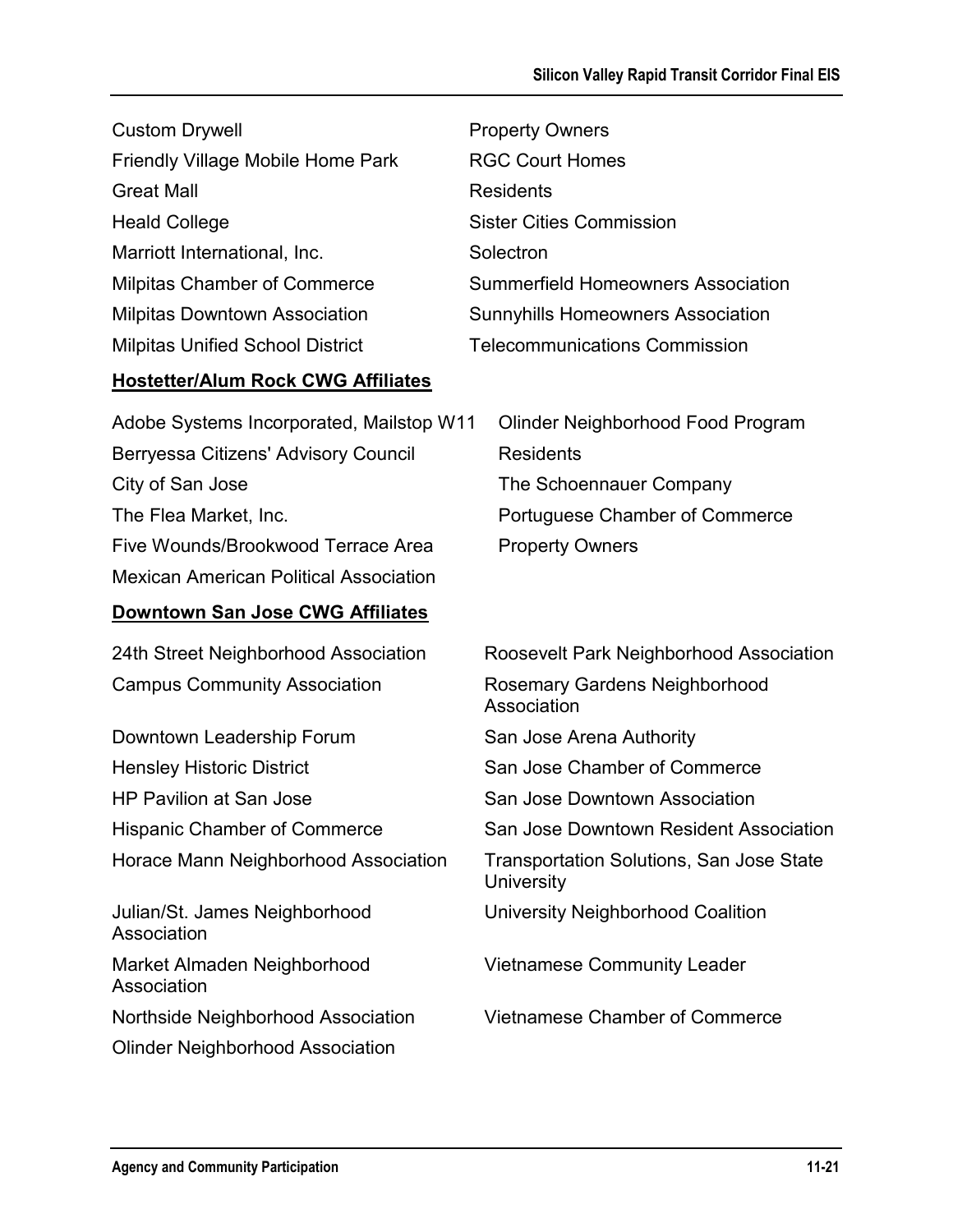### **Santa Clara CWG Affiliates**

| Alviso Street Neighborhood Group                                  | <b>Residents</b>                                        |
|-------------------------------------------------------------------|---------------------------------------------------------|
| <b>Business Owners</b>                                            | Santa Clara Chamber of Commerce                         |
| City of Santa Clara Historical and<br><b>Landmarks Commission</b> | <b>Santa Clara University</b>                           |
| <b>Hunter Properties/Tech Station</b>                             | <b>Silicon Valley Bicycle Coalition</b>                 |
| <b>Federal Express</b>                                            | South Bay Historic Railroad Society, Inc.               |
| Planning Commission, City of Santa Clara                          | <b>Transportation and Land Use Coalition</b>            |
| <b>Coyote Creek CWG Affiliates</b>                                |                                                         |
| Naglee Park Neighborhood Group                                    | <b>Stakeholder Advisory Committee</b>                   |
| Roosevelt Park Neighborhood Association                           | Julian St. James Neighborhood<br>Association            |
| <b>Campus Community Association</b>                               | <b>Strong Neighborhood Initiative</b>                   |
| University Neighborhood Coalition                                 | 13 <sup>th</sup> Street Neighborhood Association        |
| Northside Neighborhood Association                                | City of San Jose Historical and Landmarks<br>Commission |
| <b>Business Owners</b>                                            | <b>Residents</b>                                        |
| City of San Jose District 3, Council<br>Member Sam Liccardo       | San Jose Redevelopment Agency                           |

## **11.4.2 PUBLIC MEETINGS AND WORKSHOPS**

Public meetings, workshops, and stakeholder meetings have been conducted and will continue throughout the environmental process to provide project information and receive input. This section summarizes some of the key activities to date. The meetings are announced through media releases, invitations to CWG members, general notification mailers, and the SVRT project website. Meeting announcements are produced in multiple languages: English, Spanish, Chinese, and Vietnamese. Interpreters are provided at meetings according to need. The cities of Milpitas, San Jose, and Santa Clara also assist with distribution of notices.

### **Revised Draft EIS**

### **Berryessa Community Meeting**

City of San Jose District 4 Council Member Kansen Chu requested VTA staff to make a presentation about the status of the BART Project at a Berryessa Community Meeting. The meeting was held on May 6, 2009 at the Berryessa Library in San Jose.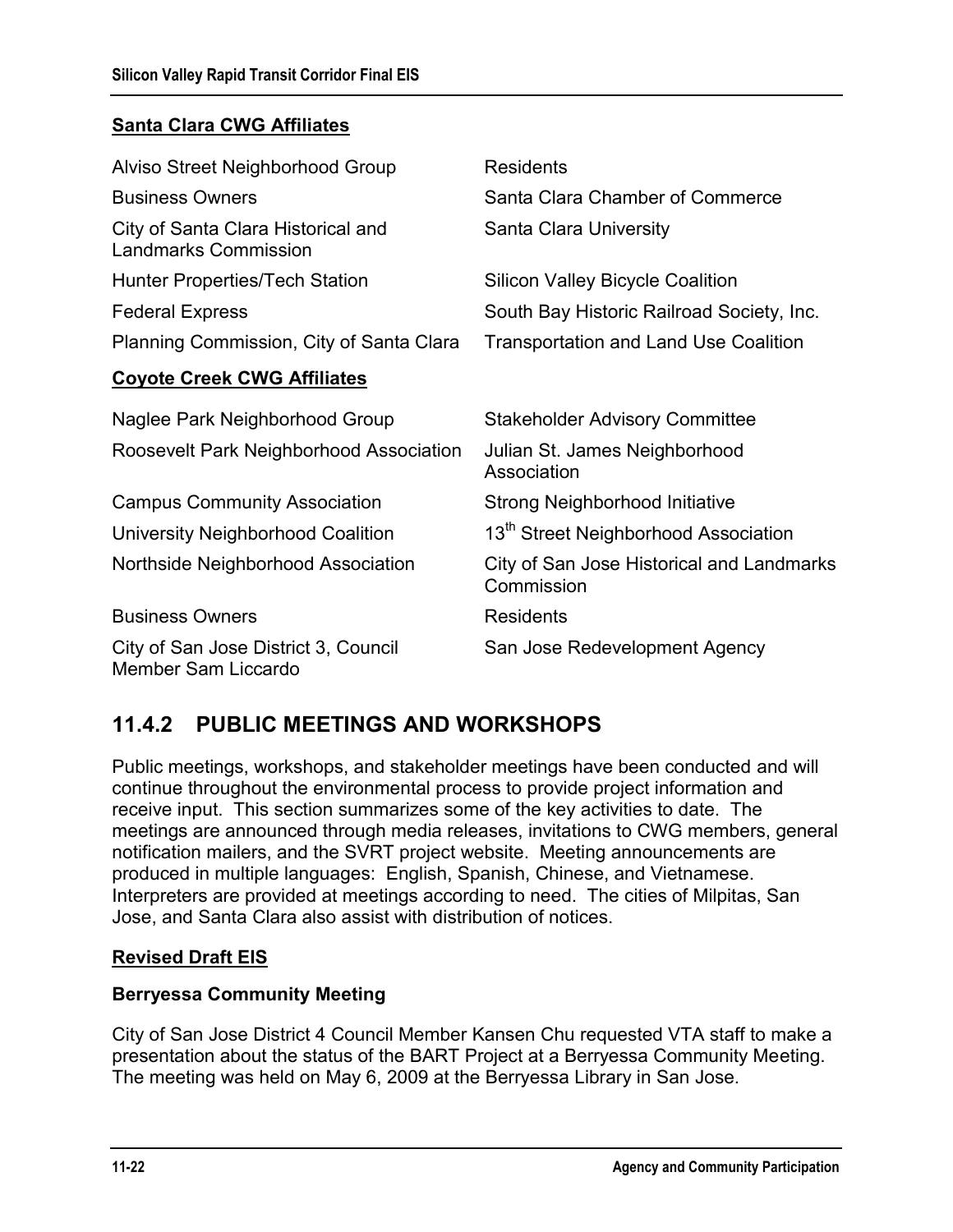### **Coyote Creek Alignment Meetings**

As VTA continued design on the SVRT Project, input was gathered from the community on the proposed BART alignment at Coyote Creek through a series of public meetings. The alignment required bored tunnels to pass under Santa Clara Street and the creek where an existing bridge is located. In July 2007, VTA and City staff met with community leaders to discuss the issues of the alignment, and the concept of a proposed diversion from the existing bridge.

The meetings aimed to make two key decisions: 1) the preferred tunnel alignment at Coyote Creek and 2) the ventilation shaft location(s) required in the vicinity of the creek to exhaust smoke or fumes from the tunnels in the event of an emergency and tunnel maintenance.

Coyote Creek Alignment community meetings were held on July 25, September 10 and October 16, 2007 and each included a presentation and comment period. Additional community working group meetings were held on January 29, April 24, May 19 and July 28 to receive and incorporate community and stakeholder input on proposed locations and design of the vent structure in the Coyote Creek.

### **2007 Supplemental EIR**

### **Santa Clara Station Area Planning**

The City of Santa Clara, City of San Jose, and VTA have been working together on a plan for the area around the Santa Clara Transit Center. The Transit Center, which includes several historic buildings, is currently served by Caltrain, Altamont Commuter Express (ACE), and VTA bus lines. Additionally, future plans call for an Automated People Mover (APM) system that would connect Norman Y. Mineta San Jose International Airport with both the Transit Center and VTA's Metro/Airport light rail station. Finally, a major effort is currently underway to extend BART from Fremont to Silicon Valley, with the Santa Clara Transit Center forming the terminus of this extension. With direct rail service to virtually all parts of the San Francisco Bay Area and beyond, the Transit Center will emerge as a key intermodal hub in the region.

The project Planning Area encompasses 432 acres of land in the cities of San Jose and Santa Clara. The Plan will lay the foundation for the development and revitalization of this Planning Area, ensuring a dynamic social and economic environment by cultivating a wide spectrum of uses, including housing, live/work units, shops, and restaurants. The confluence of these activities in proximity to a user-friendly transit hub fosters a thriving environment for residents and visitors to live, work, play, and travel with ease. Additionally, enhanced transit service and linkages will provide convenient connections to surrounding neighborhoods and institutions, such as Santa Clara University.

Outreach to date has included a Santa Clara Station Area Plan Visioning Workshop on August 28, 2006 and a Santa Clara Station Area Plan Alternatives Workshop on March 29, 2007**.**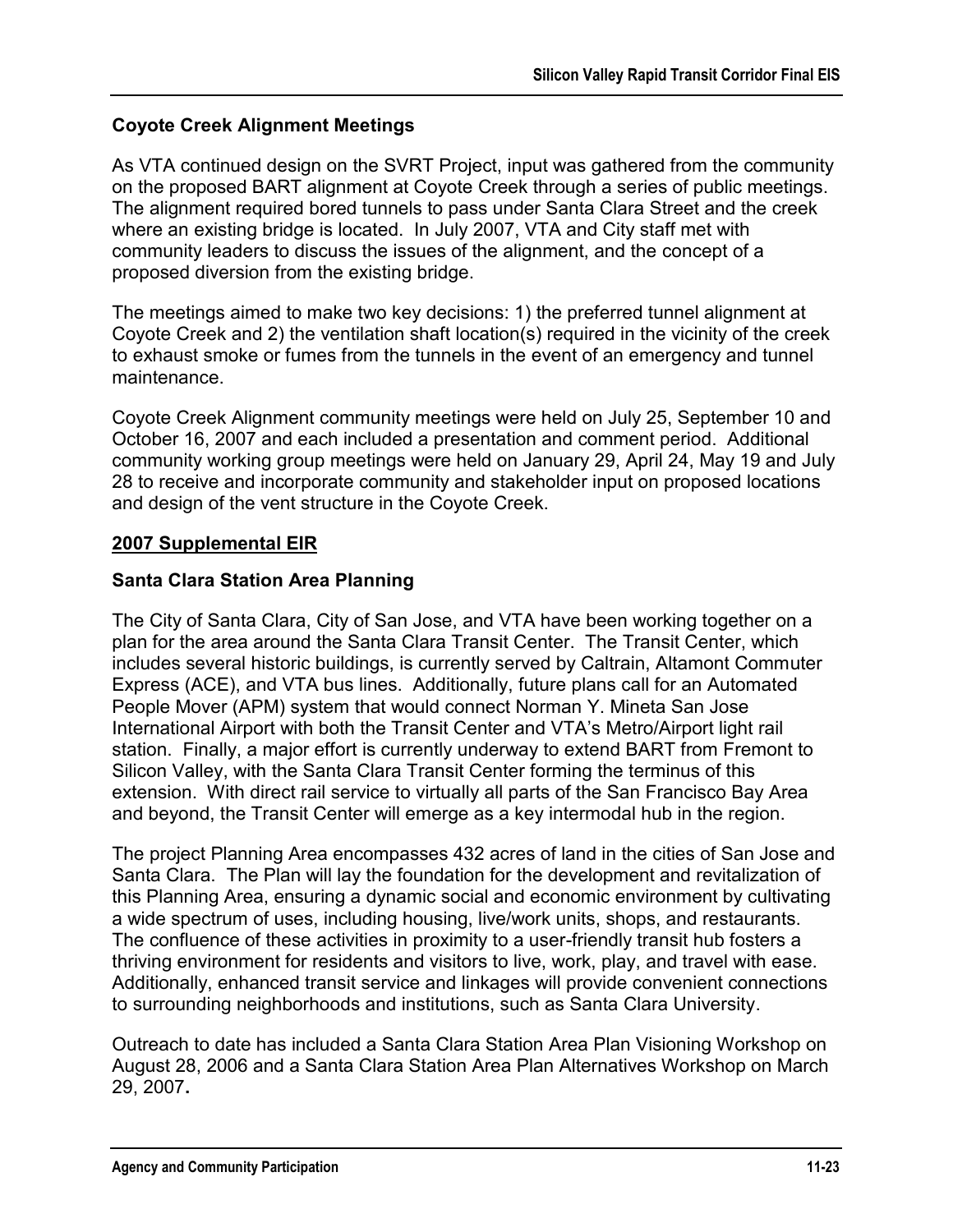### **Dixon Landing Road Alignment Community Meeting**

The City of Milpitas, in coordination with VTA, held a public meeting on March 16, 2005 to present information and receive input regarding two BART alignment options at Dixon Landing Road in Milpitas; BART in a retained-cut and BART at-grade. A project overview, update and comparison of both alignment options were provided. The public was given an opportunity to comment on the alignment options, ask questions and submit written comment cards. Exhibits were available for the public to view and discuss with staff from the City of Milpitas, VTA and the project team.

#### **Downtown San Jose Station Consolidation Community Meeting**

A public meeting was held on April 20, 2005 to review VTA's recommendation for a Downtown San Jose station consolidation for the SVRT Project. Exhibits were on display and a PowerPoint presentation was delivered to provide information about the station consolidation recommendation. The public was encouraged to ask questions, present comments and submit written comment cards. VTA staff and project team members were available to discuss exhibits and answer questions from the public.

#### **Montague/Capitol Alignment Public Meeting**

The Milpitas community was invited on April 25, 2005 to review VTA's recommendation for an aerial alignment at the Milpitas Station for the SVRT Project. A PowerPoint presentation was delivered and included a project overview, schedule and description of the Aerial Alignment recommendation and station plan concepts. An overview of the City of Milpitas' Transit Sub-area Visioning Project was also provided. The presentation was followed by an open public discussion. The public was encouraged to ask questions, present comments and submit written comment cards. VTA staff and project team members were available to discuss exhibits and answer questions from the public.

### **Project Update Meetings for the 2007 Supplemental EIR**

In February 2005, two public open houses were held to provide updates on the BART Extension Project, including the VTA Board of Director's certification of the Final EIR, status of the environmental process, preliminary engineering activities, and Project schedule.

#### **2004 Draft EIS/EIR and Final EIR**

#### **Twelve Station and Urban Design Workshops**

From April to October 2002, VTA conducted three rounds of community workshops in four areas: Milpitas, Hostetter/Alum Rock, downtown San Jose, and Santa Clara. The twelve workshops were designed to provide information and receive public input to refine station and urban design concepts for the BART stations. The CWGs, the general public and surrounding communities were invited to the workshops and approximately 340 people participated.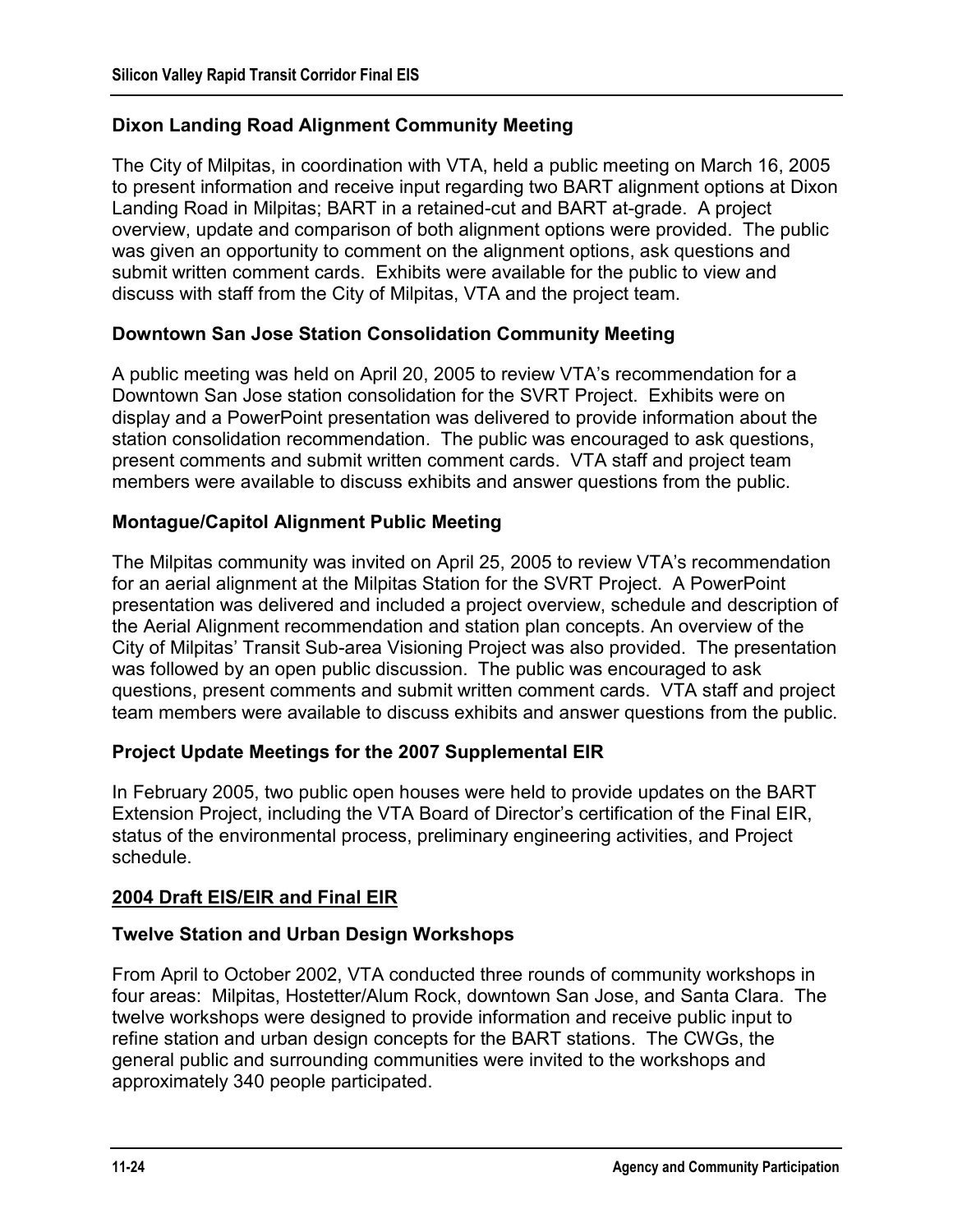The community addressed a wide range of comments, including facility layout, station access, intermodal connectivity, impacts, and land use issues. Community members emphasized the importance of multi-modal access to the stations and efficient connections with other transit modes. Many stressed the need for cooperative development efforts with the cities and neighborhood land use plans. Others requested a thorough evaluation of the station impacts on traffic and circulation, as well as on residences and businesses. The public also recommended that station facility designs complement the unique style of the surrounding community.

### **Public Meetings on Project Description for the EIR**

In May 2002, VTA conducted community meetings and presentations to provide project information and receive public input to further refine the project definition for the EIS/EIR. The public meetings were announced through a media release, a general notification mailer, display advertisements, and the SVRTC project website.

Comments were received from three public and CWG meetings, as follows: Santa Clara CWG/public meeting on May 13, 2002; Hostetter/Alum Rock/Downtown San Jose CWG/San Jose public meeting on May 15, 2002; and Milpitas CWG/public meeting on May 16, 2002.

Community input from the project definition meetings focused on station and alignment options for the BART Alternative. Community members asked for studies regarding construction impacts on the surrounding community. Others expressed the need for thorough public information regarding construction staging locations, hours of construction, emergency vehicle access, and parking and traffic impacts. Some members of the public recommended analysis of tunnel construction impacts on residences, businesses, and the environment in downtown San Jose.

### **Project Update Community Open Houses**

In December 2002, VTA held three community open houses and three CWG meetings to provide project information and receive public input on the alignment and station concepts for the BART Alternative: Milpitas CWG/community open house on December 4, 2002; Hostetter/Alum Rock/Downtown San Jose CWG/San Jose community open house on December 5, 2002; and Santa Clara CWG/community open house on December 9, 2002.

The community open houses were announced through a media release, a general notification mailer, display advertisements, and the SVRTC project website. The public meeting announcement mailer was produced in four languages (English, Spanish, Chinese, and Vietnamese) and was mailed to the study mailing list of approximately 76,600 interested organizations, businesses, and residents.

Additional CWG meetings were held in May to present updated project characteristics and preliminary environmental information. The meetings were held in: Milpitas on May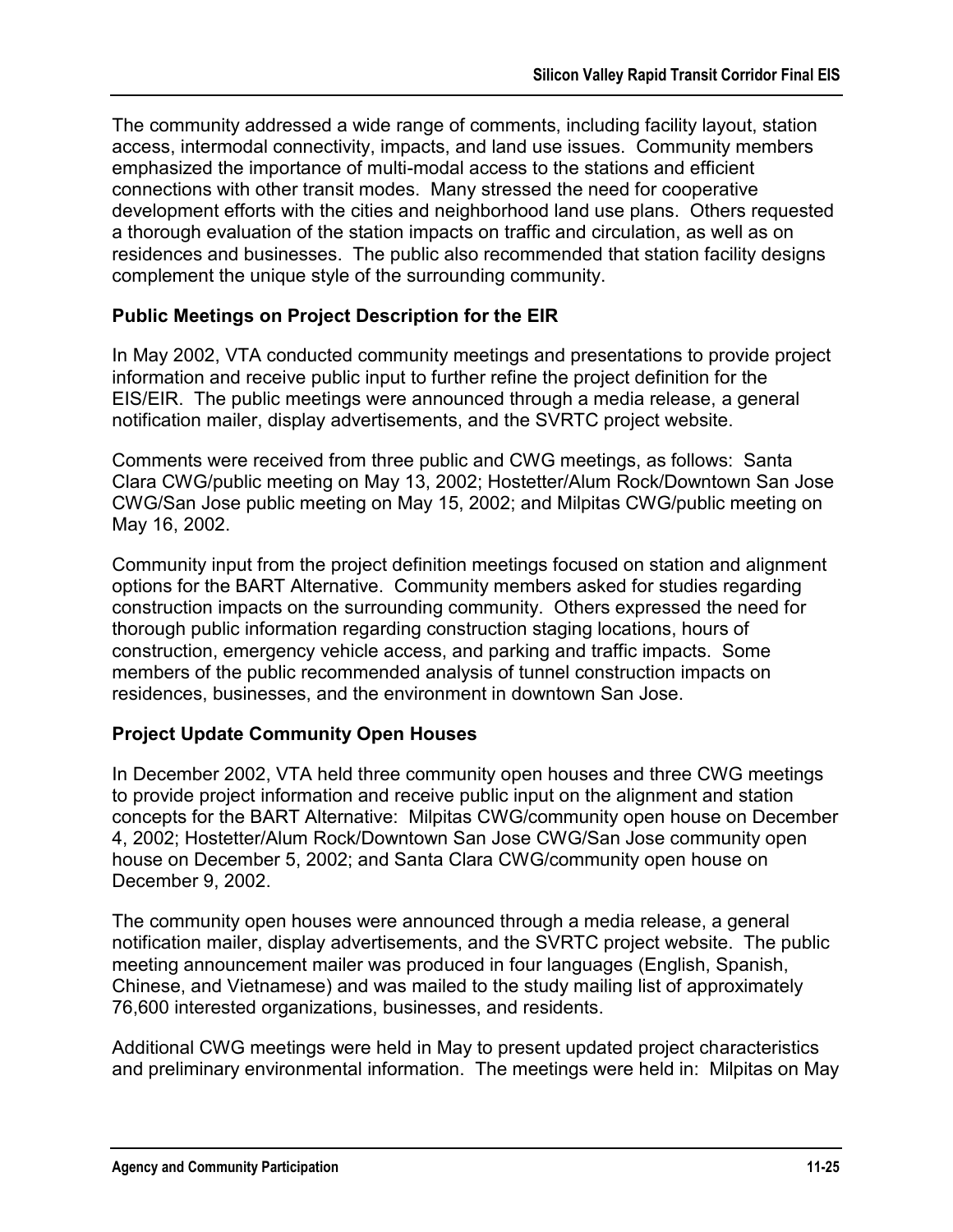12, 2003; Hostetter/Alum Rock on May 14, 2003; downtown San Jose on May 15, 2003; and Santa Clara on May 19, 2003.

Comments from the community open houses addressed station and alignment options and areas of environmental analysis for the BART Alternative. Community members asked for a thorough evaluation of noise and vibration impacts on residences and businesses along the alignment; impacts to cultural resources, the visual and aesthetic environment, traffic and parking, and property values; and impacts due to construction. Many supported strong intermodal connectivity with light rail and Caltrain. Coordination with local land use plans and development opportunities also was expressed. Some emphasized the importance of access to stations for bicycles, pedestrians, buses, and automobiles.

### **Other Stakeholder and Community Meetings**

In addition to the public meetings, VTA continues to make presentations upon request to community groups and stakeholders. Representative groups where VTA has made presentations include the League of Women Voters, the San Jose Downtown Business Association, the Fourth Annual Neighborhood Summit, SJSU, HP Pavilion, La Raza, and the Strong Neighborhoods Initiative groups.

Individual stakeholder meetings have also been held as requested or appropriate to identify issues affecting the project definition or studies. Some of these meetings have included representatives of the following groups: Sierra Club, San Jose State University Association Student Government, Silicon Valley Leadership Group (formerly the Silicon Valley Manufacturing Group), Bay Rail Alliance, Transportation and Land Use Coalition (formerly the Bay Area Transportation and Land Use Coalition), California Alliance for Jobs, League of Women Voters, South Bay Labor Council, Modern Transit Society, and the San Jose Downtown Business Association.

On April 11, 2002, VTA hosted a special CWG meeting on the proposed airport connection between Santa Clara/San Jose and SJIA. Two airport connection options, a direct BART connection and an APM, were presented and comments were taken. Members of the Milpitas, Hostetter/Alum Rock, Downtown San Jose, and Santa Clara CWGs were invited, and approximately 42 people attended.

On April 29, 2002, VTA held a downtown San Jose informational workshop to address tunneling and BART project coordination with the Downtown East Valley Project. The meeting announcement was mailed and e-mailed to CWG members, and a notice was sent to businesses and residents in areas where the BART Alternative would be in tunnel. VTA also worked with the City of San Jose to distribute notices to interested parties. A press release was distributed and the meeting was posted on the SVRTC project website. Approximately 78 people attended this downtown San Jose informational workshop.

VTA hosted two station entrance workshops on September 26 and 30, 2002, at the Theatre on San Pedro Square to discuss the entrances to the Civic Plaza/SJSU and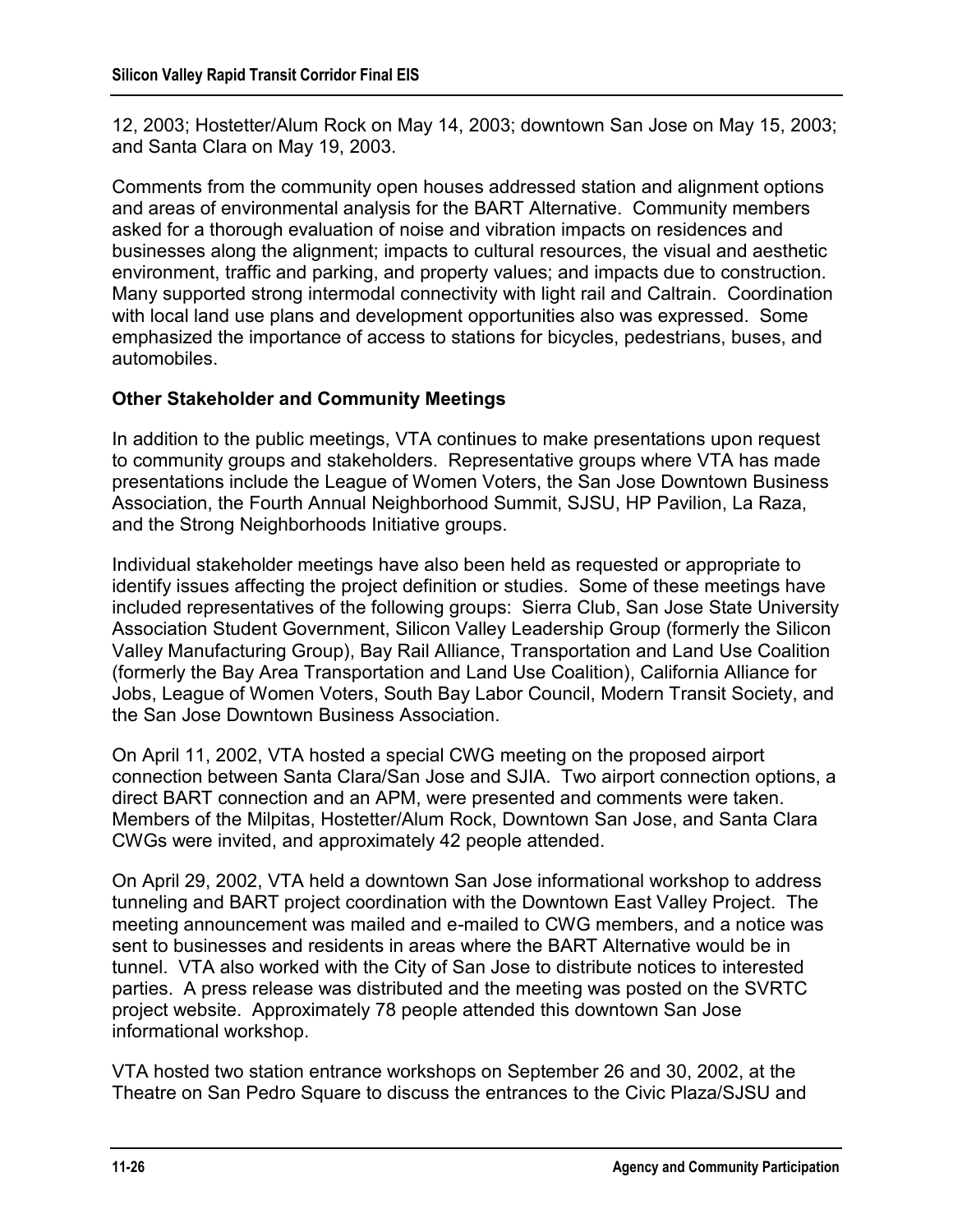Market Street stations. The presentation included an overview of the BART project and the types, criteria, and potential locations for station entrances. The meetings, noticed by business associations and San Jose city staff, were targeted for property owners, business owners, and the general public.

#### **Public Meetings on Minimum Operating Segment Scenarios**

In September 2003, VTA conducted a series of five public workshops and four CWG meetings to present the minimum operating segment (MOS) scenarios and to receive public input. VTA was also invited to attend a public hearing in Milpitas, a Strong Neighborhoods Initiative meeting in Five-Wounds/Brookwood Terrace, and an East Santa Clara Street Business Association meeting.

Approximately 250 comments were received at these meetings as well as by phone, fax, mail, and e-mail. The comments focused on the need to include a station in east San Jose that would provide access for transit users to the east and alleviate traffic and parking demand in Milpitas. The public also voiced the desire to retain the full-build BART Alternative and look for other funding sources. In addition, the possibility of combining the Civic Plaza/SJSU and Market Street stations was expressed. Community members also asked VTA to confirm ridership, employment projections, and funding constraints in determining a preferred MOS scenario.

On October 6, 2003, VTA brought two new MOS scenarios to the PAB for consideration: MOS-1E and MOS-1F. After reviewing the trade-offs for the six MOS scenarios and in response to public input, the PAB decided to include MOS-1E and MOS-1F as sub-options to the BART Alternative in this EIS/EIR document and the New Starts process.

### **Meetings on the Alignment and Station Design Option**

Four CWG meetings were held to present information and receive input on both the Draft EIR and the alignment and station design options for the BART Alternative. These meetings were scheduled as follows: Milpitas CWG on March 29, 2004; Santa Clara CWG on April 5, 2004; Downtown San Jose CWG on April 7, 2004; and Hostetter/Alum Rock CWG on April 8, 2004. Information on the alignment and station design options was also presented at the four public hearings on the Draft EIS/EIR.

In addition to the information presented at these meetings, VTA prepared an Issue Summary Report for the BART Alignment and Station Design Options. This report included a basic discussion of the 15 alignment and station options for the BART Alternative, including the pros and cons of each. The report was distributed to the members of the CWGs and was made available to the public at the public hearings.

Comments received during the CWG meetings and the public hearings on the alignment and station options were considered during the preparation of VTA staff recommendations to the PAB of the preferred options that would refine the Recommended Project (BART Alternative). On May 26, 2004, the PAB approved these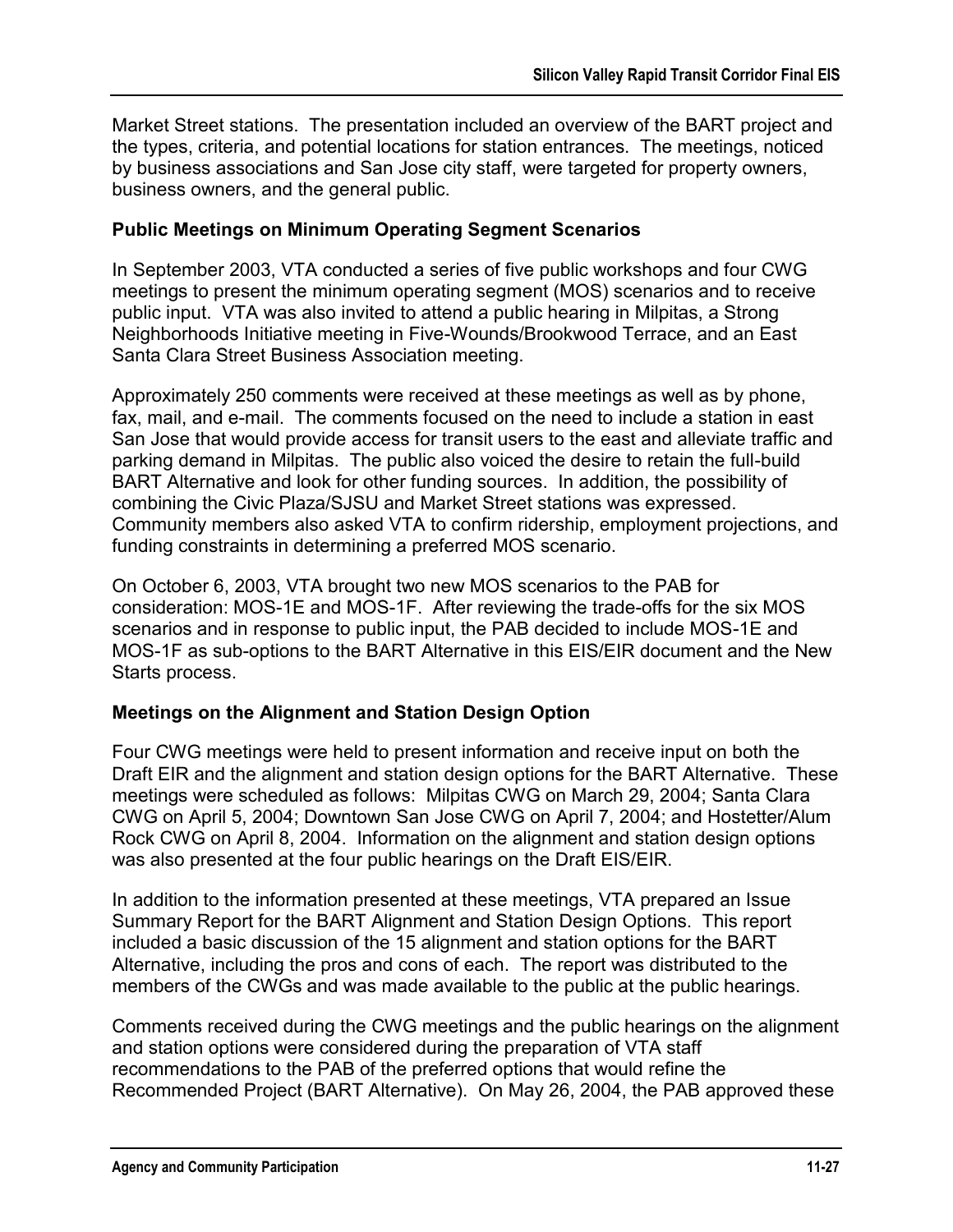recommendations, which are listed in Volume II, Chapter 1, Introduction. Volume II, Chapter 1, Section 1.2, Recommended Project, describes the BART Alternative in the context of the preferred alignment and station options.

# **11.5 PUBLIC HEARINGS**

## **11.5.1 REVISED DRAFT AND FINAL EIS**

The official agency and public comment period ended May 8, 2009. At City of San Jose Councilmember Chu's request, an additional week of review was provided to accommodate the Berryessa community and a May 6 information meeting. The public comment period ended on May 15, 2009. This 63-day public comment period exceeds the NEPA requirement that the time period for review and comment on Draft EISs shall not be less than 45 calendar days.

PowerPoint presentations and public hearings were held after publication of the Draft EIS at three locations including April 6 at the San Jose City Hall, April 13 at the Milpitas Unified School District Board Room and April 20 at the Santa Clara Senior Center Auditorium.

### **11.5.2 2007 DRAFT SUPPLEMENTAL EIR**

The Draft Supplemental EIR was circulated for the 45 day public review period beginning in January 2007.

A Public Hearing Notice was distributed to announce the February 13, 15, 20, and 28, 2007 public hearing dates for the Draft Supplemental EIR. The public hearings were held to gather input to be included in the Final Supplemental EIR. The public comment review period ended on March 16, 2007.

The public hearings were held to provide an update about the project, and to give the community an opportunity to provide input on project changes in the Draft Supplemental EIR. The meetings began with and open house and were followed by a presentation and public comment period. Prior to each meeting, at 5:00-6:15 PM, were the respective CWG meetings which include representatives such as leaders of neighborhood and business associations, community organizations, advocacy groups and planning commissioners.

## **11.5.3 2004 DRAFT EIS/EIR**

The Draft EIS/EIR was circulated for public review and comment for 60 days from March 16, 2004 through May 14, 2004. A Notice of Completion (NOC) for the draft document was sent to the State Clearinghouse on March 16, 2004. A NOA of the Draft EIR was filed with the Santa Clara County Clerk on March 16, 2004, published in the Federal Register on March 26, 2004, and posted on VTA's SVRTC project website.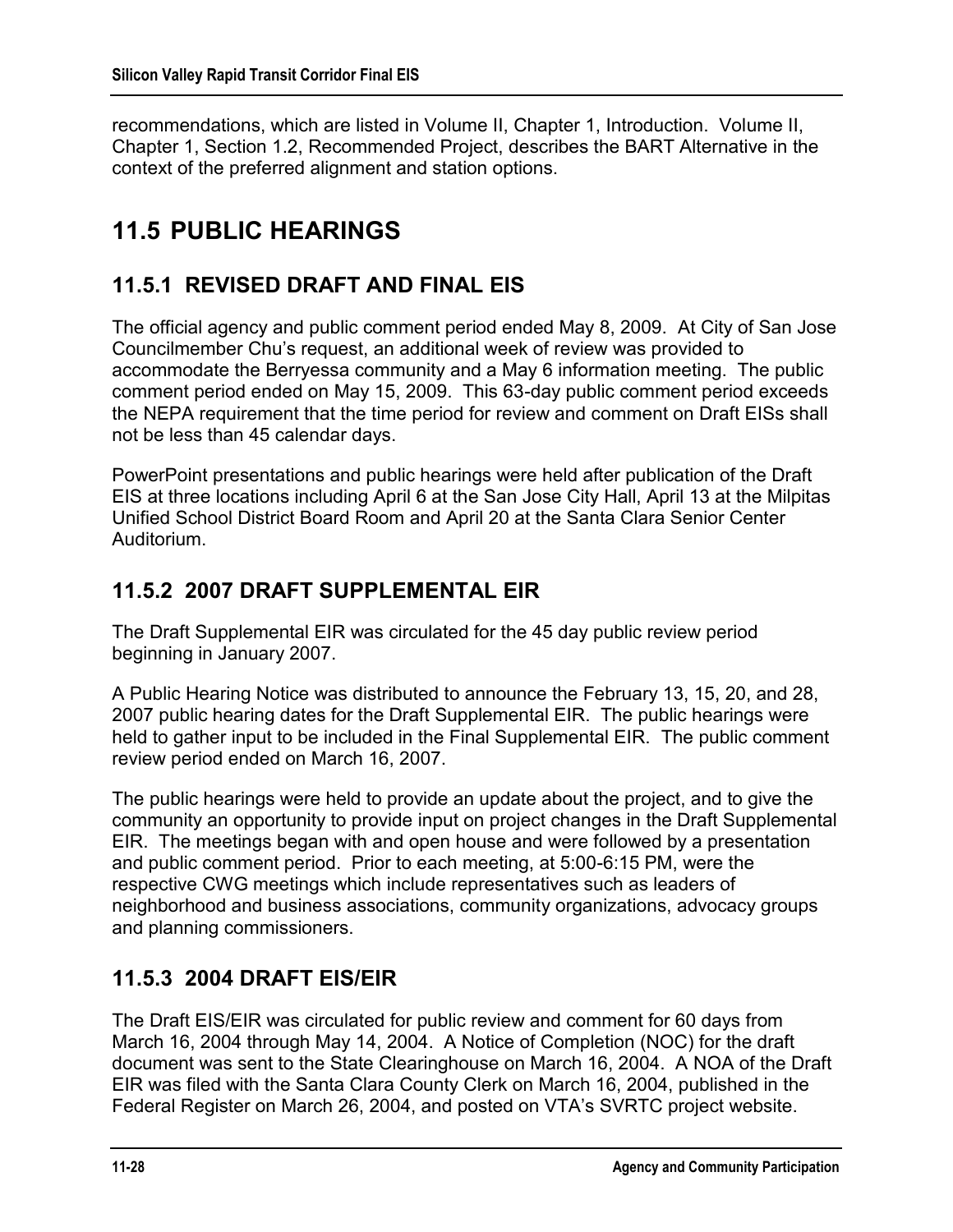The NOA was also published on March 24 and March 25, 2004 in the following publications: Fremont Argus, Milpitas Post, San Jose Mercury News, Santa Clara Weekly, El Observador (Spanish), Sing Tao Daily (Chinese), and Thoi Bao (Vietnamese). NOAs were mailed to interested agencies, organizations, and individuals, as indicated in Chapter 12, Distribution of the Draft EIS. The NOA included information on three public hearings scheduled during the public review and comment period: Santa Clara on April 12, 2004, San Jose on April 14, and Milpitas on April 19, 2004. It also included information on where the Draft EIS/EIR could be reviewed by the general public including select local libraries, VTA's website, and VTA's Environmental Planning Department. Information on how to obtain a hard or CD ROM copy of the document was also provided. A Public Hearing Notice with much of the same information as the NOA was mailed to approximately 55,000 people in VTA's SVRTC project database and included property and business owners and tenants within 1,000 feet from the proposed corridor and ½-mile radius around the proposed stations. Following publication of the NOA, a fourth public hearing was scheduled on May 10, 2004 in San Jose.

In addition to the Draft EIS/EIR, the Citizen's Guide to the Draft Environmental Document provided a user-friendly overview of key environmental considerations that would result from the short-term construction and long-term operation of the BART Alternative. The publication was posted on VTA's website, mailed to interested agencies, organizations, and individuals, as indicated in Chapter 12, Distribution of the Draft EIS, and made available at the public hearings. It was also available upon request by contacting VTA's Environmental Planning Department.

### **11.5.4 NEWSLETTERS, FACT SHEETS, BROCHURES AND NOTICES**

Newsletters are produced to describe the study, notice key milestones, report VTA's efforts to address community issues, and provide information on future activities. The newsletter is the primary tool to summarize corridor-wide issues and activities for a broad audience. Fact sheets are also developed and distributed for broad dissemination of project highlights and to respond to frequently asked questions. Three newsletters and a series of formal fact sheets have been produced to date as follows:

### **Revised Draft and Final EIS**

| September 2007 | - Fact Sheet - Tunnel Information                          |
|----------------|------------------------------------------------------------|
| September 2007 | - Fact Sheet - Ventilation Structure Information           |
| October 2007   | - Public Notice - Draft EIS                                |
| April 2008     | - Public Information - Frequently Asked Questions Document |
| October 2008   | - Fact Sheet - BART Project Update                         |
| April 2009     | - Public Information - Frequently Asked Questions Document |
| April 2009     | - Fact Sheet - BART Project Update                         |
|                |                                                            |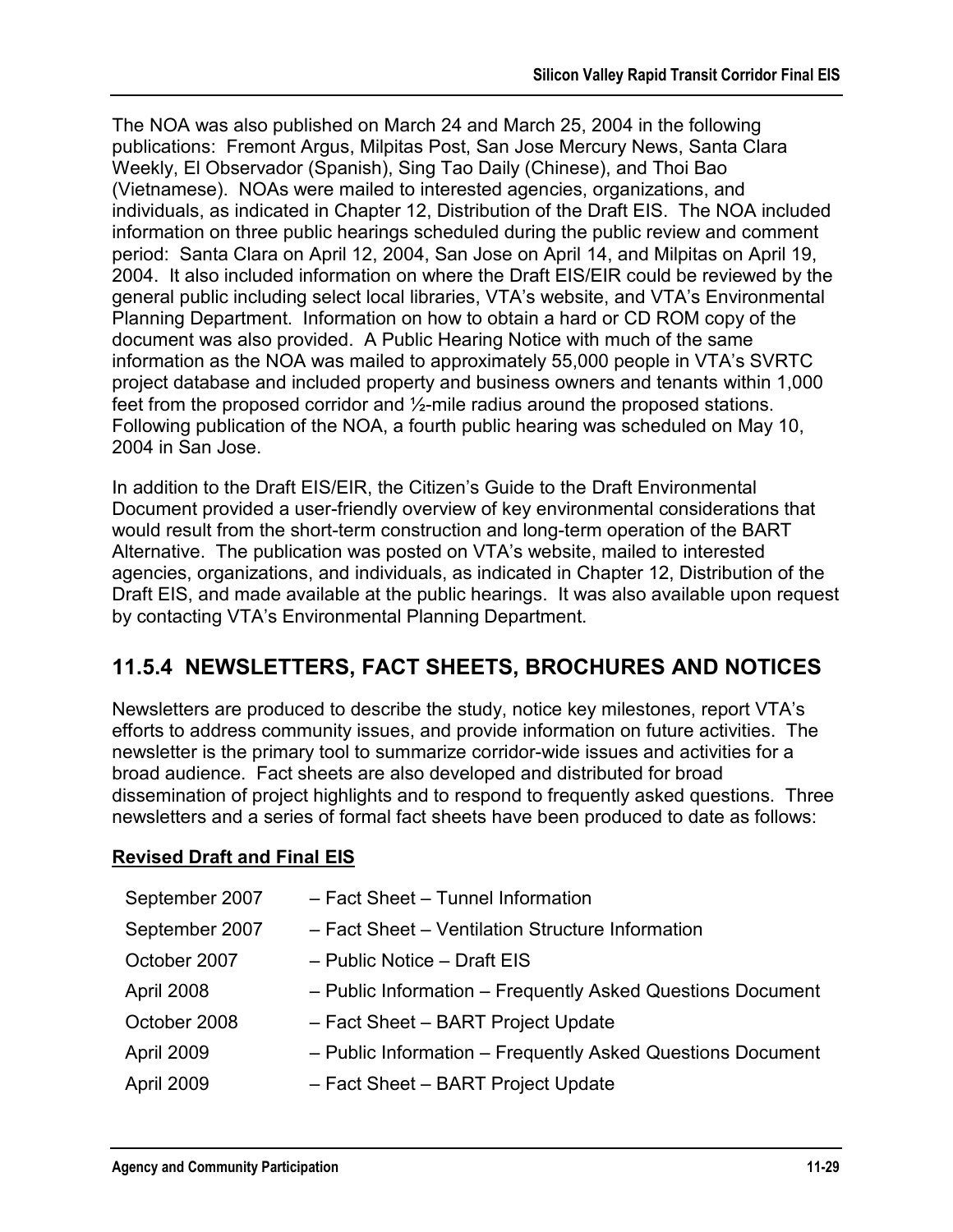June 2009 – Brochure – BART Project Update

| <b>2007 Supplemental EIR</b> |                                                                                                                          |  |
|------------------------------|--------------------------------------------------------------------------------------------------------------------------|--|
| February 2005                | - Public Notice - February 2005 Open Houses                                                                              |  |
| August 2006                  | - Public Notice - Supplemental EIR                                                                                       |  |
| February 2007                | - Brochure - Investing in our Future                                                                                     |  |
| 2004 Draft EIS/EIR           |                                                                                                                          |  |
| <b>March 2001</b>            | - Newsletter Issue 1 - Major Investment Study                                                                            |  |
| April 2001                   | - Newsletter Issue 1 - Spanish Language                                                                                  |  |
| February 2002                | - Fact Sheet - Scoping Information                                                                                       |  |
| February 2002                | - Newsletter Issue 2 - BART Extension Approved by VTA                                                                    |  |
| March 2002                   | - Fact Sheet - Project Overview (English, Spanish,<br>Vietnamese and Portuguese)                                         |  |
| April 2002                   | - Public Notice - VTA Downtown San Jose Meeting, Featuring<br>Tunneling                                                  |  |
| April 2002                   | - Fact Sheet - Subway Overview                                                                                           |  |
| April 2002                   | - Public Notice - Station and Urban Design Workshop 1                                                                    |  |
| May 2002                     | - Public Notice - Public Meetings                                                                                        |  |
| <b>June 2002</b>             | - Public Notice - Station and Urban Design Workshop 2                                                                    |  |
| September 2002               | - Newsletter Issue 3 - Approved Project Description for<br><b>Environmental Study</b>                                    |  |
| September 2002               | - Public Notice - Station and Urban Design Workshop 3                                                                    |  |
| December 2002                | - Public Notice - Community Open House Meetings                                                                          |  |
| December 2002                | - Fact Sheet - Key Project Phases and Targeted Timeline                                                                  |  |
| December 2002                | - Fact Sheet - Key Milestones and the Public Outreach<br><b>Schedule for Environmental Phase</b>                         |  |
| December 2002                | - Fact Sheet - Real Estate Section                                                                                       |  |
| December 2002                | - Fact Sheet - Frequently Asked Questions December 2002                                                                  |  |
| May 2003                     | - Fact Sheet - Preparing an Environmental Impact<br>Statement/Environmental Impact Report for a Major Transit<br>Project |  |
| August 2003                  | - Newsletter - Silicon Valley Rapid Transit Corridor "Telling<br>the Story"                                              |  |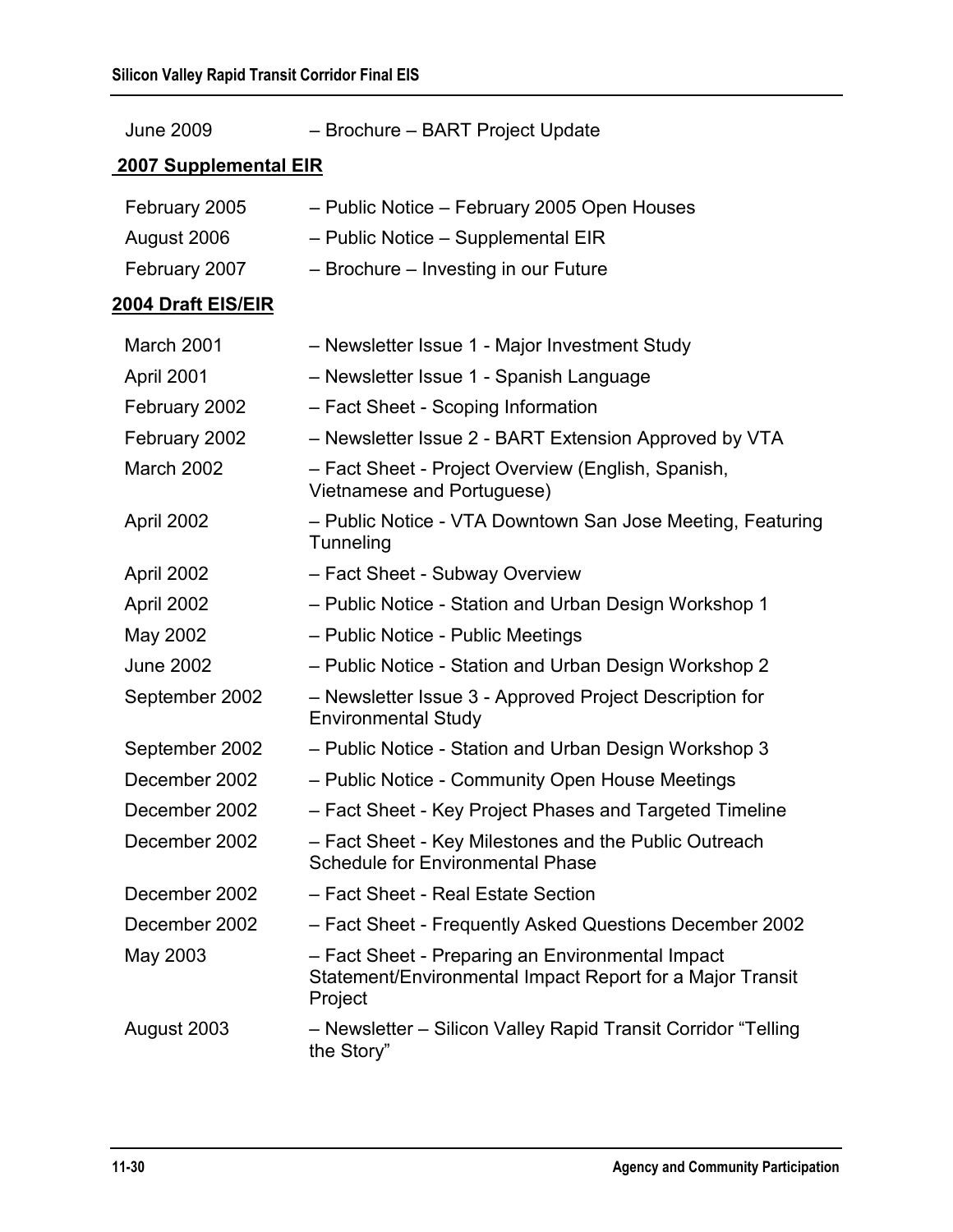| May 2003       | - Fact Sheet - Frequently Asked Questions Regarding Budget<br><b>Process</b>                        |
|----------------|-----------------------------------------------------------------------------------------------------|
| September 2003 | - Public Notice - Minimum Operating Segment                                                         |
| September 2003 | - Fact Sheet - Minimum Operating Segment Scenarios                                                  |
| September 2003 | - Fact Sheet - Frequently Asked Questions September 2003                                            |
| March 2004     | - Public Notice - Draft EIS/EIR                                                                     |
| March 2004     | - Fact Sheet - BART Alignment and Station Design Options<br><b>Summary of Draft Recommendations</b> |
| March 2004     | - Fact Sheet - Frequently Asked Questions Spring 2004                                               |
| March 2004     | - Fact Sheet - Preliminary Engineering                                                              |
| May 2004       | – Public Notice – Draft EIS/EIR                                                                     |
| May 2004       | - BART Preliminary Engineering: Why Start Now. Spring<br>2004                                       |
| August 2004    | - Fact Sheet - Frequently Asked Questions Summer 2004                                               |
| August 2004    | - Fact Sheet - Preliminary Engineering Status Report                                                |

## **11.5.5 NEWSPAPER DISTRIBUTION LIST**

VTA distributes news releases and public notices regarding the SVRTC project to local media outlets. The following lists newspapers that were included in its distribution throughout numerous phases of the project. Because of the time span, some newspapers are no longer in operation and additional media outlets were added as they came into existence.

| Alameda Journal           | <b>Milpitas Post</b>                                       |
|---------------------------|------------------------------------------------------------|
| Alameda Times-Star        | <b>Monterey County Herald</b>                              |
| Alianza Metropolitan News | Morgan Hill Times/San Martin News                          |
| Almanac                   | <b>Mountain View Voice</b>                                 |
| Argus                     | <b>Newcomer News</b>                                       |
| Berryessa Sun             | <b>Northern California Construction</b><br><b>Bulletin</b> |
| California Voice          | Nuevo Mundo                                                |
| Californian               | <b>Oakland Tribune</b>                                     |
| <b>Campbell Reporter</b>  | Palo Alto Daily News                                       |
| <b>Carmel Pine Cone</b>   | Palo Alto Weekly                                           |
| Castro Valley Forum       | Pinnacle                                                   |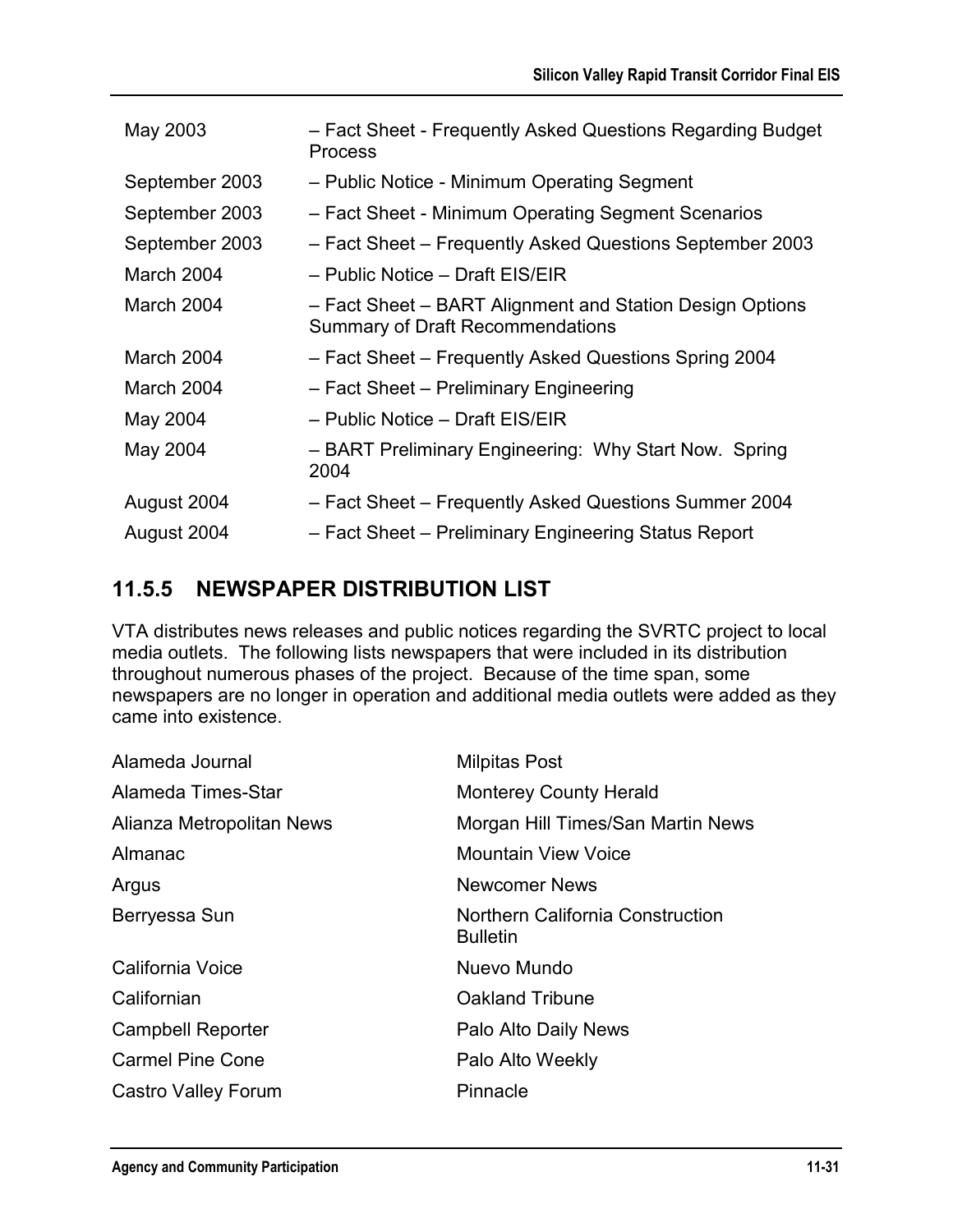| <b>Cupertino Courier</b>                                           | <b>Redwood City Almanac</b>         |
|--------------------------------------------------------------------|-------------------------------------|
| Daily Review                                                       | <b>Redwood City Independent</b>     |
| El Mensajero                                                       | <b>Russian Life Newspaper</b>       |
| El Mundo                                                           | <b>San Francisco Business Times</b> |
| El Observador                                                      | San Francisco Chronicle             |
| El Sol                                                             | San Francisco Examiner              |
| <b>Filipino GuardianFree Lance</b>                                 | San Jose Business Journal           |
| <b>Fremont Bulletin</b>                                            | San Jose Mercury News               |
| <b>Gilroy Dispatch</b>                                             | San Mateo County Times              |
| <b>Hispanic Business Journal</b>                                   | Santa Clara Weekly                  |
| Hokubei Mainchi                                                    | <b>Santa Cruz County Sentinel</b>   |
| India-West                                                         | Saratoga News                       |
| <b>International Daily News</b>                                    | Sing Tao Daily                      |
| <b>Investor's Business Daily - Silicon</b><br><b>Valley Bureau</b> | Sunnyvale Sun                       |
| Korea Central Daily                                                | Thoi Bao                            |
| <b>Korea Community News</b>                                        | <b>Times Newspaper Group</b>        |
| <b>Korea Post</b>                                                  | <b>Tri-Valley Herald</b>            |
| La Oferta Review                                                   | <b>Vietnam Liberty News</b>         |
| Los Altos Town CrierLos Gatos Weekly<br>Times                      | <b>Vietnam Daily News</b>           |
| Manila Mail                                                        | <b>Willow Glen Resident</b>         |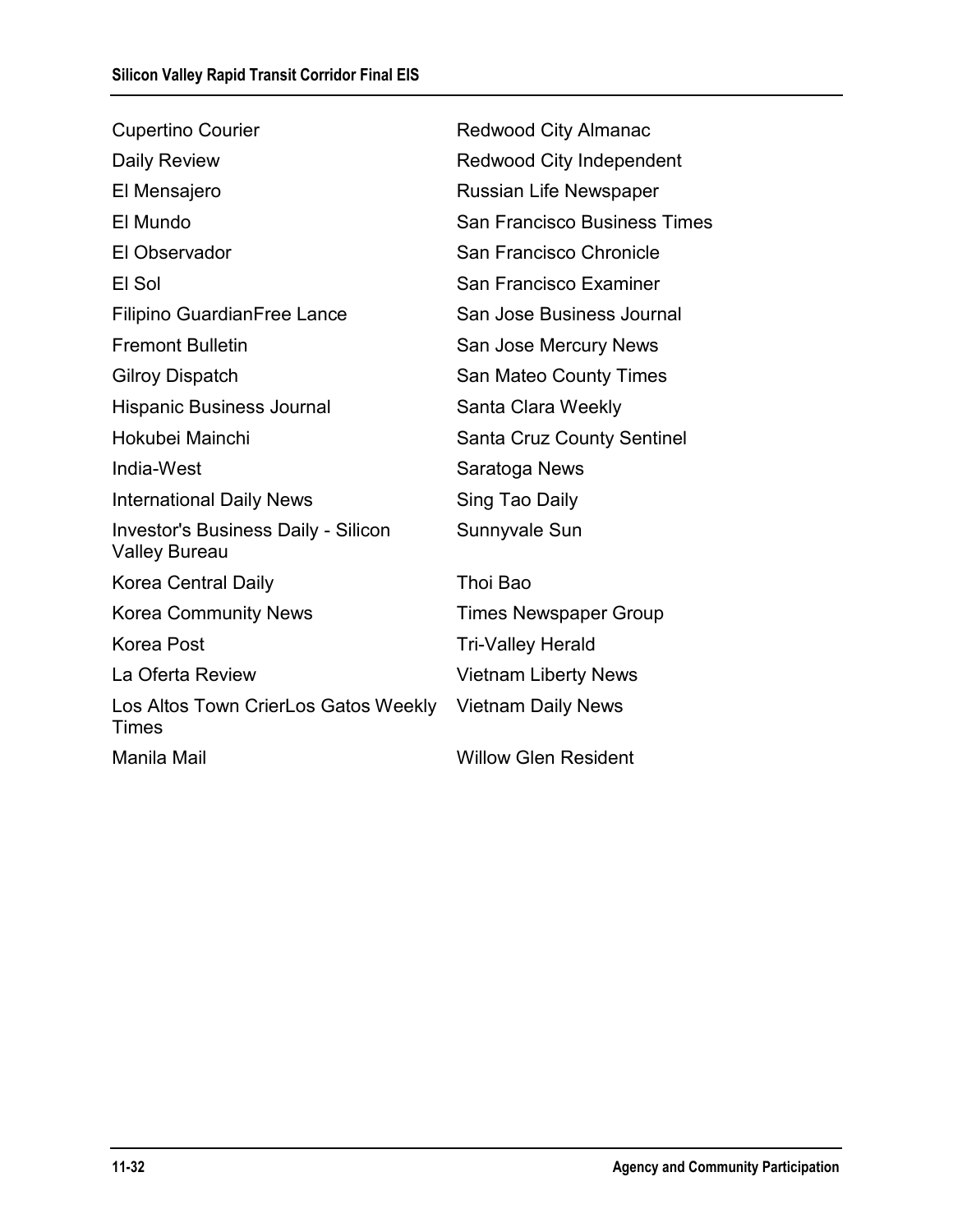## **11.5.6 PROJECT INFORMATION WEBSITE**

The project website (www.vta.org/bart) provides information to the public about the SVRTC project. The website is updated on a regular basis to offer the most current project information. The site contains study information, project calendar, newsletters, presentation materials, public meeting summaries, public comment summary reports, and the Final EIS. The site also allows the public to submit comments directly.

# **11.6 ONGOING PUBLIC OUTREACH**

VTA will continue to conduct regular coordination meetings with the CWGs, PAB, BART, VTA/City Partnership meetings and ETAC throughout the environmental process. VTA will provide periodic updates to the VTA/BART Boards of Directors at key milestones and conduct quarterly FTA coordination meetings to provide project updates. VTA will also continue to communicate with corridor property owners. Public presentations will continue to keep stakeholders, the public, and the media informed about the environmental process. Newsletters will continue to be produced to describe the EIS process, notice key milestones, report VTA's efforts to address community issues, and provide information on future activities.

# **11.7 CHRONOLOGY OF COORDINATION**

This section includes a chronology of public outreach and coordination activities conducted to date during preparation of the environmental document.

## **11.7.1 REVISED DRAFT AND FINAL EIS**

| June 12, 2007   | <b>VTA-City Partnership Meeting - Milpitas</b> |
|-----------------|------------------------------------------------|
| June 13, 2007   | VTA-City Partnership Meeting - San Jose        |
| June 27, 2007   | VTA-City Partnership Meeting - San Jose        |
| July 10, 2007   | <b>VTA-City Partnership Meeting - Milpitas</b> |
| July 11, 2007   | VTA-City Partnership Meeting - San Jose        |
| July 25, 2007   | VTA-City Partnership Meeting - San Jose        |
| July 25, 2007   | <b>Coyote Creek Alignment Workshop</b>         |
| August 8, 2007  | VTA-City Partnership Meeting - San Jose        |
| August 14, 2007 | <b>VTA-City Partnership Meeting - Milpitas</b> |
| August 21, 2007 | <b>ETAC/ VTA-City Partnership Meeting</b>      |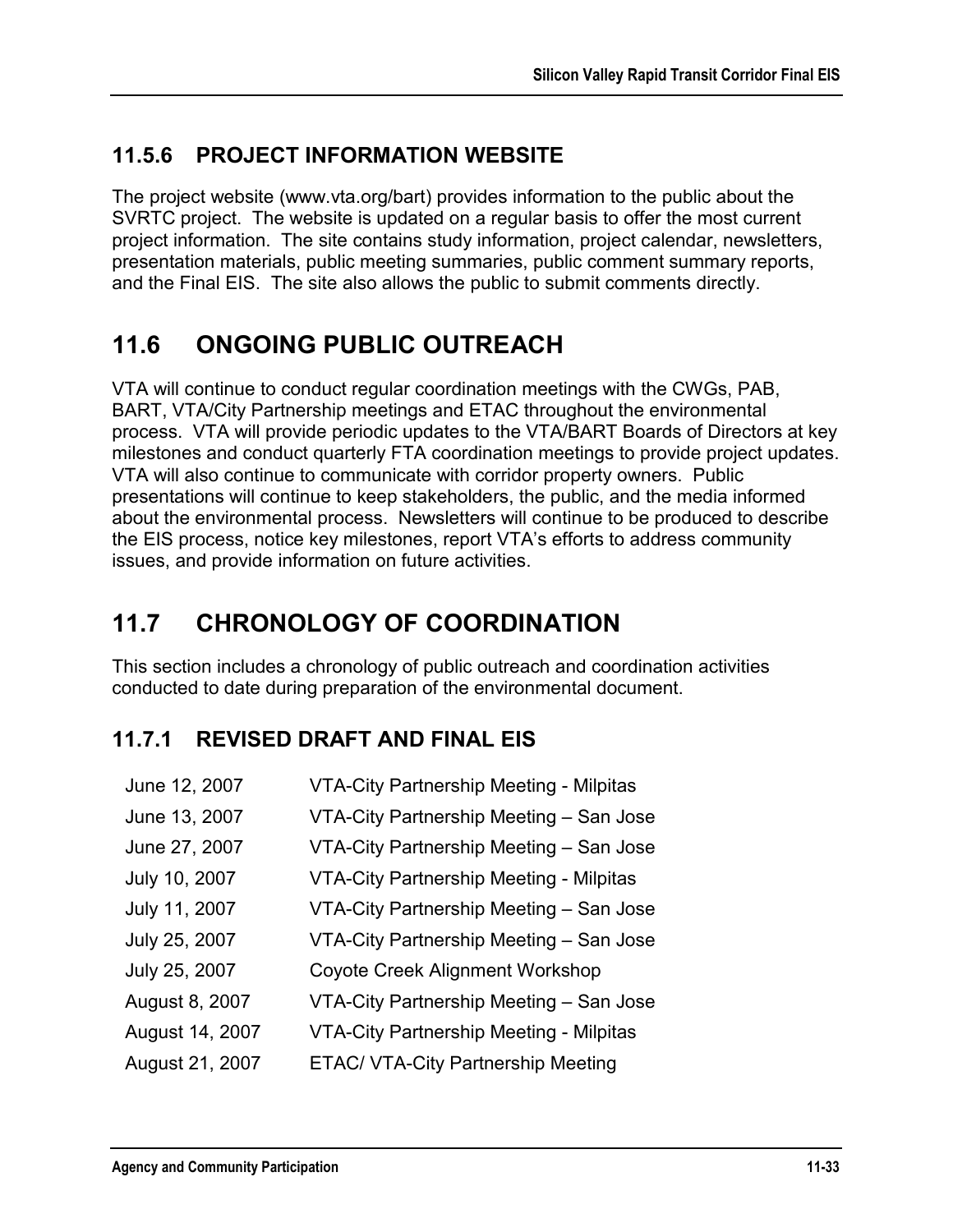### **Silicon Valley Rapid Transit Corridor Final EIS**

| September 10,<br>2007 | <b>Coyote Creek Public Meeting</b>                                         |
|-----------------------|----------------------------------------------------------------------------|
| September 12,<br>2007 | VTA-City Partnership Meeting - San Jose                                    |
| September 26,<br>2007 | VTA-City Partnership Meeting - San Jose                                    |
| September 27,<br>2007 | Published DEIS scoping announcement in the Milpitas Post                   |
| September 28,<br>2007 | Published DEIS scoping announcement in the San Jose<br><b>Mercury News</b> |
| September 28,<br>2007 | Published DEIS scoping announcement in El Observador                       |
| September 28,<br>2007 | Published DEIS scoping announcement in the Thoi Bao                        |
| October 1, 2007       | Published DEIS scoping announcement in the Fremont Argus                   |
| October 2, 2007       | <b>Coyote Creek Community Working Group</b>                                |
| October 3, 2007       | Published DEIS scoping announcement in the Santa Clara<br>Weekly           |
| October 9, 2007       | <b>ETAC/ VTA-City Partnership Meeting</b>                                  |
| October 9, 2007       | Milpitas CWG Meeting-Draft EIS Public Scoping                              |
| October 9, 2007       | Milpitas Public Scoping Meeting on the Draft EIS                           |
| October 10, 2007      | VTA-City Partnership Meeting- San Jose                                     |
| October 11, 2007      | San Jose CWG Meeting-Draft EIS Public Scoping                              |
| October 11, 2007      | San Jose Public Scoping meeting on the Draft EIS                           |
| October 16, 2007      | <b>Coyote Creek Public Meeting</b>                                         |
| October 18, 2007      | Santa Clara CWG Meeting-Draft EIS Public Scoping                           |
| October 18, 2007      | Santa Clara Public Scoping Meeting on the Draft EIS                        |
| October 18, 2007      | <b>PAB Meeting</b>                                                         |
| November 13, 2007     | VTA-City Partnership Meeting - Milpitas                                    |
| January 14, 2008      | VTA-City Partnership Meeting - San Jose                                    |
| January 16, 2008      | <b>PAB Meeting</b>                                                         |
| January 17, 2008      | <b>VTA-City Partnership Meeting - Fremont</b>                              |
| January 17, 2008      | VTA-City Partnership Meeting - Santa Clara                                 |
| January 29, 2008      | Coyote Creek Vent Structure CWG Meeting                                    |
| February 5, 2008      | <b>VTA-City Partnership Meeting - Milpitas</b>                             |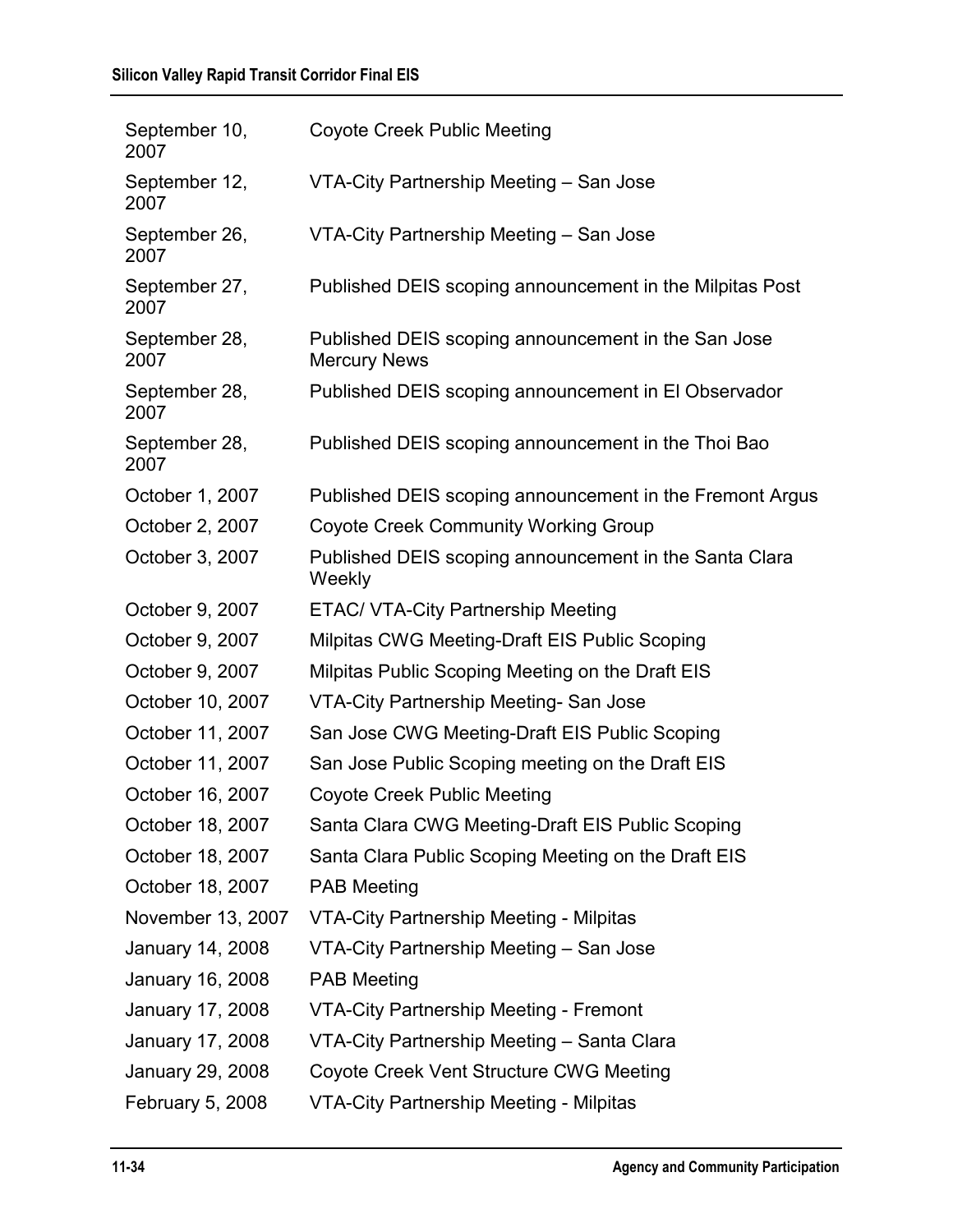| February 13, 2008 | VTA-City Partnership Meeting - San Jose            |
|-------------------|----------------------------------------------------|
| February 21, 2008 | <b>VTA-City Partnership Meeting - Fremont</b>      |
| February 21, 2008 | VTA-City Partnership Meeting - Santa Clara         |
| March 12, 2008    | VTA-City Partnership Meeting - San Jose            |
| April 8, 2008     | <b>ETAC Meeting</b>                                |
| April 24, 2008    | Coyote Creek Vent Structure CWG BART Facility Tour |
| May 13, 2008      | VTA-City Partnership Meeting - Milpitas            |
| May 14, 2008      | VTA-City Partnership Meeting - San Jose            |
| May 19, 2008      | Coyote Creek Vent Structure CWG Meeting            |
| July 2, 2008      | <b>PAB Meeting</b>                                 |
| July 9, 2008      | VTA-City Partnership Meeting - San Jose            |
| July 28, 2008     | Coyote Creek Vent Structure CWG Meeting            |
| October 15, 2008  | <b>PAB Meeting</b>                                 |
| December 9, 2008  | <b>ETAC Meeting</b>                                |
| January 15, 2009  | <b>VTA-City Partnership Meeting - Fremont</b>      |
| February 19, 2009 | <b>VTA-City Partnership Meeting - Fremont</b>      |
| March 24, 2009    | <b>ETAC Meeting</b>                                |
| April 16, 2009    | <b>VTA-City Partnership Meeting - Fremont</b>      |
| April 16, 2009    | VTA-City Partnership Meeting - Santa Clara         |
| April 29, 2009    | <b>PAB Meeting</b>                                 |
| May 21, 2009      | <b>VTA-City Partnership Meeting - Fremont</b>      |

## **11.7.2 2007 SUPPLEMENTAL EIR**

| January 11, 2005  | <b>ETAC Meeting</b>                                   |
|-------------------|-------------------------------------------------------|
| January 31, 2005  | Milpitas CWG Meeting (Project Update)                 |
| February 2, 2005  | San Jose Open House (Project Update)                  |
| February 2, 2005  | Downtown San Jose CWG Meeting (Project Update)        |
| February 2, 2005  | Santa Clara CWG Meeting (Project Update)              |
| February 10, 2005 | Hostetter/Alum Rock Open House (Project Update)       |
| February 10, 2005 | Hostetter/Alum Rock CWG Meeting (Project Update)      |
| March 16, 2005    | Dixon Landing Road Alignment Community Meeting        |
| April 20, 2005    | Downtown San Jose CWG Meeting - Station Consolidation |
|                   |                                                       |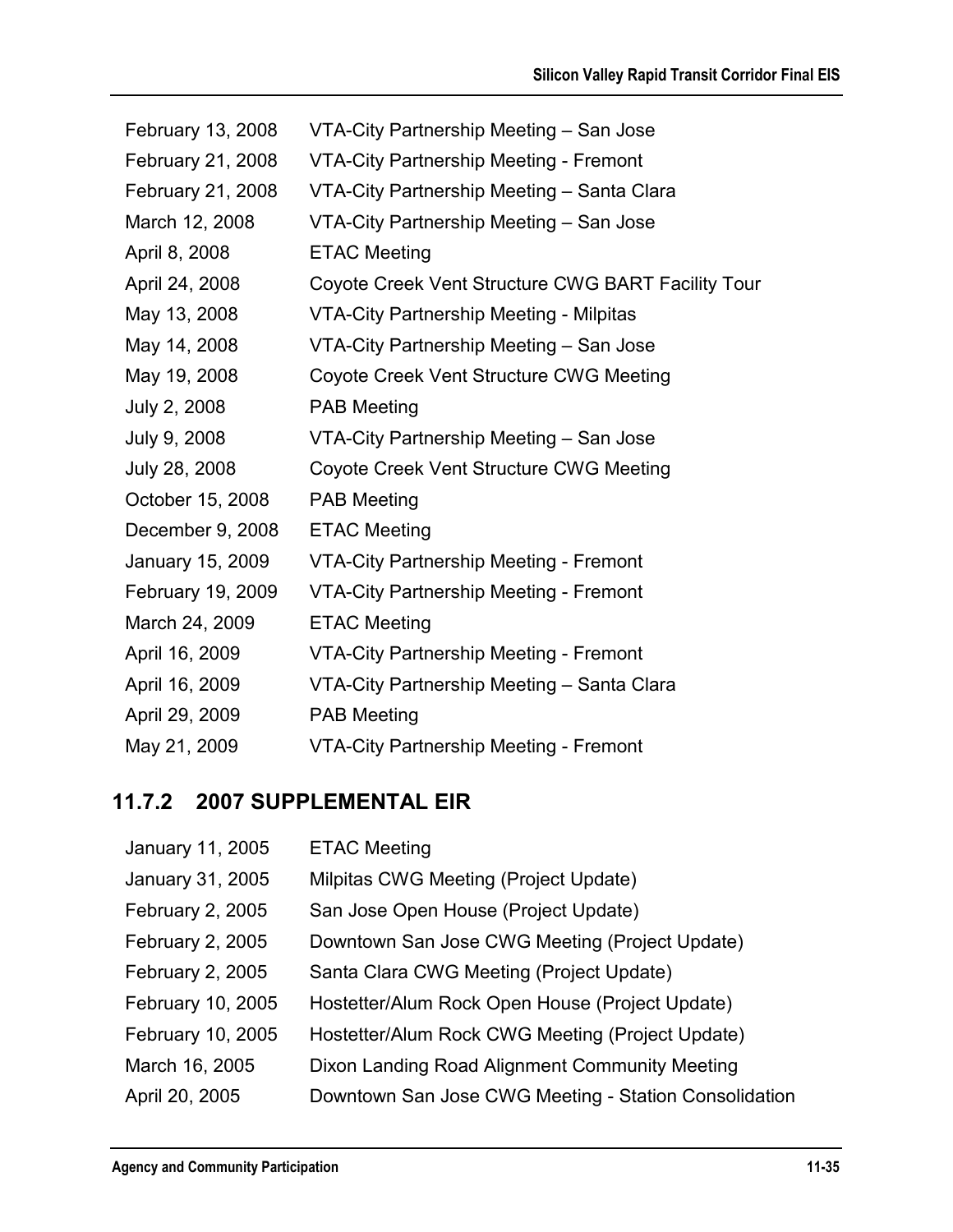| April 20, 2005   | Downtown San Jose Station Consolidation Community<br>Meeting             |
|------------------|--------------------------------------------------------------------------|
| April 21, 2005   | <b>PDT Meeting - Milpitas</b>                                            |
| April 21, 2005   | PDT Meeting - San Jose                                                   |
| April 21, 2005   | PDT Meeting - Santa Clara                                                |
| April 25, 2005   | Milpitas CWG Meeting: Montague/Capitol Aerial Alignment                  |
| April 25, 2005   | Milpitas Community Meeting: Capitol/Montague Aerial<br>Alignment         |
| May 23, 2005     | Santa Clara Community Meeting: Santa Clara Station<br>Planning           |
| July 21, 2005    | <b>PDT Meeting - Milpitas</b>                                            |
| July 21, 2005    | PDT Meeting - San Jose                                                   |
| July 21, 2005    | PDT Meeting - Santa Clara                                                |
| October 11, 2005 | <b>ETAC Meeting</b>                                                      |
| October 20, 2005 | <b>PDT Meeting – Milpitas</b>                                            |
| October 20, 2005 | PDT Meeting - San Jose                                                   |
| October 20, 2005 | PDT Meeting - Santa Clara                                                |
| January 19, 2006 | PDT Meeting - Milpitas, Fremont                                          |
| January 19, 2006 | PDT Meeting - Santa Clara                                                |
| January 19, 2006 | PDT Meeting - San Jose                                                   |
| April 11, 2006   | <b>ETAC Meeting</b>                                                      |
| April 20, 2006   | PDT Meeting - Milpitas/Fremont                                           |
| April 20, 2006   | PDT Meeting - Santa Clara                                                |
| July 10, 2006    | VTA-City Partnership Meeting - Santa Clara                               |
| July 11, 2006    | <b>ETAC Meeting</b>                                                      |
| July 20, 2006    | VTA-City Partnership Meeting - Fremont & Milpitas                        |
| July 20, 2006    | VTA-City Partnership Meeting - Santa Clara                               |
| July 20, 2006    | VTA-City Partnership Meeting - San Jose, Part I                          |
| July 27, 2006    | VTA-City Partnership Meeting - San Jose, Part II                         |
| July 21, 2006    | Distributed Notice of Preparation for the SEIR                           |
| July 27, 2006    | Published SEIR scoping display ad in the San Jose Mercury<br><b>News</b> |
| July 27, 2006    | Published SEIR scoping display ad in the Milpitas Post                   |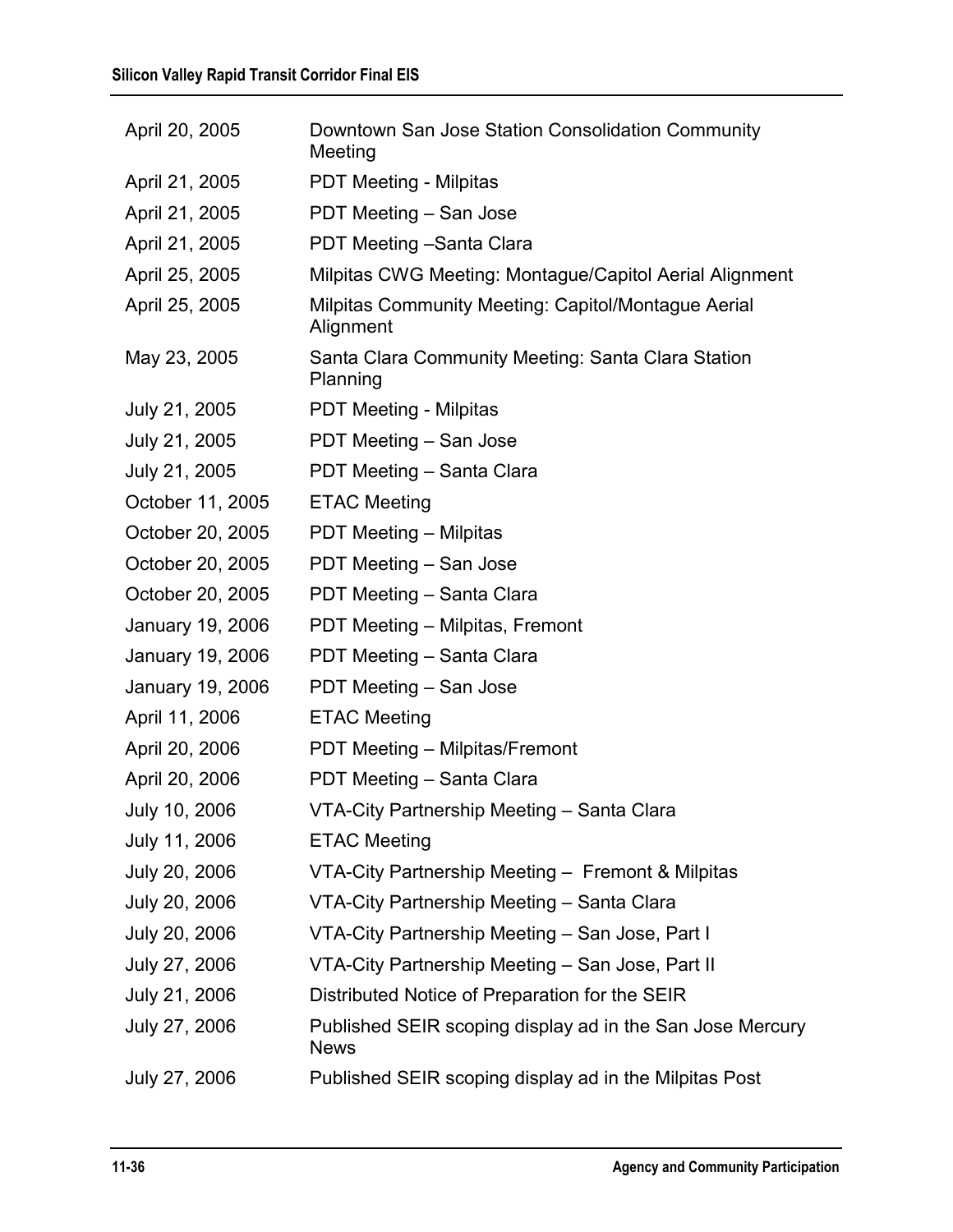| August 2, 2006        | Published SEIR scoping display ad in Santa Clara Weekly                  |
|-----------------------|--------------------------------------------------------------------------|
| August 4, 2006        | Published SEIR scoping display ad in the Thoi Bao                        |
| August 4, 2006        | Published SEIR scoping display ad in El Observador                       |
| August 8, 2006        | <b>ETAC Meeting</b>                                                      |
| August 8, 2006        | <b>Public Scoping Meeting on Draft SEIR</b>                              |
| August 8, 2006        | <b>CWG Scoping Meeting on Draft SEIR</b>                                 |
| August 11, 2006       | Published SEIR scoping display ad in the San Jose Mercury<br><b>News</b> |
| August 14, 2006       | <b>Public Scoping Meeting on Draft SEIR</b>                              |
| August 14, 2006       | <b>CWG Scoping Meeting on Draft SEIR</b>                                 |
| August 15, 2006       | <b>Public Scoping Meeting on Draft SEIR</b>                              |
| August 15, 2006       | <b>CWG Scoping Meeting on Draft SEIR</b>                                 |
| August 16, 2006       | Published SEIR scoping display ad in Santa Clara Weekly                  |
| August 17, 2006       | Published SEIR scoping display ad in the Rose Garden<br>Resident         |
| August 21, 2006       | <b>Public Scoping Meeting on Draft SEIR</b>                              |
| August 21, 2006       | <b>CWG Scoping Meeting on Draft SEIR</b>                                 |
| August 23, 2006       | Published SEIR scoping display ad in Santa Clara Weekly                  |
| August 24, 2006       | Published SEIR scoping display ad in the Rose Garden<br>Resident         |
| August 28, 2006       | Visioning Workshop for the Santa Clara Station Area Plan                 |
| September 21,<br>2006 | VTA-City Partnership Meeting – Fremont/Milpitas                          |
| September 21,<br>2006 | VTA-City Partnership Meeting - San Jose, Part I                          |
| October 5, 2006       | VTA-City Partnership Meeting - San Jose, Part II                         |
| October 10, 2006      | <b>ETAC/ VTA/City Partnership Meeting-Milpitas</b>                       |
| October 19, 2006      | VTA-City Partnership Meeting - San Jose                                  |
| October 19, 2006      | VTA-City Partnership Meeting - Milpitas                                  |
| October 24, 2006      | VTA/Milpitas Action Plan: Montague/Capitol Station Area<br>Concepts      |
| October 30, 2006      | VTA-City Partnership Meeting - Santa Clara                               |
| November 6, 2006      | VTA & City of San Jose: Stations Coordination                            |
| November 6, 2006      | VTA-City Partnership Meeting - San Jose                                  |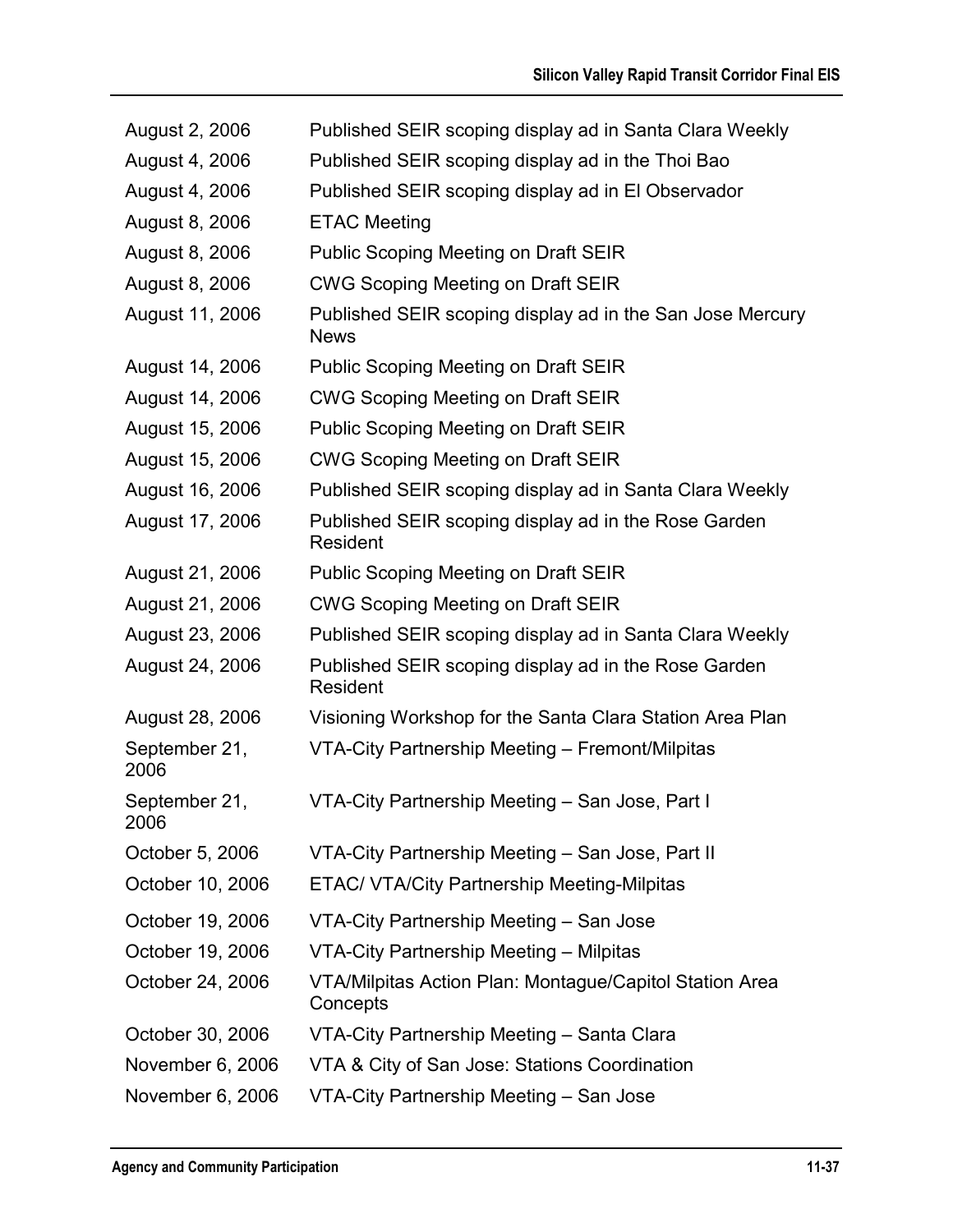| November 9, 2006  | Montague/Capitol Station Area Planning, Station Architecture               |
|-------------------|----------------------------------------------------------------------------|
| November 14, 2006 | City/Public Process for Arch Review, BofA and parking plan<br>updates, TCM |
| November 28, 2006 | VTA-City Partnership Meeting - Santa Clara                                 |
| November 29, 2006 | <b>PAB Meeting</b>                                                         |
| December 4, 2006  | <b>ITAC Meeting</b>                                                        |
| December 5, 2006  | VTA/property owners in Alum Rock Station                                   |
| December 5, 2006  | VTA-City Partnership Meeting - Milpitas                                    |
| December 12, 2006 | VTA-City Partnership Meeting - San Jose                                    |
| December 12, 2006 | <b>Milpitas CWG Meeting</b>                                                |
| December 13, 2006 | VTA-City Partnership Meeting - Santa Clara                                 |
| January 9, 2007   | <b>ETAC Meeting</b>                                                        |
| January 23, 2007  | VTA-City Partnership Meeting - Milpitas/Freemont                           |
| January 24, 2007  | VTA-City Partnership Meeting - San Jose                                    |
| January 30, 2007  | <b>ETAC Meeting</b>                                                        |
| February 1, 2007  | VTA-City Partnership Meeting - Santa Clara                                 |
| February 5, 2007  | <b>ITAC Meeting</b>                                                        |
| February 13, 2007 | San Jose CWG Meeting-DSEIR Public Hearings                                 |
| February 13, 2007 | San Jose Open House and Public Hearing                                     |
| February 15, 2007 | Santa Clara CWG Meeting - DSEIR Public Hearings                            |
| February 15, 2007 | Santa Clara DSEIR Open House and Public Hearing                            |
| February 26, 2007 | Milpitas CWG Meeting-DSEIR Public Hearings                                 |
| February 26, 2007 | Milpitas DSEIR Open House and Public Hearing                               |
| February 28, 2007 | Hostetter/Alum Rock CWG Meeting - DSEIR Public Hearings                    |
| February 28, 2007 | Hostetter/Alum Rock Open House and DSEIR Public Hearings                   |
| March 1, 2007     | City of Santa Clara Historic Landmark Commission                           |
| March 8, 2007     | City of San Jose Redevelopment Agency                                      |
| March 9, 2007     | <b>Milpitas City Council</b>                                               |
| March 12, 2007    | <b>SJ DRC</b>                                                              |
| March 14, 2007    | Hostetter/Alum Rock CWG Meeting                                            |
| March 16, 2007    | San Jose Downtown Association                                              |
| March 22, 2007    | San Jose City Council BART Work Session                                    |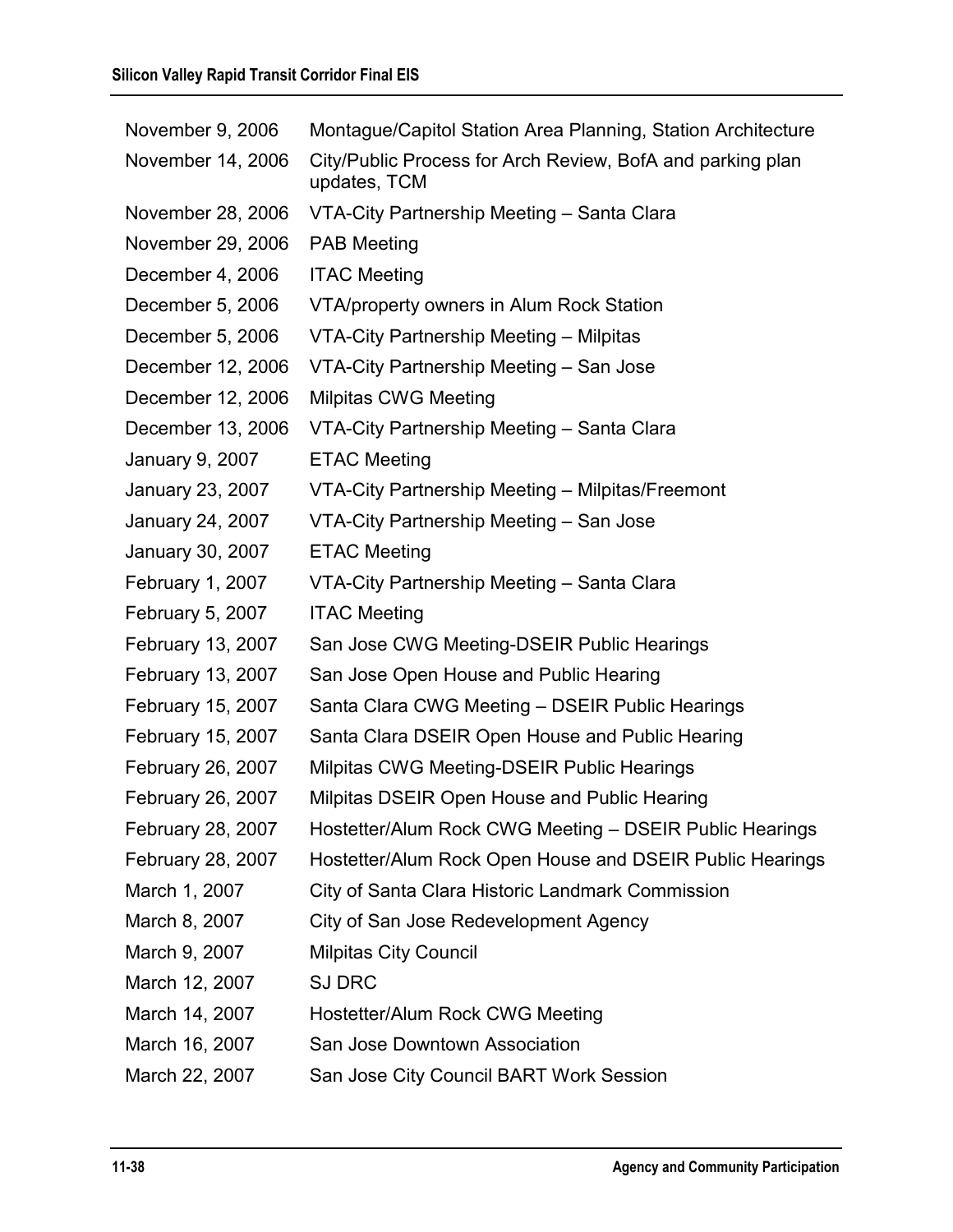| March 26, 2007 | <b>Milpitas Arts Commission</b>                   |
|----------------|---------------------------------------------------|
| March 27, 2007 | Santa Clara CWG Meeting                           |
| March 28, 2007 | <b>Milpitas Planning Commission</b>               |
| March 29, 2007 | Santa Clara Station Area Transit Plan Workshop #2 |
| April 3, 2007  | Santa Clara City Council                          |
| April 4, 2007  | <b>Presentation to BART</b>                       |
| April 5, 2007  | <b>Milpitas Transportation Subcommittee</b>       |
| April 10, 2007 | <b>Milpitas CWG Meeting</b>                       |
| April 13, 2007 | San Jose Design Review Council                    |
| April 16, 2007 | <b>SJ Design Review Committee</b>                 |
| April 17, 2007 | ETAC/VTA-City Partnership Meeting - San Jose      |
| April 17, 2007 | San Jose Downtown Association                     |
| April 25, 2007 | <b>BART Policy Advisory Board</b>                 |
| May 1, 2007    | <b>Milpitas City Council</b>                      |
| May 17, 2007   | <b>Stakeholder Forum</b>                          |
| May 22, 2007   | San Jose City Council Presentation by City Staff  |
| June 7, 2007   | VTA Board Meeting                                 |

## **11.7.3 2004 DRAFT EIS/EIR AND FINAL EIR**

| March 2001       | <b>Published Newsletter Issue 1</b>                        |
|------------------|------------------------------------------------------------|
| April 2001       | <b>PAB</b> meeting                                         |
| April 2001       | <b>PAB</b> meeting                                         |
| April 2001       | <b>ETAC</b> meeting                                        |
| May 2001         | <b>PAB</b> meeting                                         |
| <b>June 2001</b> | <b>PAB</b> meeting                                         |
| <b>July 2001</b> | Meeting with special-interest regional stakeholders        |
| August 2001      | <b>PAB</b> meeting                                         |
| September 2001   | <b>PAB</b> meeting                                         |
| October 2001     | Meeting with special-interest regional stakeholders        |
| January 22, 2002 | <b>VTA/BART</b> monthly coordination                       |
| January 22, 2002 | Meeting with the Alum Rock Strong Neighborhoods Initiative |
| January 29, 2002 | Distributed a Notice of Preparation                        |
|                  |                                                            |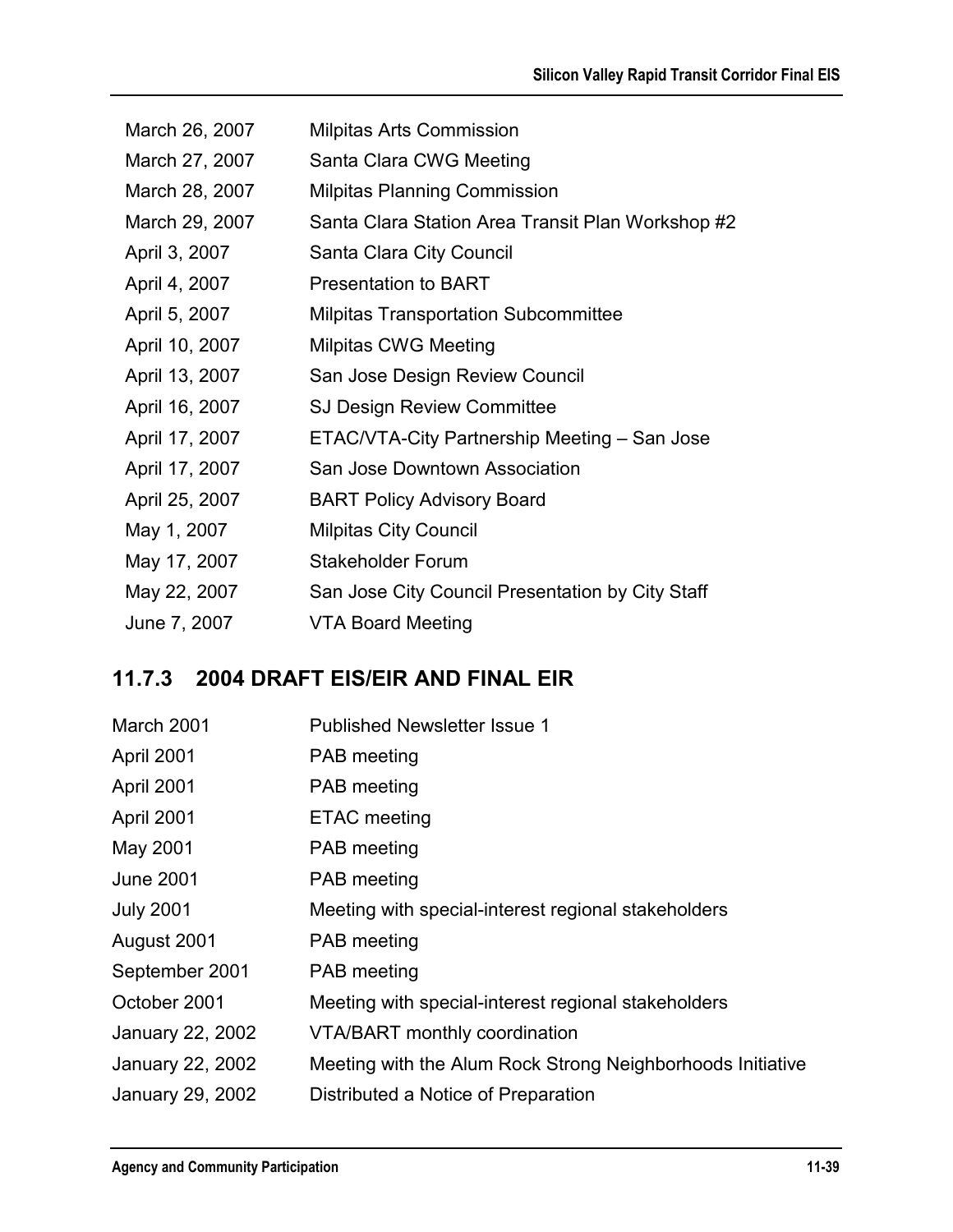| January 30, 2002  | <b>PAB</b> meeting                                                                                                             |
|-------------------|--------------------------------------------------------------------------------------------------------------------------------|
| January 30, 2002  | Published an announcement of scoping meeting in Thoi Boa                                                                       |
| January 30, 2002  | Published an announcement of scoping meeting in Santa<br>Clara Weekly                                                          |
| January 31, 2002  | Published an announcement of scoping meeting in El<br>Observador                                                               |
| January 31, 2002  | Published an announcement of scoping meeting in Milpitas<br>Post                                                               |
| February 2002     | <b>Published Newsletter Issue 2</b>                                                                                            |
| February 1, 2002  | Published an announcement of scoping meeting in Sing Tao<br>Daily                                                              |
| February 3, 2002  | Published an announcement of scoping meeting in the San<br><b>Jose Mercury News</b>                                            |
| February 6, 2002  | Published a Notice of Intent (NOI) in the Federal Register                                                                     |
| February 7, 2002  | Public scoping meeting, Milpitas                                                                                               |
| February 11, 2002 | Public scoping meeting, San Jose                                                                                               |
| February 12, 2002 | TAC scoping meeting                                                                                                            |
| February 13, 2002 | Agency scoping meeting                                                                                                         |
| February 13, 2002 | Public scoping meeting, Santa Clara                                                                                            |
| February 19, 2002 | <b>VTA/BART monthly coordination</b>                                                                                           |
| March 7, 2002     | Santa Clara CWG meeting                                                                                                        |
| March 11, 2002    | Milpitas CWG meeting                                                                                                           |
| March 13, 2002    | Hostetter/Alum Rock CWG meeting                                                                                                |
| March 13, 2002    | Meeting among team biologists and CDFG staff to discuss<br>the project and identify natural resource environmental<br>concerns |
| March 14, 2002    | Downtown San Jose CWG meeting                                                                                                  |
| March 19, 2002    | <b>VTA/BART monthly coordination</b>                                                                                           |
| March 21, 2002    | <b>PDT</b> meetings                                                                                                            |
| March 27, 2002    | Coordination meeting with ACOE staff                                                                                           |
| March 27, 2002    | <b>PAB</b> meeting                                                                                                             |
| April 2002        | <b>Published Subway Overview Fact Sheet</b>                                                                                    |
| April 6, 2002     | Meeting with League of Women Voters                                                                                            |
| April 11, 2002    | Special CWG/public meeting on the proposed airport<br>connection between Santa Clara/San Jose and SJIA                         |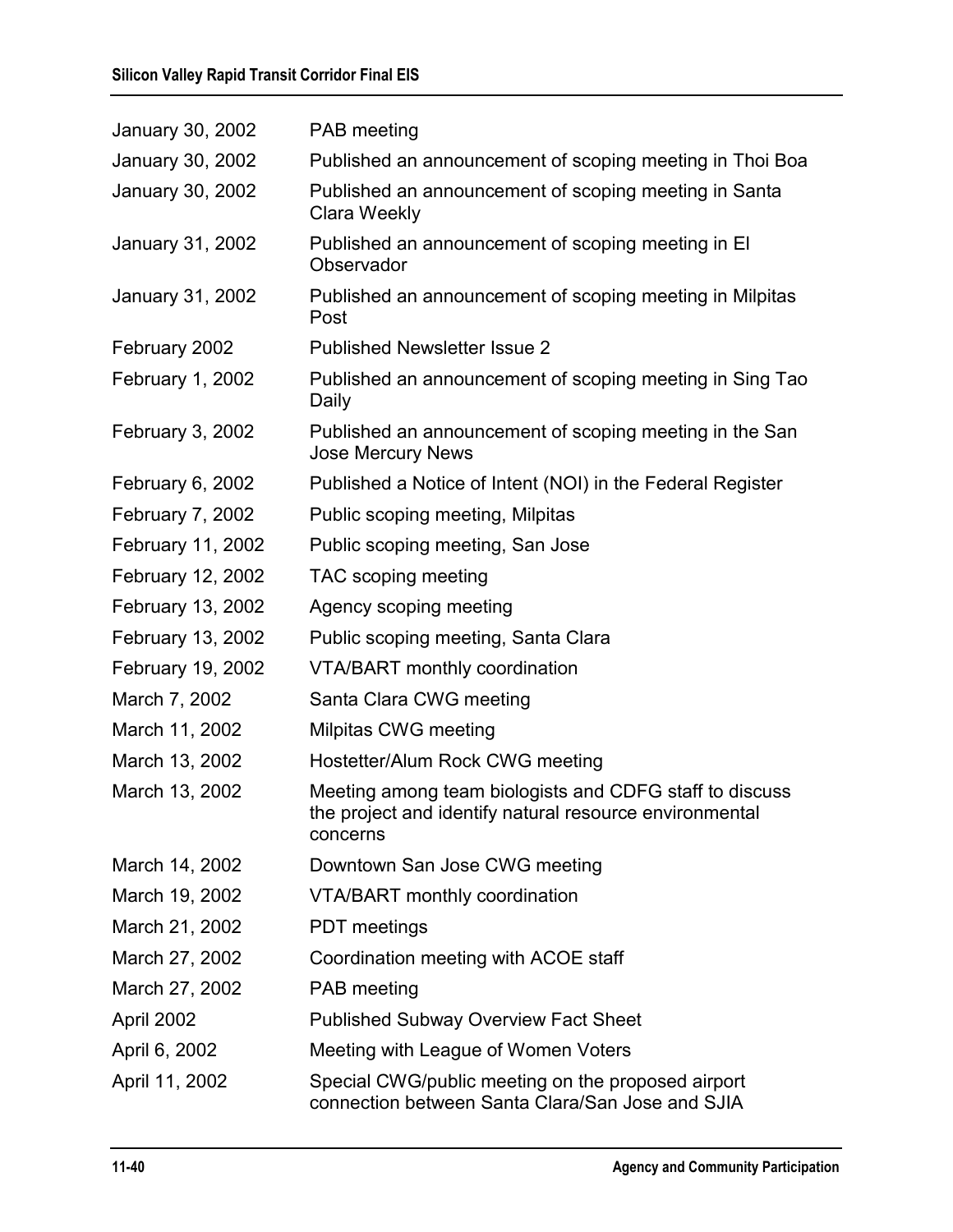| April 15, 2002 | Milpitas CWG/public workshop #1, Milpitas Station and<br><b>Urban Design</b>                                                                |
|----------------|---------------------------------------------------------------------------------------------------------------------------------------------|
| April 16, 2002 | <b>VTA/BART</b> monthly coordination                                                                                                        |
| April 17, 2002 | Hostetter/Alum Rock CWG/public workshop #1, East San<br>Jose Station and Urban Design                                                       |
| April 18, 2002 | <b>PDT</b> meetings                                                                                                                         |
| April 18, 2002 | Downtown San Jose CWG/public workshop #1, Downtown<br>San Jose Station and Urban Design                                                     |
| April 22, 2002 | Santa Clara CWG/public workshop #1, Santa Clara Station<br>and Urban Design                                                                 |
| April 24, 2002 | <b>PAB</b> meeting                                                                                                                          |
| April 29, 2002 | Downtown San Jose informational workshop featuring<br>tunneling, SVRTC Project coordination with the Downtown<br><b>East Valley Project</b> |
| May 2, 2002    | Published an announcement of public meetings in El<br>Observador                                                                            |
| May 3, 2002    | Published an announcement of public meetings in Thoi Bao                                                                                    |
| May 5, 2002    | Published an announcement of public meetings in the San<br><b>Jose Mercury News</b>                                                         |
| May 9, 2002    | Published an announcement of public meetings in The<br>Argus, Milpitas Post, and Sing Tao Daily                                             |
| May 10, 2002   | Meeting with the San Jose Downtown Association                                                                                              |
| May 11, 2002   | Presentation at the Fourth Annual Neighborhood Summit                                                                                       |
| May 13, 2002   | Santa Clara CWG/public meeting                                                                                                              |
| May 15, 2002   | Public meeting including Hostetter/Alum Rock, Downtown<br>San Jose CWGs                                                                     |
| May 16, 2002   | Milpitas CWG/public meeting                                                                                                                 |
| May 16, 2002   | <b>PDT</b> meetings                                                                                                                         |
| May 21, 2002   | <b>VTA/BART</b> monthly coordination                                                                                                        |
| May 29, 2002   | <b>PAB</b> meeting                                                                                                                          |
| June 18, 2002  | <b>VTA/BART</b> monthly coordination                                                                                                        |
| June 20, 2002  | Milpitas CWG/public workshop #2, Milpitas Station and<br>Urban Design                                                                       |
| June 24, 2002  | Santa Clara CWG/public workshop # 2, Santa Clara Station<br>and Urban Design                                                                |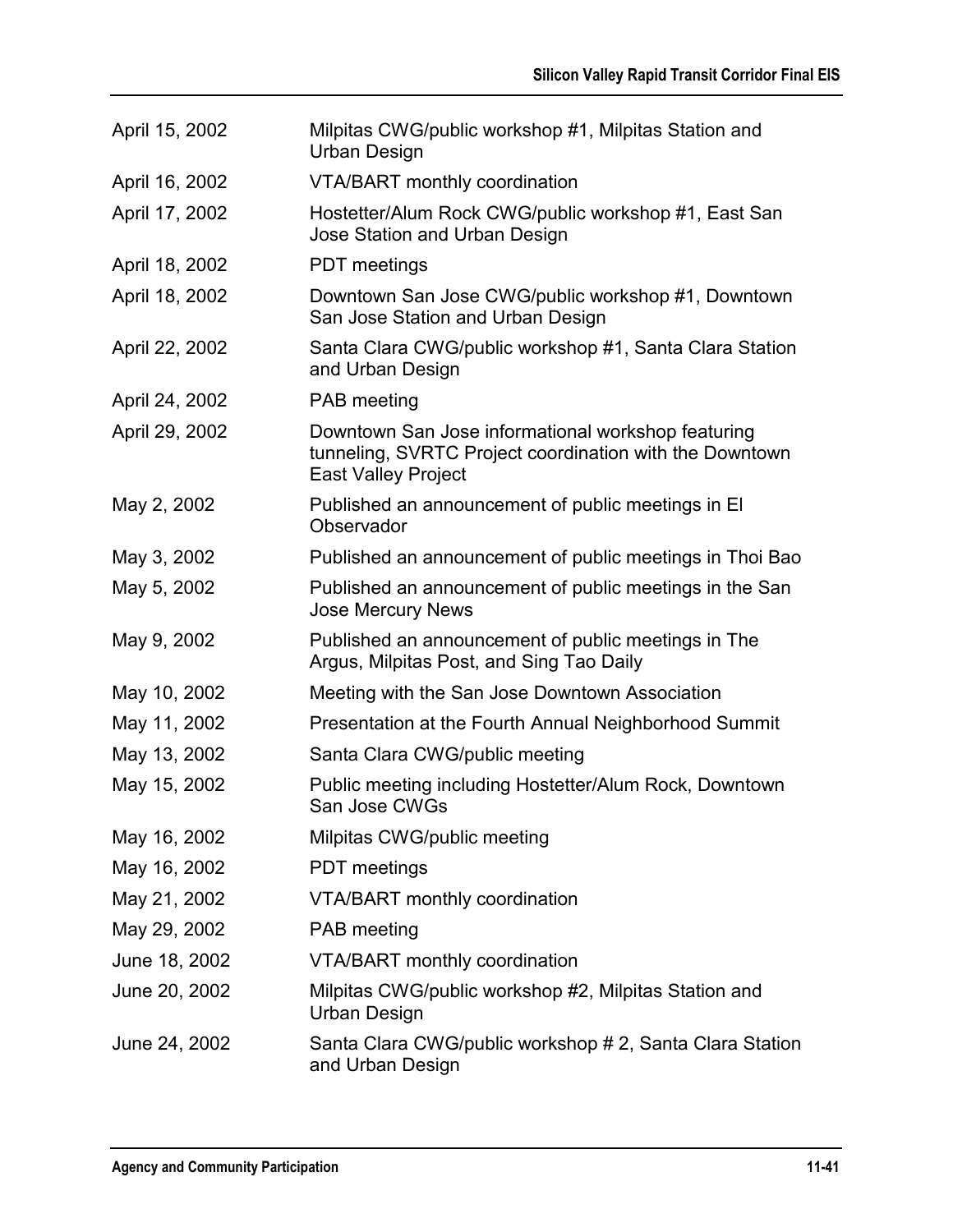| June 26, 2002      | Hostetter/Alum Rock CWG and public workshop #2, East<br>San Jose Station and Urban Design                |
|--------------------|----------------------------------------------------------------------------------------------------------|
| June 27, 2002      | Downtown San Jose CWG/public workshop #2, Downtown<br>San Jose Station and Urban Design                  |
| August 15, 2002    | <b>PDT</b> meetings                                                                                      |
| August 28, 2002    | Meeting with the Silicon Valley Manufacturing Group                                                      |
| September 2002     | <b>Published Newsletter Issue 3</b>                                                                      |
| September 17, 2002 | <b>VTA/BART</b> monthly coordination                                                                     |
| September 19, 2002 | <b>PDT</b> meetings                                                                                      |
| September 23, 2002 | Milpitas CWG/public workshop #3, Milpitas Station and<br>Urban Design                                    |
| September 26, 2002 | Downtown San Jose Business Community, Station Entrance<br>workshop at the<br>Theatre on San Pedro Square |
| September 30, 2002 | Santa Clara CWG/public workshop #3, Santa Clara Station<br>and Urban Design                              |
| October 1, 2002    | Hostetter/Alum Rock CWG/public workshop #3, East San<br><b>Jose Station</b><br>and Urban Design          |
| October 2, 2002    | Downtown San Jose CWG/public workshop #3, Downtown<br>San Jose Station<br>and Urban Design               |
| October 8, 2002    | <b>TAC</b> meeting                                                                                       |
| October 15, 2002   | <b>VTA/BART</b> monthly coordination                                                                     |
| October 17, 2002   | <b>PDT</b> meetings                                                                                      |
| October 30, 2002   | <b>PAB</b> meeting                                                                                       |
| November 19, 2002  | VTA/BART monthly coordination                                                                            |
| November 21, 2002  | <b>PDT</b> meetings                                                                                      |
| November 27, 2002  | Published an announcement of meetings and open houses<br>in Thoi Boa                                     |
| November 28, 2002  | Published an announcement of meetings and open houses<br>in El Observador                                |
| November 28, 2002  | Published an announcement of meetings and open houses<br>in the Milpitas Post                            |
| November 29, 2002  | Published an announcement of meetings and open houses<br>in the Sing Tao Daily                           |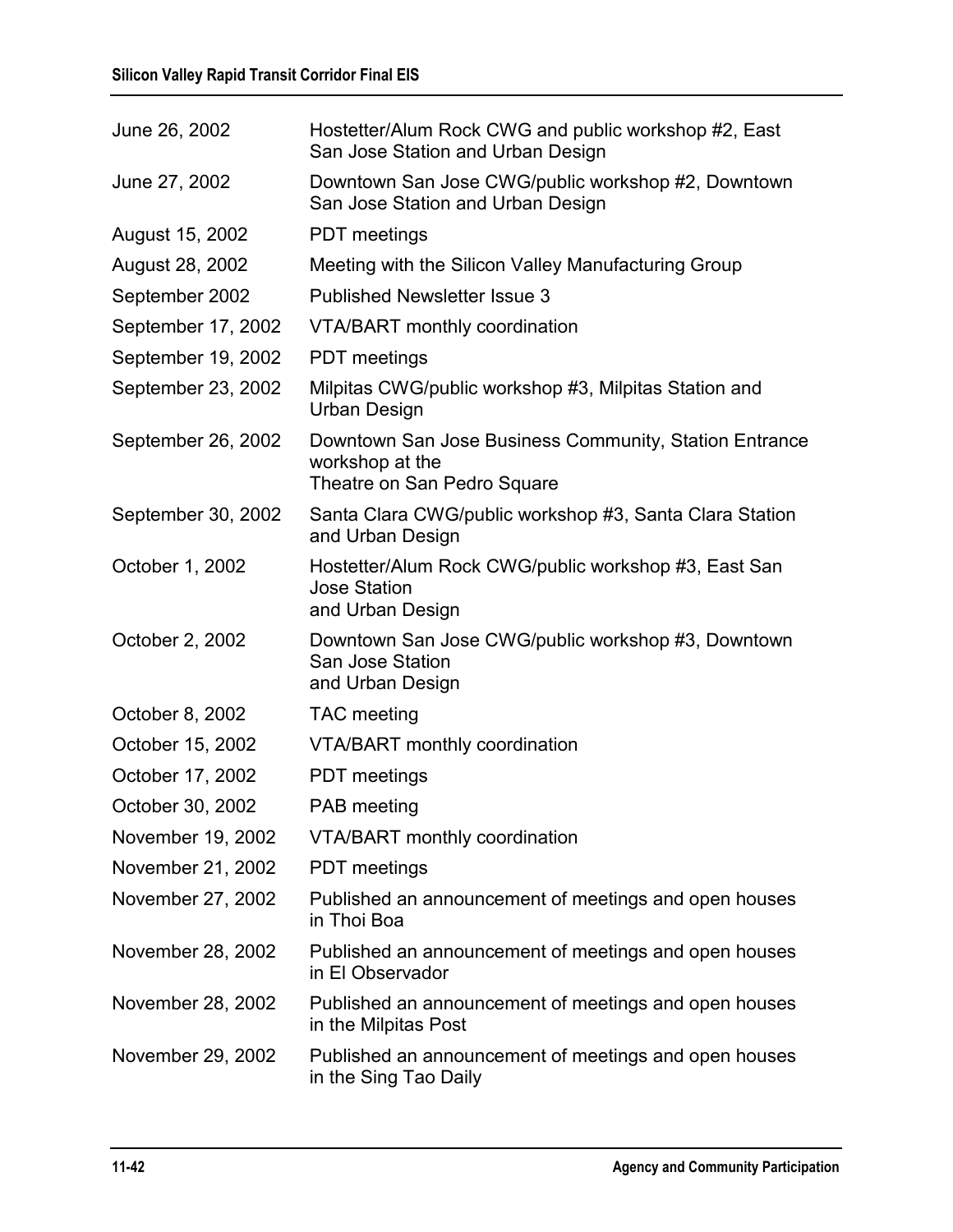| December 2002           | Published Fact Sheet: Key Project Phases and Targeted<br>Timeline, Published<br>Fact Sheet: Key Milestones and the Public Outreach,<br><b>Published Fact Sheet:</b><br>Real Estate Section, Published Fact Sheet: Frequently<br><b>Asked Questions</b><br>December 2002, Schedule for Environmental Phase |
|-------------------------|-----------------------------------------------------------------------------------------------------------------------------------------------------------------------------------------------------------------------------------------------------------------------------------------------------------|
| December 1, 2002        | Published an announcement of meetings and open houses<br>in the San Jose Mercury News                                                                                                                                                                                                                     |
| December 4, 2002        | Milpitas CWG/public open house/project update                                                                                                                                                                                                                                                             |
| December 5, 2002        | Meeting with Hostetter/Alum Rock and Downtown San Jose<br>CWGs, Public open house                                                                                                                                                                                                                         |
| December 9, 2002        | Santa Clara CWG, public open house/project update                                                                                                                                                                                                                                                         |
| January 14, 2003        | <b>ETAC</b> meeting                                                                                                                                                                                                                                                                                       |
| January 16, 2003        | <b>PDT</b> meetings                                                                                                                                                                                                                                                                                       |
| January 21, 2003        | VTA/BART monthly coordination                                                                                                                                                                                                                                                                             |
| January 23, 2003        | Distributed revised Notice of Preparation                                                                                                                                                                                                                                                                 |
| <b>JANUARY 27, 2003</b> | <b>Quarterly FTA meeting</b>                                                                                                                                                                                                                                                                              |
| February 18, 2003       | <b>VTA/BART Monthly Coordination</b>                                                                                                                                                                                                                                                                      |
| February 20, 2003       | <b>PDT</b> meetings                                                                                                                                                                                                                                                                                       |
| March 18, 2003          | <b>VTA/BART Monthly Coordination</b>                                                                                                                                                                                                                                                                      |
| March 20, 2003          | <b>PDT</b> meetings                                                                                                                                                                                                                                                                                       |
| March 26, 2003          | <b>PAB</b> meeting                                                                                                                                                                                                                                                                                        |
| April 8, 2003           | <b>ETAC</b> meeting                                                                                                                                                                                                                                                                                       |
| April 15, 2003          | <b>VTA/BART Monthly Coordination</b>                                                                                                                                                                                                                                                                      |
| April 17, 2003          | <b>PDT</b> meetings                                                                                                                                                                                                                                                                                       |
| May 2003                | Published Fact Sheet: Preparing an Environmental Impact<br>Statement/ Environmental Impact Report for a Major Transit<br>Project, Published Fact Sheet Frequently Asked Questions<br><b>Regarding Budget Process</b>                                                                                      |
| May 12, 2003            | Milpitas CWG meeting                                                                                                                                                                                                                                                                                      |
| May 14, 2003            | Hostetter/Alum Rock CWG meeting                                                                                                                                                                                                                                                                           |
| May 15, 2003            | Downtown San Jose CWG meeting                                                                                                                                                                                                                                                                             |
| May 15, 2003            | <b>PDT</b> meetings                                                                                                                                                                                                                                                                                       |
| May 19, 2003            | Santa Clara CWG meeting                                                                                                                                                                                                                                                                                   |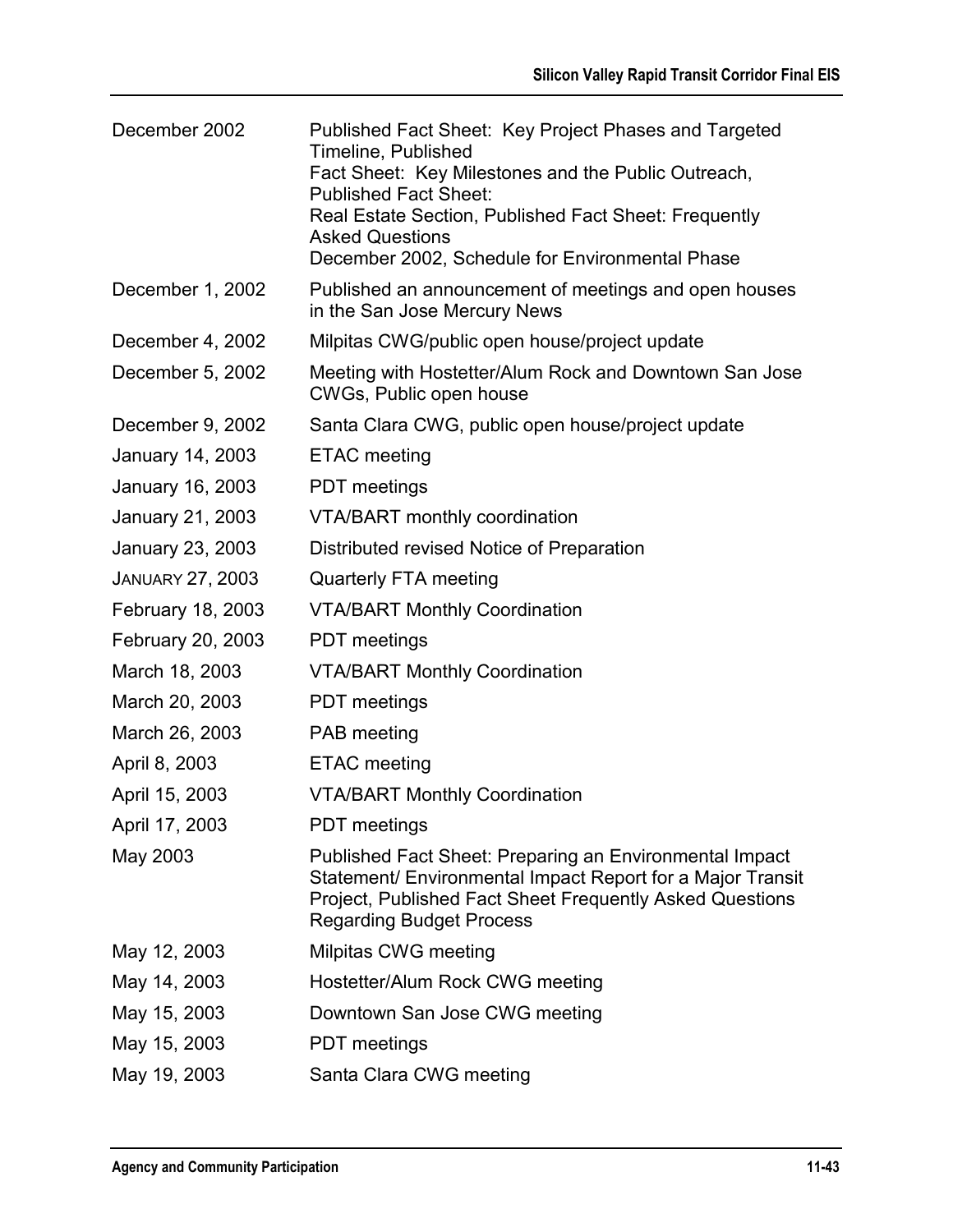| May 20, 2003       | <b>VTA/BART Monthly Coordination</b>                                             |
|--------------------|----------------------------------------------------------------------------------|
| May 28, 2003       | <b>PAB</b> meeting                                                               |
| June 17, 2003      | <b>VTA/BART Monthly Coordination</b>                                             |
| July 8, 2003       | <b>TAC</b> meeting                                                               |
| July 15, 2003      | <b>VTA/BART Monthly Coordination</b>                                             |
| July 17, 2003      | <b>PDT</b> meetings                                                              |
| August 20, 2003    | <b>VTA/BART Monthly Coordination</b>                                             |
| August 21, 2003    | <b>PDT</b> meetings                                                              |
| September 2003     | <b>Published Fact Sheet - Minimum Operating Segment</b><br>Scenarios             |
| September 2003     | <b>Published Fact Sheet - Frequently Asked Questions</b><br>September 2003       |
| September 5, 2003  | <b>PAB</b> meeting                                                               |
| September 6, 2003  | Announced community meetings in the San Jose Mercury<br><b>News</b>              |
| September 8, 2003  | Milpitas CWG meeting                                                             |
| September 8, 2003  | Milpitas community meeting                                                       |
| September 10, 2003 | Downtown San Jose CWG meeting                                                    |
| September 10, 2003 | Downtown San Jose community meeting                                              |
| September 11, 2003 | Santa Clara CWG meeting                                                          |
| September 11, 2003 | Santa Clara community meeting                                                    |
| September 13, 2003 | Announced community meetings in the San Jose Mercury<br><b>News</b>              |
| September 15, 2003 | Hostetter/Alum Rock CWG meeting                                                  |
| September 15, 2003 | Hostetter/Alum Rock community meeting                                            |
| September 16, 2003 | <b>VTA/BART Monthly Coordination</b>                                             |
| September 16, 2003 | <b>Attended Milpitas City Public Hearing</b>                                     |
| September 18, 2003 | <b>PDT</b> meetings                                                              |
| September 18, 2003 | Northern San Jose community meeting                                              |
| September 23, 2003 | Attended Five Wounds/Brookwood Terrace Strong<br>Neighborhood Initiative meeting |
| September 25, 2003 | Quarterly FTA meeting                                                            |
| September 30, 2003 | Attended East Santa Clara Street Business Association<br>meeting                 |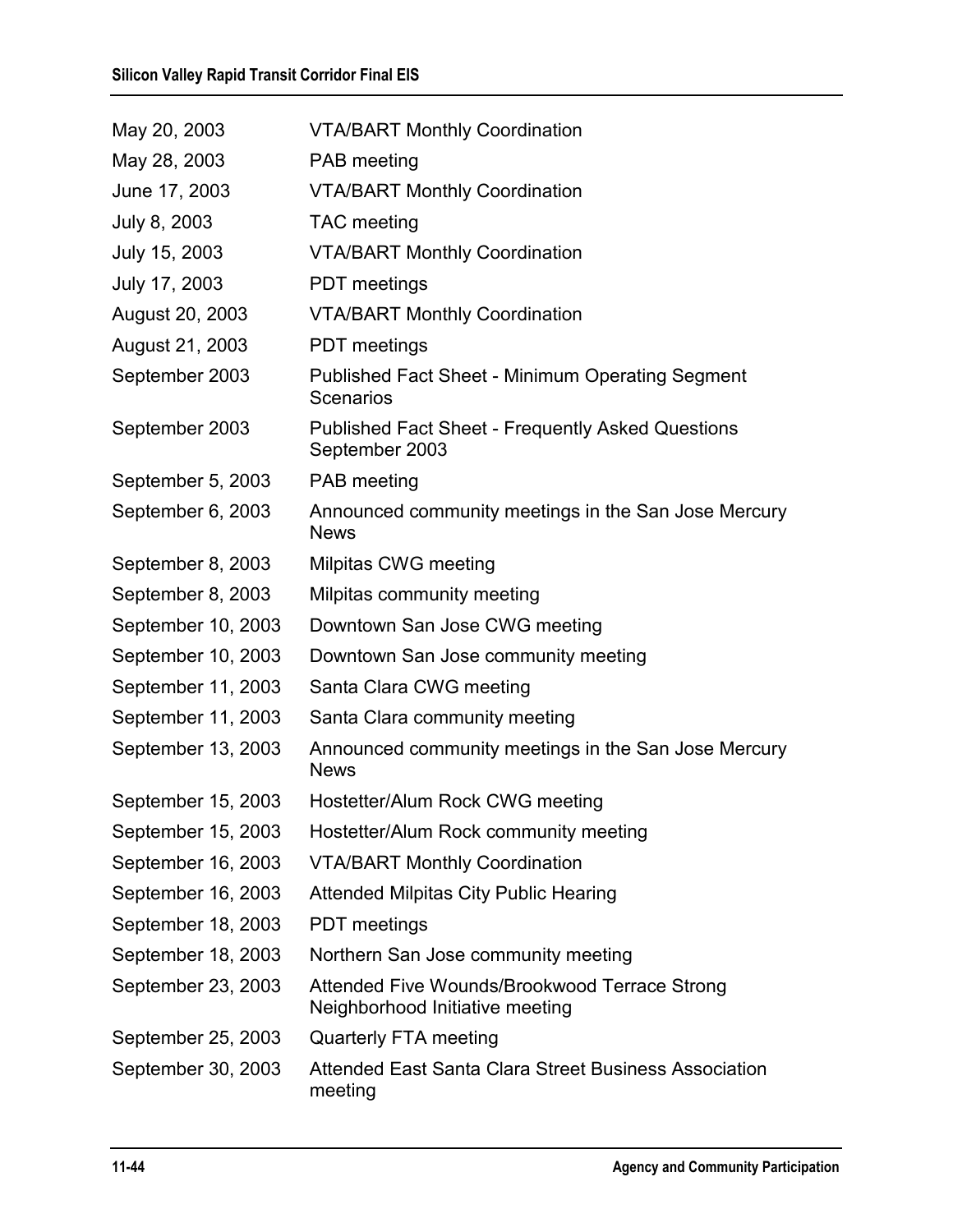| October 6, 2003   | PAB meeting                                                                             |
|-------------------|-----------------------------------------------------------------------------------------|
| October 17, 2003  | <b>BART Land Use Tour</b>                                                               |
| October 21, 2003  | <b>VTA/BART Monthly Coordination</b>                                                    |
| November 18, 2003 | <b>VTA/BART Monthly Coordination</b>                                                    |
| January 13, 3004  | <b>TAC</b> meeting                                                                      |
| January 15, 2004  | <b>PDT</b> meetings                                                                     |
| January 20, 2004  | <b>VTA/BART Monthly Coordination</b>                                                    |
| February 17, 2004 | <b>VTA/BART Monthly Coordination</b>                                                    |
| February 19, 2004 | <b>PDT</b> meetings                                                                     |
| February 25, 2004 | PAB meeting                                                                             |
| March 16, 2004    | <b>VTA/BART Monthly Coordination</b>                                                    |
| March 18, 2004    | <b>PDT</b> meetings                                                                     |
| March 24, 2004    | Published an announcement of Draft EIS/EIR and public<br>hearings in Milpitas Post      |
| March 24, 2004    | Published an announcement of Draft EIS/EIR and public<br>hearings in Santa Clara Weekly |
| March 25, 2004    | Published an announcement of Draft EIS/EIR and public<br>hearings in El Observador      |
| March 25, 2004    | Published an announcement of Draft EIS/EIR and public<br>hearings in Fremont Argus      |
| March 25, 2004    | Published an announcement of Draft EIS/EIR and public<br>hearings in Sing Tao Daily     |
| March 25, 2004    | Published an announcement of Draft EIS/EIR and public<br>hearings in San Jose Mercury   |
| March 25, 2004    | Published an announcement of Draft EIS/EIR and public<br>hearings in Thoi Boa           |
| March 26, 2004    | Published Notice of Available (NOA) in Federal Register                                 |
| March 29, 2004    | Milpitas CWG meeting                                                                    |
| April 5, 2004     | Santa Clara CWG meeting                                                                 |
| April 7, 2004     | Downtown San Jose CWG meeting                                                           |
| April 8, 2004     | Hostetter/Alum Rock CWG meeting                                                         |
| April 12, 2004    | Santa Clara Public Hearing                                                              |
| April 13, 2004    | <b>TAC</b> meeting                                                                      |
| April 14, 2004    | San Jose Public Hearing                                                                 |